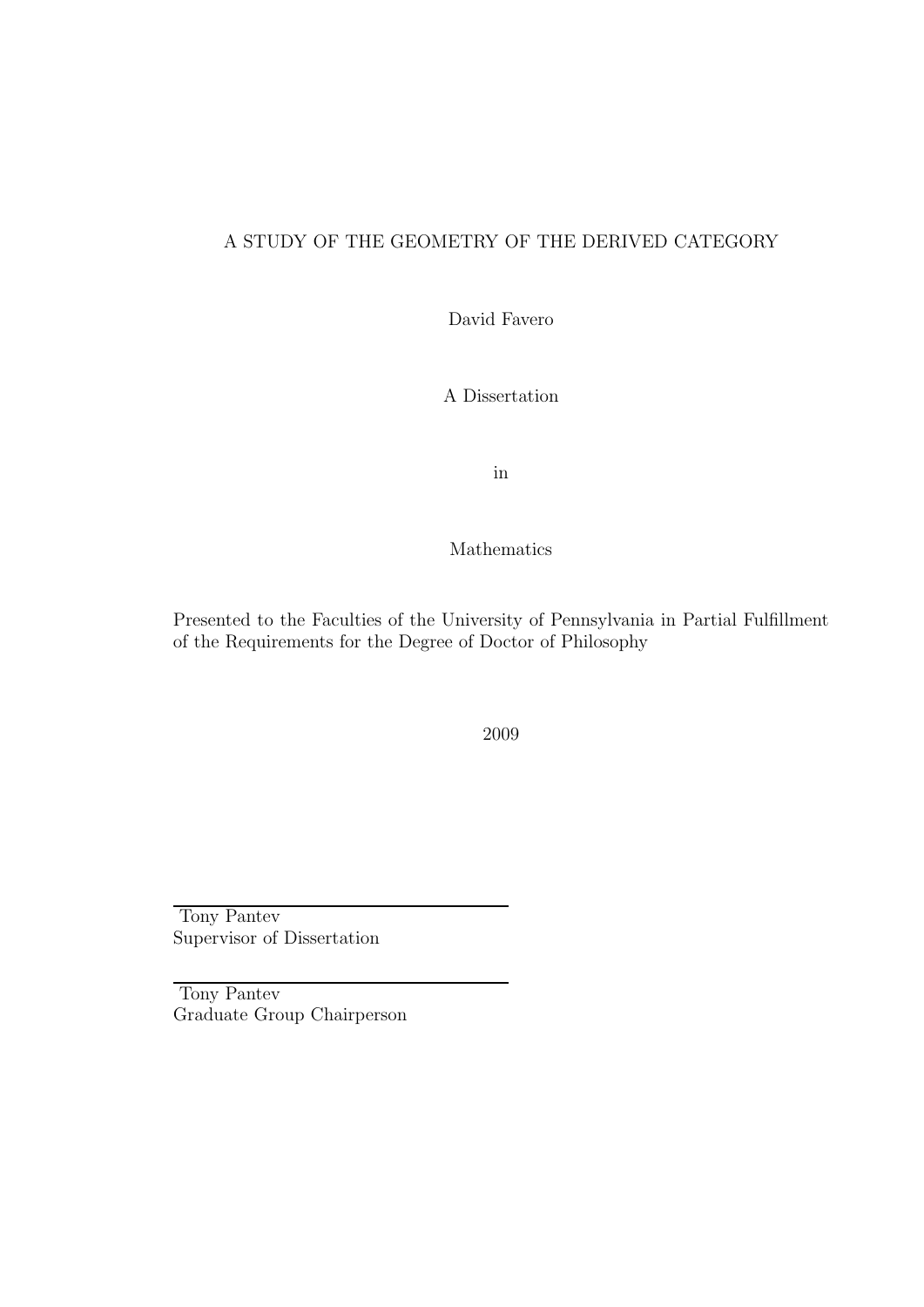## Acknowledgments

I am deeply indebted to my advisor Tony Pantev for the work that follows. Undoubtedly, these ideas would never have manifested without his vast knowledge and insight. I wouldn't have even known where to begin and surely could have never figured out where to go. Through the many places that he guided me, I always discovered ideas and perspective that were invaluable to me as a learner and a researcher. Tony - thank you so much.

There are numerous other people who provided mathematical insight into this thesis and I am afraid that I will not remember to thank them all. That being said, I'd like to begin by thanking Matthew Ballard who I have had the pleasure of working with over the past year and with whom in joint work I have written most of the final chapter of this thesis. I am also incredibly grateful to Dmitri Orlov who brought numerous insights to both of the main chapters of this thesis through various conversations and e-mail correspondences. I would also like to thank Asher Auel for his aid in uncountably many mathematical calculations and even more mathematical discussions, David Fithian for some very useful conversations involving modular forms, Dima Arinkin for inspired ideas about D-modules, and Dave Witte Morris for pointing out some great references on arithmetic groups. There are numerous other graduate students with whom I had useful mathematical conversations, to name a few: Dragos Deliu, Colin Diemer, Tobias Dykerhoff, Shuvra Gupta, Jennifer Hom, Umut Isik, and Pranav Pradit.

The entire faculty at the University of Pennsylvania have been incredibly supportive and help-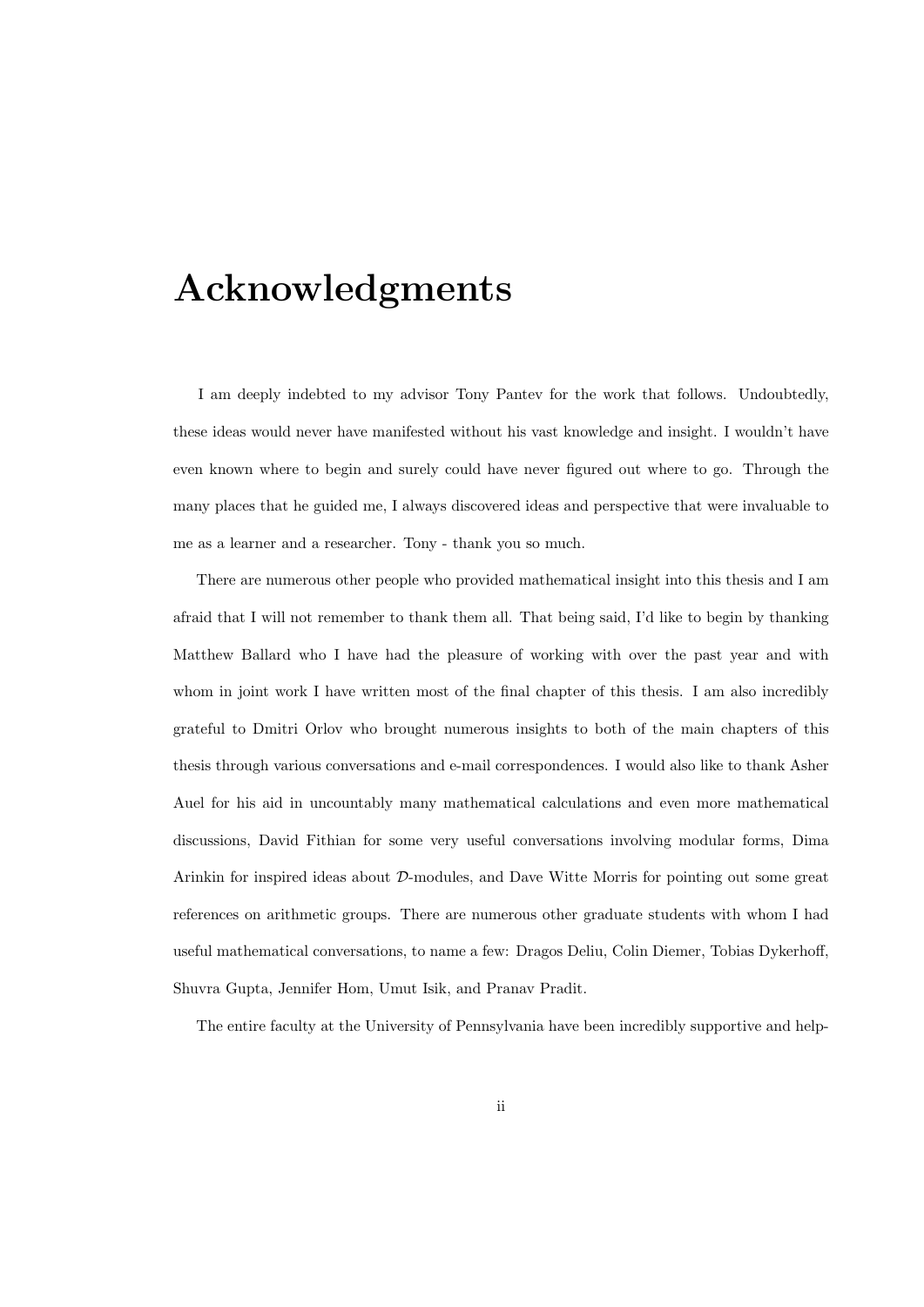ful. In particular, I would like to thank Jonathan Block for prodiving letters of recommendation during my job application process and for appearing on the committee for the defense of this thesis. I would like to thank Ron Donagi for appearing on the same committee and for useful mathematical conversations. I am also grateful to Angela Gibney and Florian Pop for for preparing me for my oral examination and appearing on the committee for that examination as well.

I would also like to thank Andrei Caldararu for writing me letters of recommendation and useful mathematical conversations and Ken Ono, Matthew Papanikolas, and Michael Rosen, for supporting me as an undergraduate at Brown University and for helping to send me where I am today.

For their love and support, I would like to thank all my friends and relatives. My mother and father, Michael and Ilana Favero, and my two sisters, Angela Engel and Melissa Favero, for their undying love, support, and friendship. I would also like to thank my grandmother, Riena Favero, may she rest in peace, for getting me interested in mathematics as a child as for her undying love as well.

Finally, I do not know how to thank my brilliant and beautiful fiancee Cindy Im. She is the love of my life and has given me uncompromising love and support throughout the creation of this work. Thank you - my love.

This work was funded by NSF Research Training Group Grant, DMS 0636606.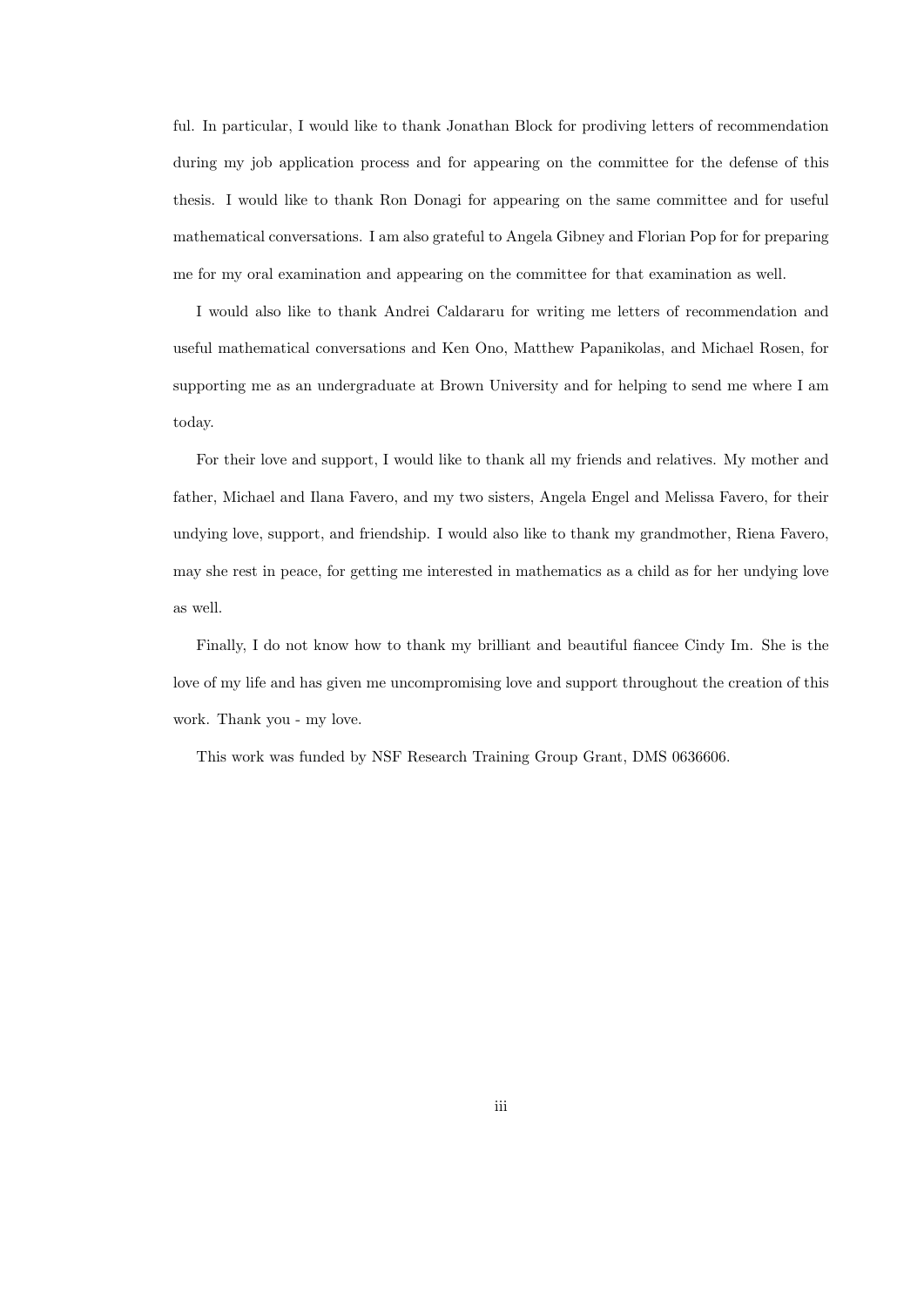#### ABSTRACT

### A STUDY OF THE GEOMETRY OF THE DERIVED CATEGORY

David Favero

Tony Pantev, Advisor

This thesis is concerned with the study of the derived category of coherent sheaves on an algebraic variety. It pursues the rigidity of the derived category through the group of autoequivalences and the dimension of the derived category by way of tilting objects.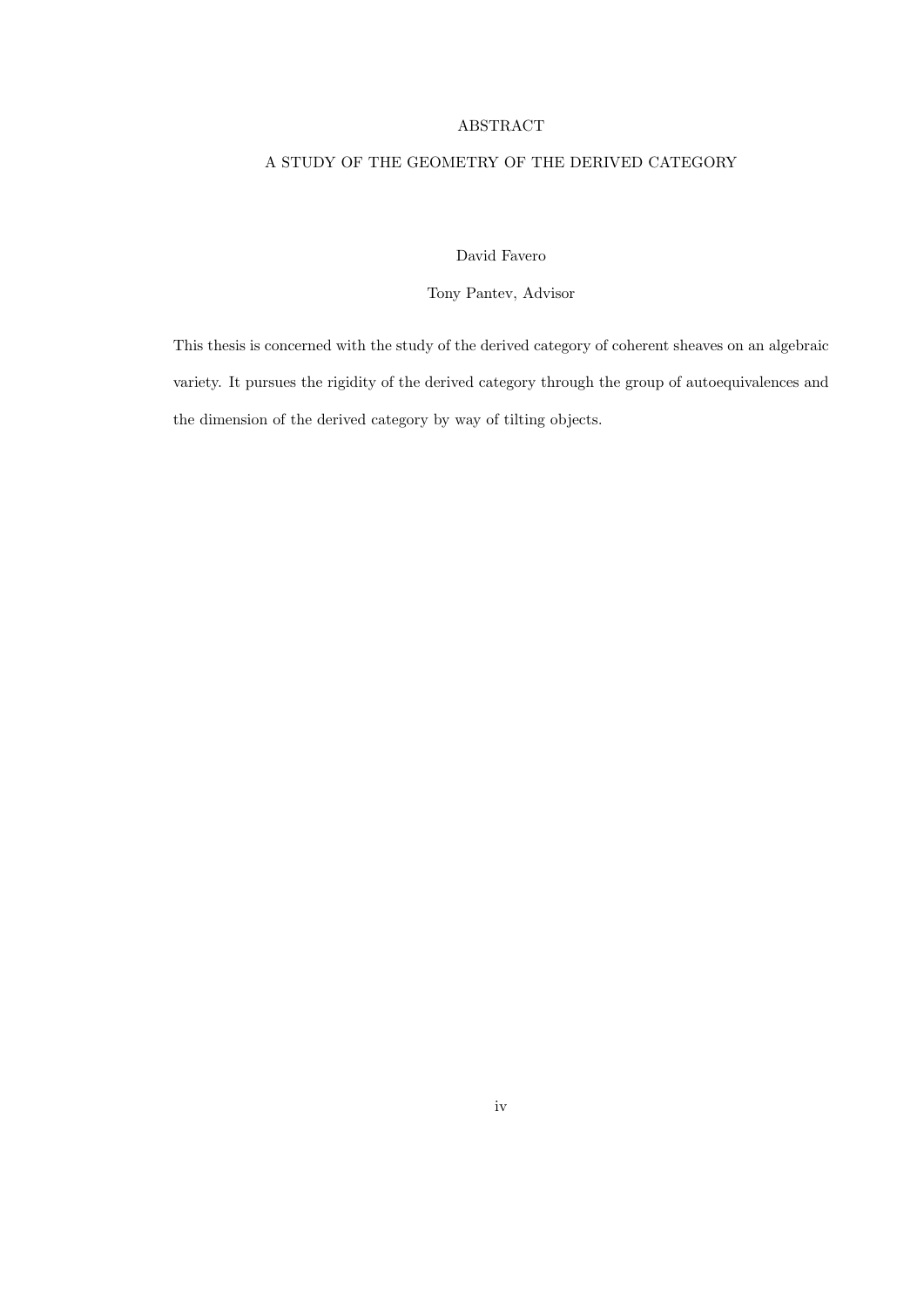# **Contents**

### 1 Introduction 1

| $\bf{2}$ |     | Reconstructions and some finiteness results for Fourier-Mukai partners | 3    |
|----------|-----|------------------------------------------------------------------------|------|
|          | 2.1 |                                                                        | 3    |
|          | 2.2 |                                                                        | $-6$ |
|          | 2.3 |                                                                        |      |
| 3        |     |                                                                        | 23   |
|          |     | Dimensions of Triangulated Categories                                  |      |
|          | 3.1 |                                                                        |      |
|          |     | 3.1.1                                                                  |      |
|          |     | 3.1.2                                                                  | 25   |
|          | 3.2 |                                                                        | 27   |
|          |     | 3.2.1                                                                  | 28   |
|          |     | 3.2.2                                                                  | 29   |
|          |     | 3.2.3                                                                  | 30   |
|          |     | Weighted Projective Spaces and Projective Bundles<br>3.2.4             | 32   |
|          | 3.3 |                                                                        | 34   |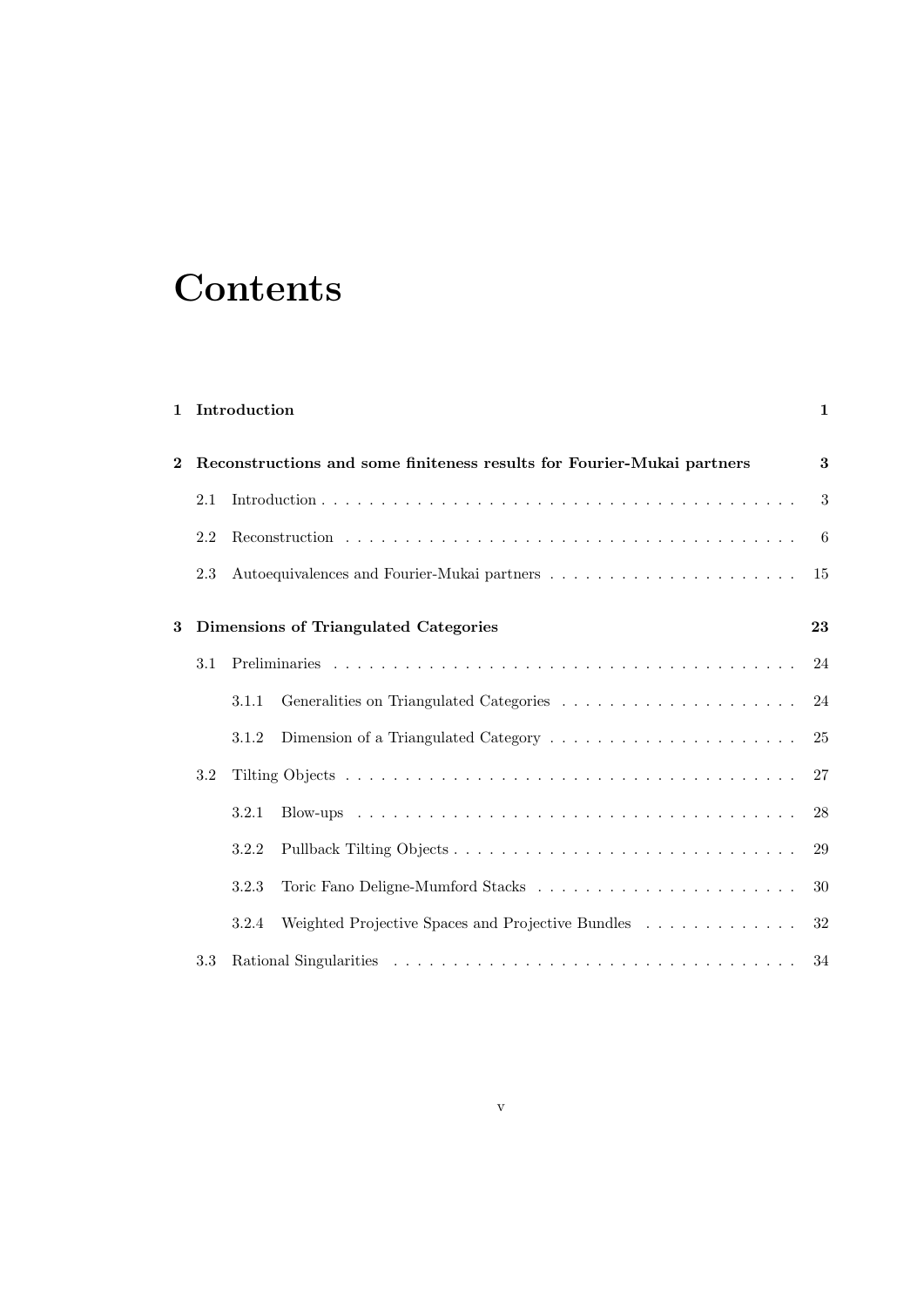### Chapter 1

## Introduction

The collection of all sheaves of  $\mathcal{O}$ -modules is a fundamental geometric invariant of an algebraic variety. Traditionally one studies the abelian category of  $\mathcal{O}$ -modules which is a powerful and robust structure containing complete information about the variety. However, a standard problem with this method of study is that the natural geometric and algebraic constructions (e.g., pushforward, pullback, and tensor product) are not always exact and so do not preserve this abelian category. Derived functors and eventually the derived category were introduced as a means of reconciling this lack of exactness. Beyond creating a conceptual framework for understanding the behavior of non-exact functors, derived categories provide a new important flexibility: they can serve as a replacement of the classical notion of a space and provide a setting for the exploration of noncommutative geometry. This thesis revolves around a fundamental issue that arises during the course of this exploration: how and what kind of geometry is encoded in the derived category of sheaves on an algebraic variety?

In chapter one, we explore the derived category of coherent sheaves on a variety through its group of autoequivalences. More precisely, we show that a scheme of finite type over a field is determined by its bounded derived category of coherent sheaves together with a collection of autoequivalences corresponding to an ample family of line bundles. In particular for a quasi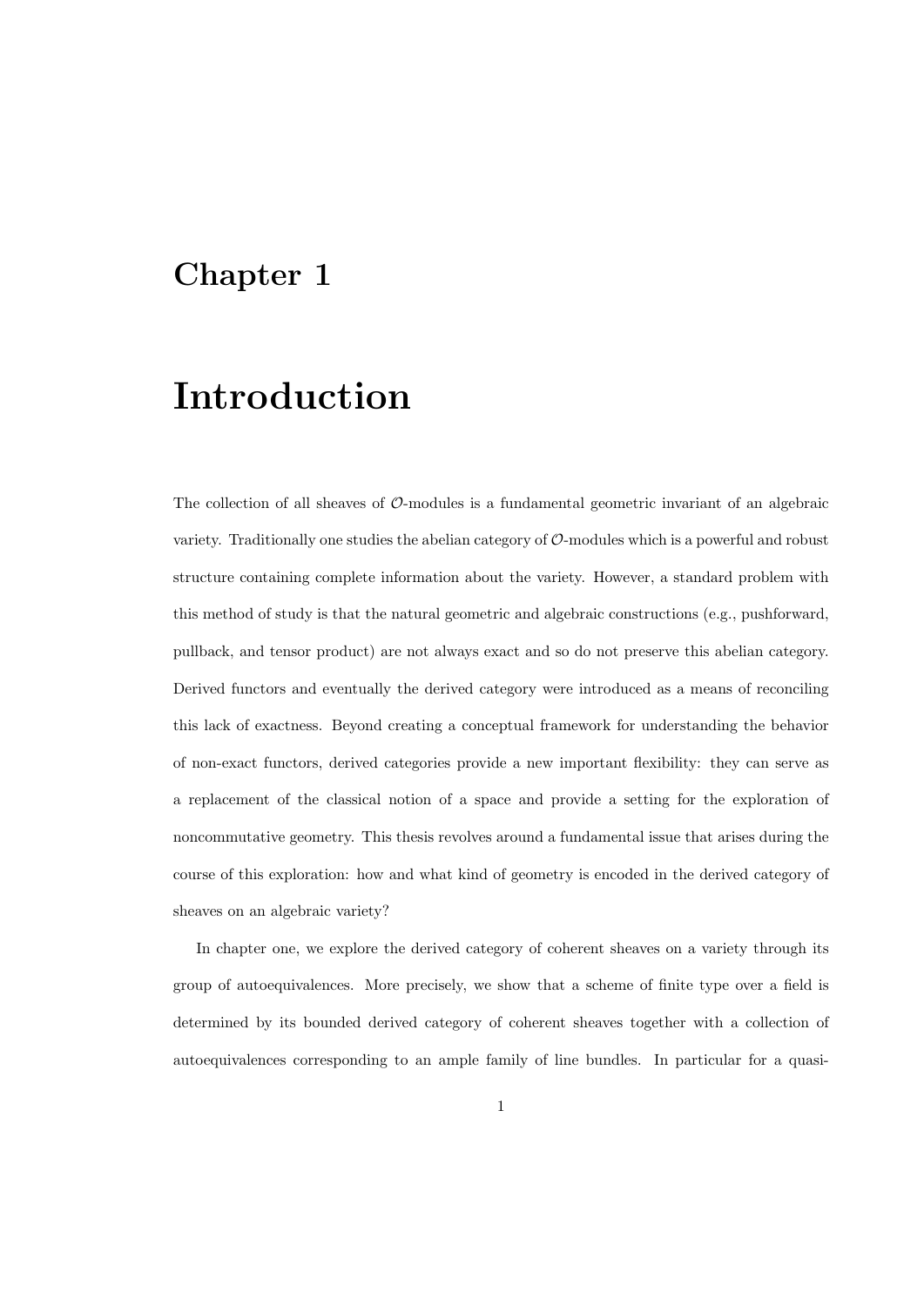projective variety we need only a single autoequivalence. This imposes strong conditions on the Fourier-Mukai partners of a projective variety. Namely, if X is any smooth projective variety over C, we have a representation  $\rho$  of  $\text{Aut}(\mathcal{D}^{\text{b}}_{\text{coh}}(X))$  on  $\text{H}^*(X)$ . Now if ker  $\rho = 2 \mathbb{Z} \times \text{Pic}^0(X) \ltimes \text{Aut}^0(X)$ then we are able to conclude that  $X$  has finitely many Fourier-Mukai partners. In particular we are able to show that abelian varieties have finitely many Fourier-Mukai partners. We also show that from the derived category of coherent sheaves on a scheme of finite type over a field one can recover the full subcategory of objects with proper support. As applications we show that an abelian variety can be recovered from its derived category of coherent D-modules and that a smooth variety with the property that the canonical bundle restricted to any proper subvariety is either ample or anti-ample can be recovered from its derived category of coherent sheaves (generalizing a well-known theorem of Bondal and Orlov).

Chapter two is part of an ongoing joint-work with Matthew Ballard studying the dimension of the derived category of coherent sheaves on a variety. Here we study the global dimension of the endomorphism algebra of a tilting object. We prove that if the tilting object is a sheaf then the global dimension is bounded below by the dimension of the variety and above by twice the dimension of the variety. In particular, if T is a tilting object on  $D_{\text{coh}}^{b}(X)$  and  $\text{Ext}^{i}(T \otimes \omega_{X}, T)$ 0 for  $i > 0$  then we show that the dimension of the derived category of coherent sheaves on X is equal to the dimension of  $X$ . This ends up being related to the relationship between the dimension of the derived category of coherent sheaves on X and the dimension of the derived category of coherent sheaves on the total space of a vector bundle over  $X$ . When the vector bundle is the canonical bundle and  $X$  is Fano, this is related to noncommutative crepant resolutions of the anti-canonical ring of X. As is turns out the dimension of any noncommutative crepant resolution of a affine gorenstein variety is always equal to the dimension of the variety. We also show that if  $\hat{X}$  is a resolution of rational singularities then  $\dim D^b_{coh}(\hat{(X)}) \geq \dim D^b_{coh}(X)$ . And that if C is a smooth orbicurve then  $\dim D^b_{coh}(C) = 1$ .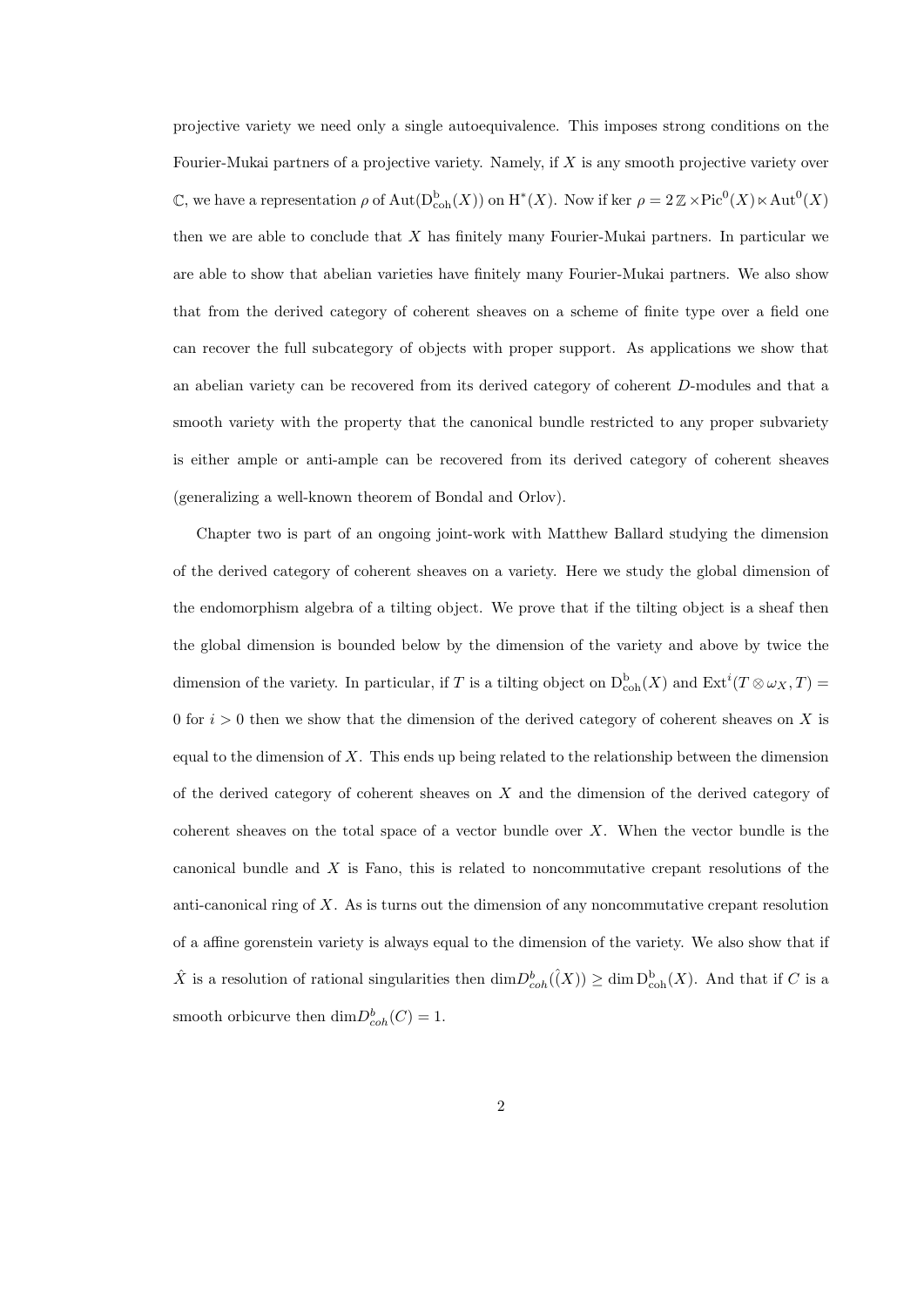## Chapter 2

# Reconstructions and some finiteness results for Fourier-Mukai partners

### 2.1 Introduction

In [5], Bondal and Orlov prove that a smooth projective variety with ample or anti-ample canonical bundle can be reconstructed from its derived category of coherent sheaves. This reconstruction uses the fact that the Serre functor corresponds to an ample or anti-ample line bundle (together with a shift). There is nothing special about the the Serre functor in this reconstruction except that it is intrinsic to the category. The starting point for this chapter is to instead take the data of both the derived category and a functor which comes from an ample line bundle. Using this data, one can reconstruct the scheme. More generally we shall prove the following,

**Theorem 1.** Let  $X$  be a divisorial scheme of finite type over a field. Then  $X$  can be reconstructed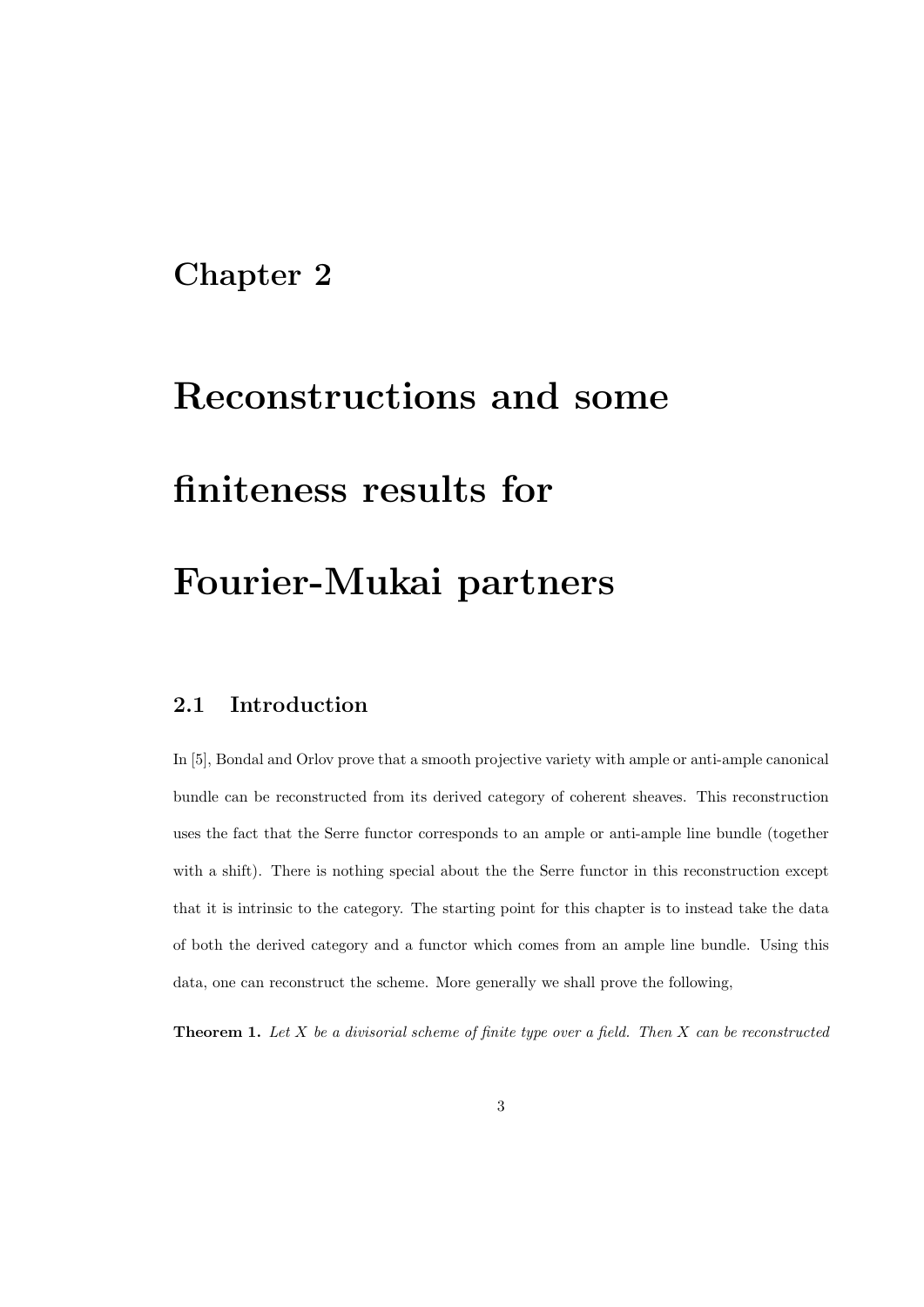from its derived category of coherent sheaves together with a collection of autoequivalences corresponding to an ample family of line bundles. Let  $Y$  be a divisorial scheme of finite type over a field,  $F: D^b_{coh}(X) \to D^b_{coh}(Y)$  an equivalence,  $\{\mathcal{A}_i\}$  an ample family of line bundles on X, and  $\{\mathcal{M}_i\}$  any collection of line bundles on Y. If  $F^{-1} \circ (\bullet \otimes \mathcal{M}_i) \circ F = (\bullet \otimes \mathcal{A}_i)$  then  $X \cong Y$ .

In order to prove this theorem one uses the fact that objects fixed under the collection of autoequivalences are supported on finite sets of points and from there recovers objects isomorphic to structure sheafs of closed points. These points form the set  $X$  and one proceeds by recovering the Zariski topology on this set followed by the structure sheaf. The crucial step being the recovery of objects supported on finite sets of points. In fact, there are other situations in which one is able to recover these objects. For example suppose  $X$  is a variety such that the only proper closed subvarieties are finite sets of points. Then to recover structure sheaves of points, one first could try to recover all objects supported on proper subvarieties. In fact we are able to do just that. Let us denote by  $\mathfrak{Prop}(X)$  the full triangulated subcategory of  $D^{\mathrm{b}}_{\mathrm{coh}}(X)$  consisting of objects supported on proper subvarieties of  $X$ . We will prove the following,

**Theorem 2.** Let X be a k-variety. Then  $\mathfrak{Prop}(X)$  is equivalent to the full subcategory of  $D^b_{coh}(X)$ consisting of objects  $A \in D^b_{coh}(X)$  with the property that  $\text{Hom}(A, B)$  is finite dimensional over k for all  $B\in D^b_{coh}(X)$ . Hence as either k-linear graded or k-linear triangulated categories,  $\mathfrak{Prop}(X)$ can be recovered from  $D^b_{coh}(X)$ .

On a smooth variety,  $\mathfrak{Prop}(X)$  also comes equipped with a Serre functor. Mimicking the ideas of Bondal and Orlov and combining them with the above theorem, one can once again recover the structure sheaves of points on any smooth variety with ample or anti-ample canonical bundle. Thus such spaces can be reconstructed from their derived category (this eliminates the projectivity assumption made by Bondal and Orlov). More generally we prove the following theorem,

**Theorem 3.** Let X and Y be divisorial varieties. Let  $\omega_{X_{sm}}$  be the canonical bundle of the smooth locus of X. Suppose that any proper closed positive dimensional subvariety Z is contained in  $X_{sm}$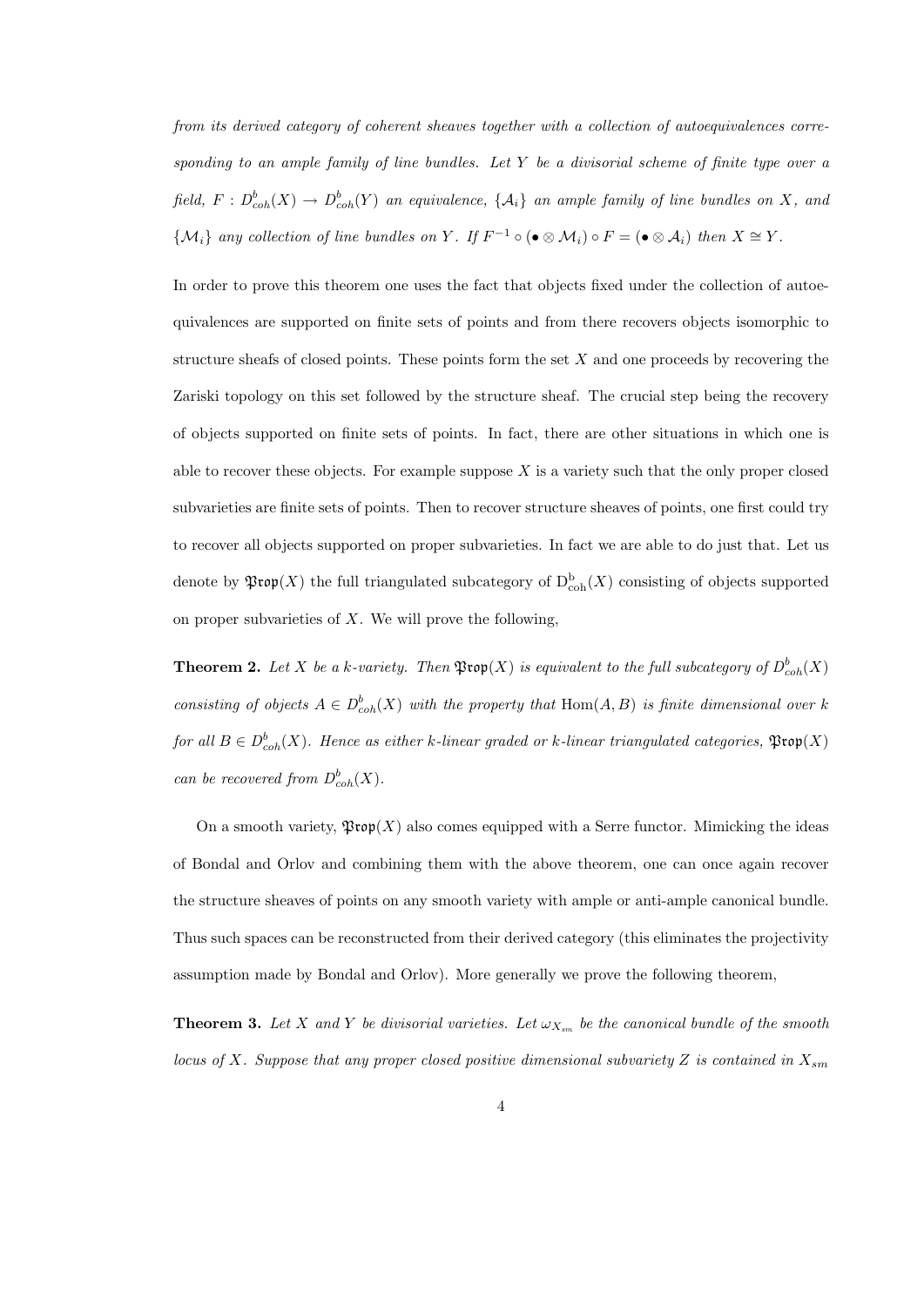and that for any such Z,  $\omega_{X_{sm}}$  restricted to Z is either ample or anti-ample. Then X can be reconstructed from its derived category (as a k-linear graded category). Furthermore if  $D^b_{coh}(X)$  is equivalent to  $D^b_{coh}(Y)$  then  $X \cong Y$ .

The moduli space of integrable local systems on an abelian variety is such a space (in fact all proper subvarieties are zero-dimensional in this case). D. Arinkin observed that due to the equivalence of categories between coherent sheaves on this moduli space and D-modules on the dual abelian variety [22, 31, 36], one can in fact recover an abelian variety from its derived category of D-modules. Hence as a corollary to the above theorem we have the following theorem which we attribute to Arinkin.

Theorem 4 (Arinkin). An abelian variety A can be reconstructed from its derived category of coherent D-modules. If two abelian varieties A and B have equivalent derived categories of coherent D-modules then  $A \cong B$ 

It has been conjectured by D. Orlov that this statement is true for any variety.

Theorem 1 tells us that the schemes which are derived equivalent to X are encoded in the autoequivalences of  $D^b_{\text{coh}}(X)$ . This idea can be applied to abelian varieties because the autoequivalences of their derived categories are well understood. It is believed conjecturally that if you consider the derived category of coherent sheaves on a fixed variety there are only finitely many isomorphism classes of varieties with an equivalent derived category. We prove the following special case of this conjecture,

**Theorem 5.** Let X be a smooth projective variety over  $\mathbb C$  and  $\rho$  be the representation of Aut $(D^b_{coh}(X))$  on  $H^*(X, \mathbb{Q})$ . Let,

$$
\ker \rho = 2 \mathbb{Z} \times \text{Pic}^0(X) \ltimes \text{Aut}^0(X),
$$

then the number of projective Fourier-Mukai partners of  $X$  is bounded by the number of conjugacy classes of maximal unipotent subgroups of  $\rho(\text{Aut}(D^b_{coh}(X)))$ . In particular since im  $\rho$  is an arithmetic group it is finite.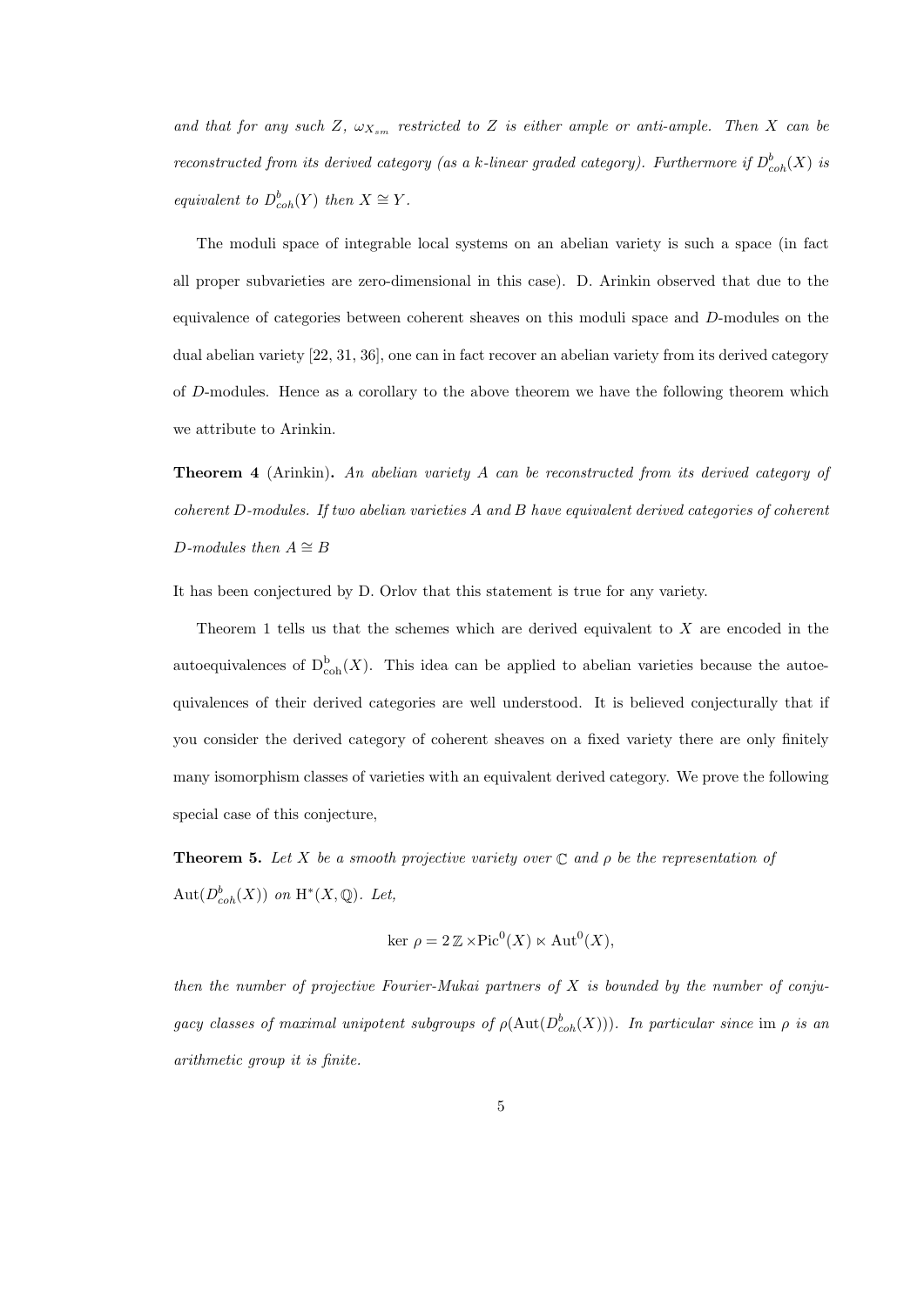It is well known that this condition holds for abelian varieties [13, 25, 12]. For abelian varieties with Neron-Severi group equal to  $\mathbb Z$  we calculate an explicit bound which turns out to be the number of inequivalent cusps for the action of  $\Gamma_0(N)$  on the upper half plane (N is a certain invariant of the abelian variety). Our proof of this conjecture extends the well-known fact that any abelian variety is derived equivalent to at most finitely many abelian varieties. Shortly after the posting of the original version of this paper, Huybrechts and Nieper-Wisskirchen proved that any Fourier-Mukai partner of an abelian variety is in fact an abelian variety. This result is also proved in an unpublished thesis by Fabrice Rosay. The results of Huybrechts, Nieper-Wisskirchen, and Rosay, are in fact stronger than the bound we calculate in some cases.

### 2.2 Reconstruction

We begin by proving that the derived category together with an ample family of line bundles determines the scheme. Equivalently one could use the dual family of line bundles by switching to the inverse functors but we omit such statements. We also make all the statements for the bounded derived category of coherent sheaves. For affine schemes or quasi-projective schemes over a field it is known that the bounded derived category of coherent sheaves can be recovered from the derived category of quasi-coherent sheaves. It is precisely the full subcategory of locally cohomologically finitely presented objects. In fact the statement is true for a larger class of schemes satisfying a certain technical condition (see [34] for details). If one instead took the bounded derived category of quasi-coherent sheaves on a separated noetherian scheme, then once again one could recover the bounded derived category of coherent sheaves as the full subcategory of compact objects [34]. Thus we could equally well make the statements below for the derived category of quasicoherent sheaves over an affine scheme or a quasi-projective variety or for the bounded derived category of quasi-coherent sheaves over a separated noetherian scheme but once again we omit such statements.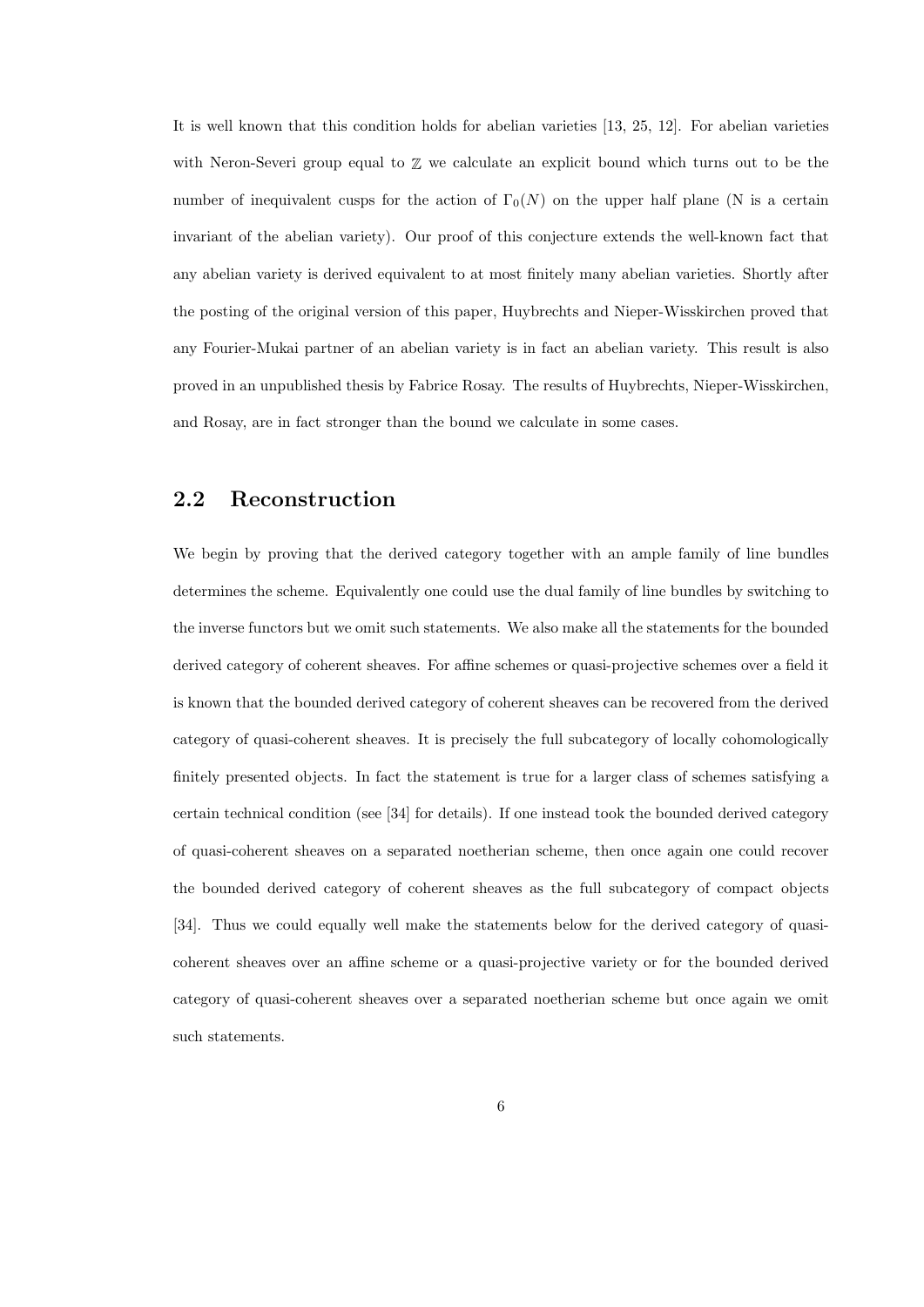As a matter of convention, a variety always means an integral scheme of finite type over a field  $k$ , all half exact functors such as tensor products and pullbacks acting on objects in the derived category are taken to be derived functors unless otherwise stated, and any functor between derived categories is taken to be graded. The reconstructions below (only) necessitate the graded structure and sometimes the k-linear structure, so when we say that X can be reconstructed from  $D_{\text{coh}}^{b}(X)$ , we mean that X is determined by  $D_{\text{coh}}^{b}(X)$  as a (k-linear) graded category and when we posit equivalences  $F : D^{\text{b}}_{\text{coh}}(X) \to D^{\text{b}}_{\text{coh}}(Y)$  we require that F is a (k-linear) graded functor.

We begin by recalling the notion of an ample family of line bundles (see [37] 6.II 2.2.3).

**Definition 2.2.1.** Let X be a quasi-compact, quasi-separated scheme and  $\{A_i\}$  be a family of invertible sheaves on X.  $\{A_i\}$  is called an ample family of line bundles if it satisfies the following equivalent conditions:

- a) The open sets  $X_f$  for all  $f \in \Gamma(X, \mathcal{A}_i^{\otimes n})$  with  $i \in I$ ,  $n > 0$  form a basis for the Zariski topology on X.
- b) There is a family of sections  $f \in \Gamma(X, \mathcal{A}_i^{\otimes n})$  such that the  $X_f$  form an affine basis for the Zariski topology on X.
- c) There is a family of sections  $f \in \Gamma(X, \mathcal{A}_i^{\otimes n})$  such that the  $X_f$  form an affine cover of X.
- d) For any quasi-coherent sheaf  $\mathcal F$  and  $i \in I$ ,  $n > 0$  let  $\mathcal F_{i,n}$  denote the subsheaf of  $\mathcal F \otimes \mathcal A_i^{\otimes n}$ generated by global sections. Then  $\mathcal F$  is the sum of the submodules  $\mathcal F_{i,n}\otimes \mathcal A_i^{\otimes -n}$ .
- e) For any quasi-coherent sheaf of ideals  $\mathcal F$  and  $i \in I$ ,  $n > 0$ ,  $\mathcal F$  is the sum of the submodules  $\mathcal{F}_{i,n}\otimes \mathcal{A}_i^{\otimes -n}.$
- f) For any quasi-coherent sheaf  $\mathcal F$  of finite type there exist integers  $n_i, k_i > 0$  such that  $\mathcal F$  is a quotient of  $\bigoplus$  $\bigoplus_{i\in I}\mathcal{A}_i^{\otimes -n_i}\otimes \mathcal{O}_X^{k_i}.$
- g) For any quasi-coherent sheaf of ideals  $\mathcal F$  of finite type there exist integers  $n_i, k_i > 0$  such that  $\mathcal F$  is a quotient of  $\bigoplus_{i\in I} \mathcal A_i^{\otimes -n_i}\otimes \mathcal O_X^{k_i}.$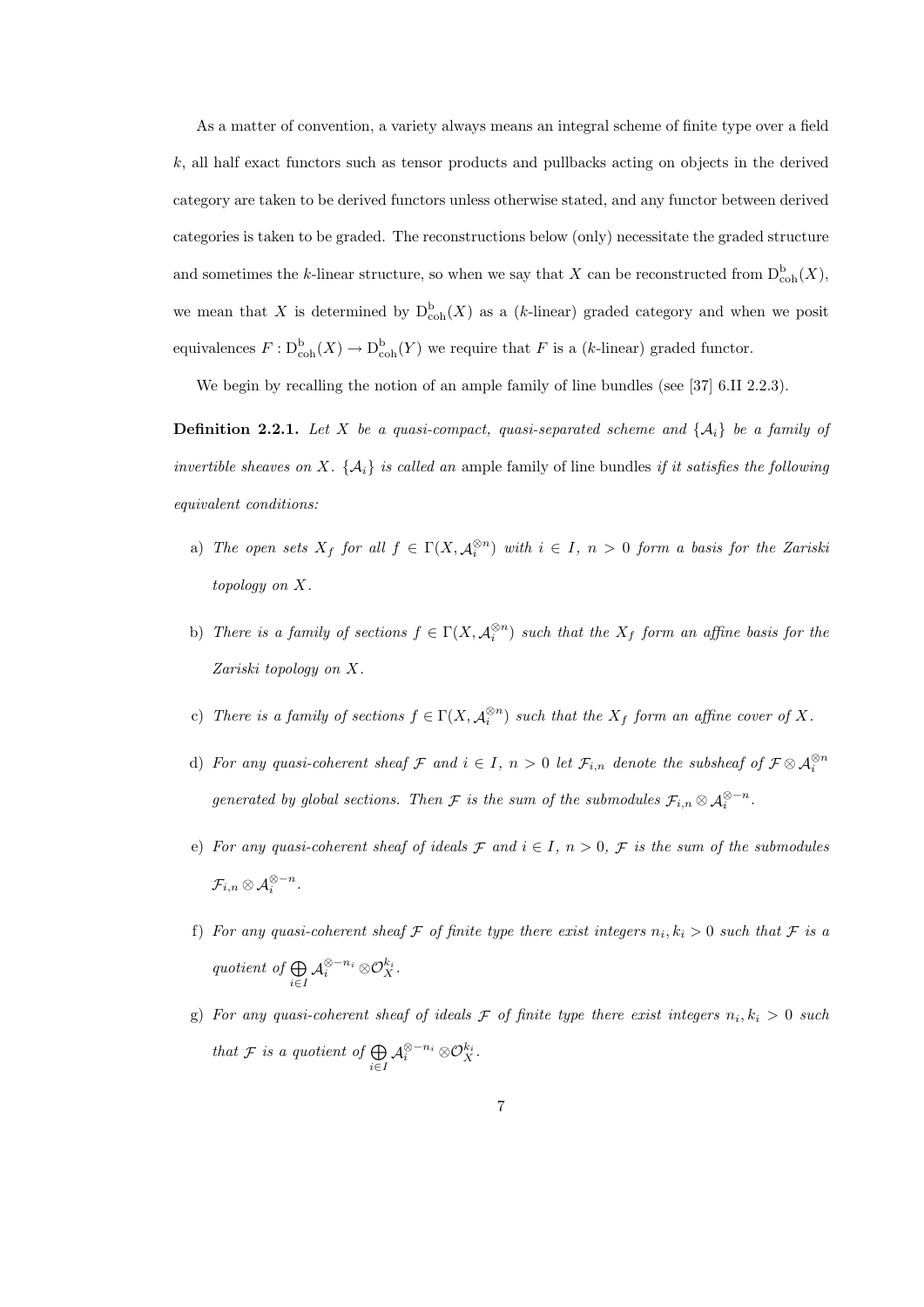A scheme which admits an ample family of line bundles is called divisorial. All smooth varieties are divisorial (see [37] 6.II). More generally any normal noetherian locally Q-factorial scheme with affine diagonal is divisorial [6].

We fix the following notation: X is a noetherian scheme,  $\{\mathcal{A}_i\}$  is a finite ample family of line bundles on X, and  $A_i$  is the autoequivalence of  $D_{\text{coh}}^{\text{b}}(X)$  which corresponds to tensoring with the sheaf  $\mathcal{A}_i$ . We use multi-index notation so that  $\mathcal{A}^d := \mathcal{A}_1^{\otimes d_1} \otimes \cdots \otimes \mathcal{A}_r^{\otimes d_r}$  for  $d \in \mathbb{N}^r$ .

**Definition 2.2.2.** An object  $P \in D^b_{coh}(X)$  is called a point object with respect to a collection of autoequivalences  $\{A_i\}$  if the following hold:

- i)  $A_i(P) \cong P$  for all i.
- ii)  $\text{Hom}^{<0}(P, P) = 0$ ,
- iii)  $\text{Hom}^0(P, P) = k(P)$  with  $k(P)$  a field.

**Proposition 2.2.3.** Let  $\{A_i\}$  be an ample family of line bundles on a noetherian scheme X. Then P is a point object with respect to  $\{A_i\}$  if and only if  $P \cong \mathcal{O}_x[r]$  for some  $r \in \mathbb{Z}$  and some closed point  $x \in X$ .

Proof. Any structure sheaf of a closed point is clearly a point object. On the other hand suppose P is a point object for  $\{A_i\}$ . Let  $\mathcal{H}_j$  be the j<sup>th</sup> cohomology sheaf of P. Consider the map  $\mu_f: P \to P \otimes \mathcal{A}^d$  given by multiplication by  $f \in \Gamma(X, \mathcal{A}^d)$ . Since P is a point object  $\mu_f$  is either 0 or an isomorphism for any f. In particular, the induced map,  $\mu_{f,j}$  on  $\mathcal{H}_j$  is either 0 or an isomorphism. If  $\mu_{f,j} = 0$  we have that  $\text{Supp}(\mathcal{H}_j) \subseteq Z(f)$  and if  $\mu_{f,j}$  is an isomorphism then  $\text{Supp}(\mathcal{H}_j) \cap Z(f) = \emptyset.$ 

Now suppose that x, y are two distinct points in the support of  $\mathcal{H}_i$ . Since  $\{\mathcal{A}_i\}$  is an ample family, the opens  $X_f$  with  $f \in \Gamma(X, \mathcal{A}_i^d)$  form a basis for the Zariski topology of X. Thus there exists a function  $f \in \Gamma(X, \mathcal{A}_i^d)$  for some i such that f vanishes on x but not on y, yielding a contradiction. It follows that  $\mathcal{H}_j$  is supported at a point. The result then follows from [13] Lemma 4.5 (this lemma uses the noetherian assumption).  $\Box$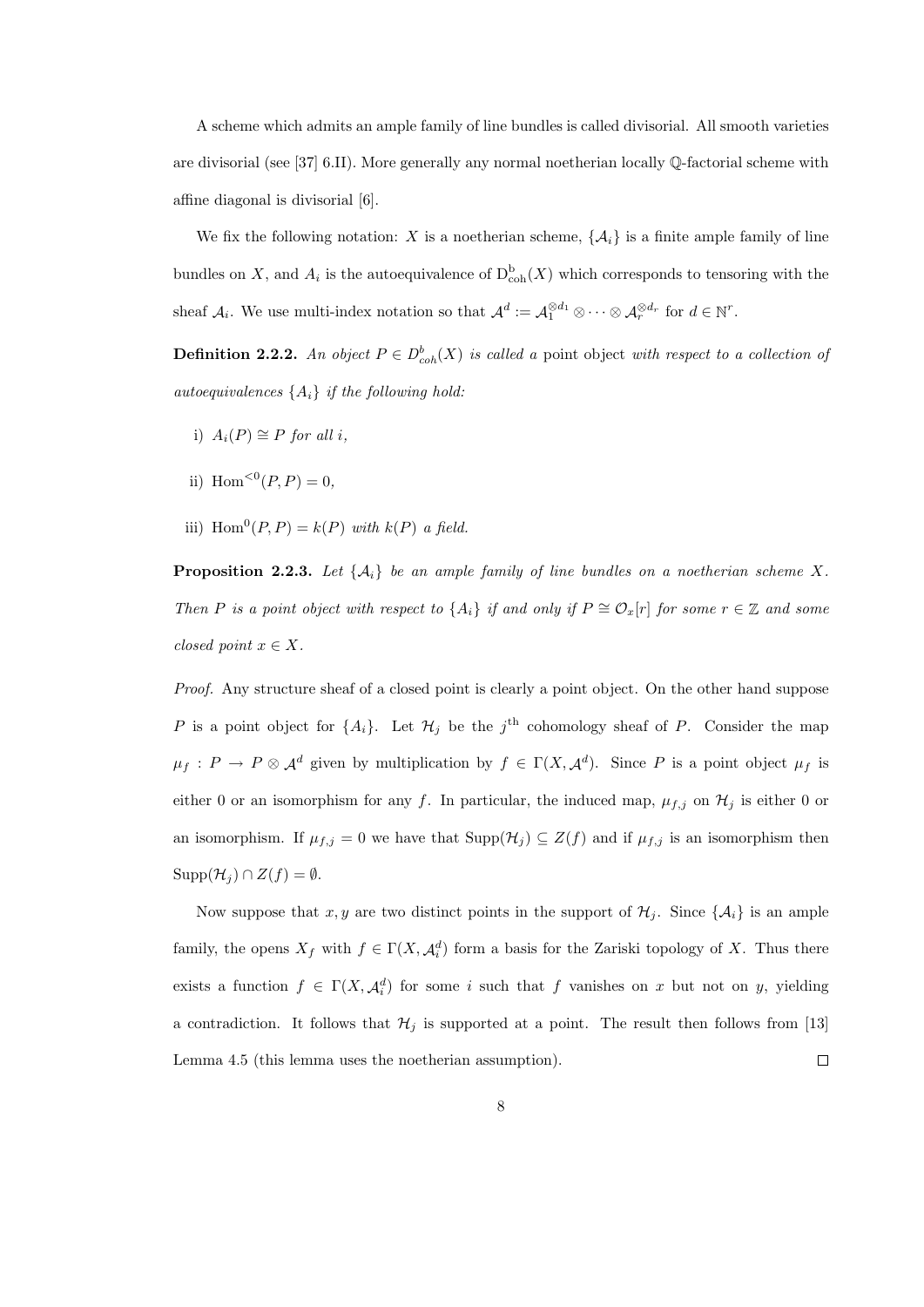We have shown that one can recover the structure sheaves of points up to shift, now we wish to recover the line bundles up to shift. This motivates the following definition:

**Definition 2.2.4.** An object  $L \in D^b_{coh}(X)$  is called invertible for a set S if for all  $P \in S$  there exists an  $n_P \in \mathbb{Z}$  such that :

$$
\text{Hom}(L, P[i]) = \begin{cases} k(P) & \text{if } i = n_P \\ 0 & \text{otherwise} \end{cases}
$$

An invertible object with respect to a collection of autoequivalences  $\{A_i\}$  is an invertible object for the set of point objects with respect to  $\{A_i\}$ . Let  $S := \{O_x[n]|x \in X$  is a closed point and  $n \in \{O_x[n]|x \in X\}$  $\mathbb{Z}$ . It follows from the proof of Proposition 2.4 in [5] that if X is a noetherian scheme, any invertible object  $L \in D^{\text{b}}_{\text{coh}}(X)$  for S is isomorphic to  $\mathcal{L}[t]$  for some line bundle  $\mathcal{L}$  and some  $t \in \mathbb{Z}$ (the set of shifted line bundles).

**Lemma 2.2.5.** A divisorial scheme of finite type over a field can be recovered from  $D^b_{coh}(X)$ together with the full subcategory of objects with zero dimensional support. Furthermore if  $Y$  is a divisorial scheme of finite type over a field and  $F: D^b_{coh}(X) \to D^b_{coh}(Y)$  is an equivalence which maps objects with zero dimensional support to objects with zero-dimensional support then  $X \cong Y$ .

We provide two proofs of the lemma, the later proof is meant to follow more closely that found in [5] and in particular the variation of that proof found in [13].

Proof. Let S denote the full subcategory of objects with zero dimensional support. Consider objects  $P \in S$  satisfying:

- i) Hom<sup><0</sup> $(P, P) = 0$ ,
- ii) Hom<sup>0</sup> $(P, P) = k(P)$  with  $k(P)$  a field.

Call this class of objects T. By Lemma 4.5 of [13], all such objects are isomorphic to  $\mathcal{O}_x[r]$ for some  $r \in \mathbb{Z}, x \in X$ . As noted above, invertible objects with respect to T are precisely the objects isomorphic to shifted line bundles. Let  $p_T^N := \{P \in T | \text{Hom}(N, P) = k(P)\}\$  where N is a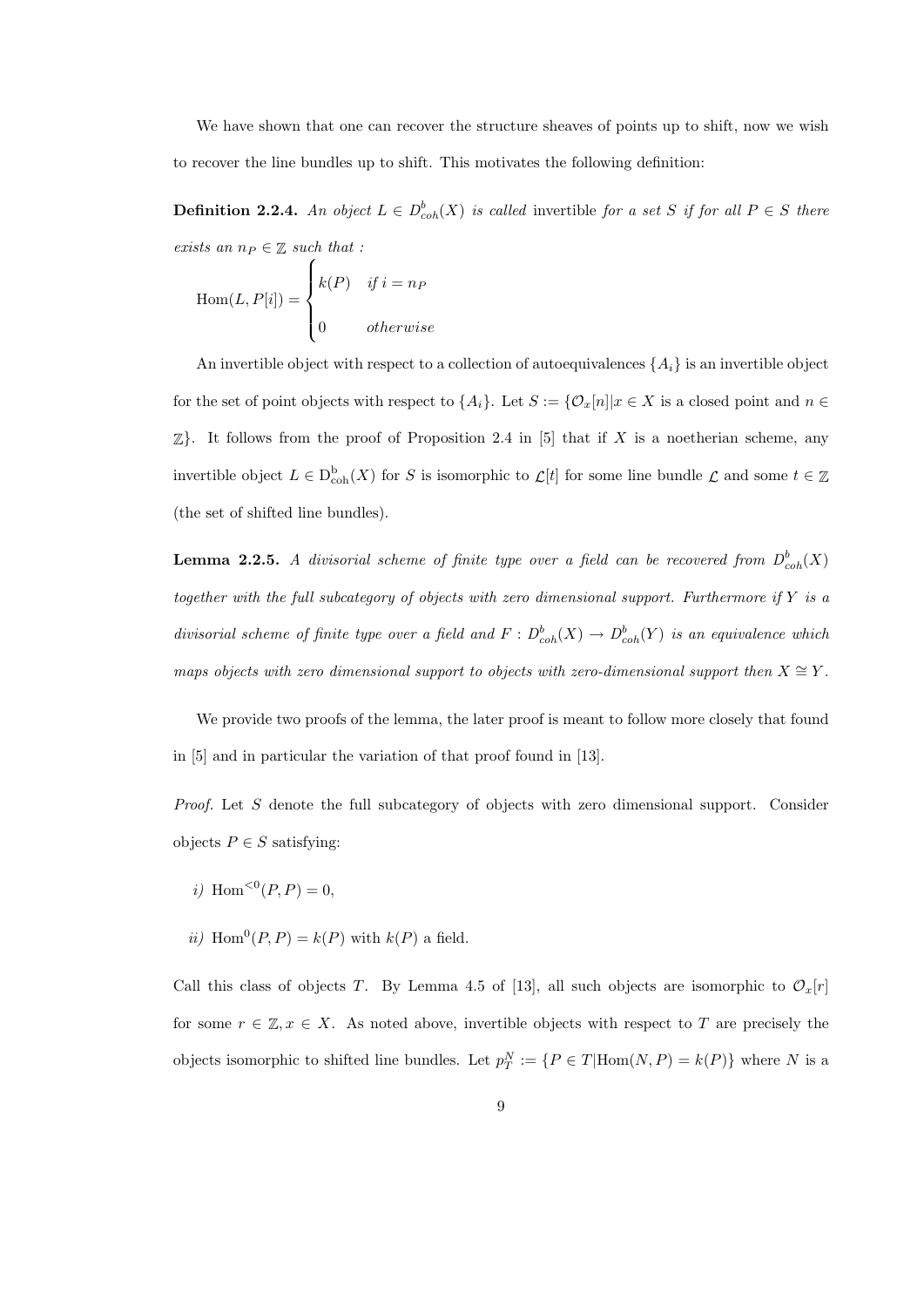fixed invertible object. We may assume  $p_T^N = \{ \mathcal{O}_x | x \in X \}$ . We call this set  $X_0$  and proceed by recovering the Zariski topology on this set. The line bundles are now

$$
l_T^N := \{ L | L \text{ is invertible and } \text{Hom}(L, P) = k(P) \,\forall P \in p_T^N \}.
$$

Now given any two objects  $L_1, L_2 \in l_T^N$ , and  $\alpha \in \text{Hom}(L_1, L_2)$  we get an induced map,

$$
\alpha_P^* : \text{Hom}(L_2, P) \to \text{Hom}(L_1, P).
$$

Then denote by  $X_{\alpha}$  the subset of those objects  $P \in p_{\{A_i\}}^N$  for which  $\alpha_P^* \neq 0$ . Then  $X_{\alpha}$  is the complement of the zero-locus of  $\alpha$ . By assumption letting  $\alpha$  run over all morphisms in Hom $(L_1, L_2)$ and  $L_1, L_2$  run over all line bundles, we get a basis for the Zariski topology on  $X_0$ . From this set it is easy to see that one can add prime ideals for each irreducible closed subset to recover X together with its Zariski topology.

From here the two proofs diverge. For each open set  $U \subseteq X$  we consider the full subcategory

$$
D_U := \{ A \in D_{\rm coh}^{\rm b}(X) \, | \text{Hom}(A, P[i]) = 0 \forall P \in U_0, i \}.
$$

This is the subcategory of objects supported on  $X\setminus U$ . Localizing we reconstruct  $D^b_{\text{coh}}(U)$  i.e.  $D_{\rm coh}^b(U)$  is the Verdier quotient of  $D_{\rm coh}^b(X)$  by  $D_U$ . Hence we can reconstruct the structure sheaf on X as  $\mathcal{O}_X(U) := \text{Hom}_{D^b_{coh}(U)}(N, N)$ .

The second proof requires  $X$  to be a quasi-projective variety over an algebraically closed field and uses the triangulated structure of the category. It proceeds as follows: for every object  $P \in p_T^N$ we can consider morphisms  $\psi \in \text{Hom}(P, P[1])$ . Each such morphism produces an exact triangle  $\mathcal{E}_{\psi} \to P \to P[1].$ 

Now consider finite dimensional vector subspaces  $V \subseteq Hom(N, M)$  for some  $M \in l_T^N$  such that,

- i) For all  $P,Q \in p_T^N$  there exists  $f \in V$  such that  $f_P^* : \text{Hom}(M,P) \to \text{Hom}(N,P) \neq 0$  and  $f_Q^* : \text{Hom}(M, Q) \to \text{Hom}(N, Q) = 0,$
- *ii*) For all  $P \in p_T^N$  and all  $\psi \in \text{Hom}(P, P[1])$  there exists a  $\phi \in \text{Hom}(M, \mathcal{E}_{\psi})$  such that  $\text{Hom}(N, \bullet)(\phi)(W_P) \neq 0 \text{ where } W_P := \{v \in V | v_P^* = 0\}.$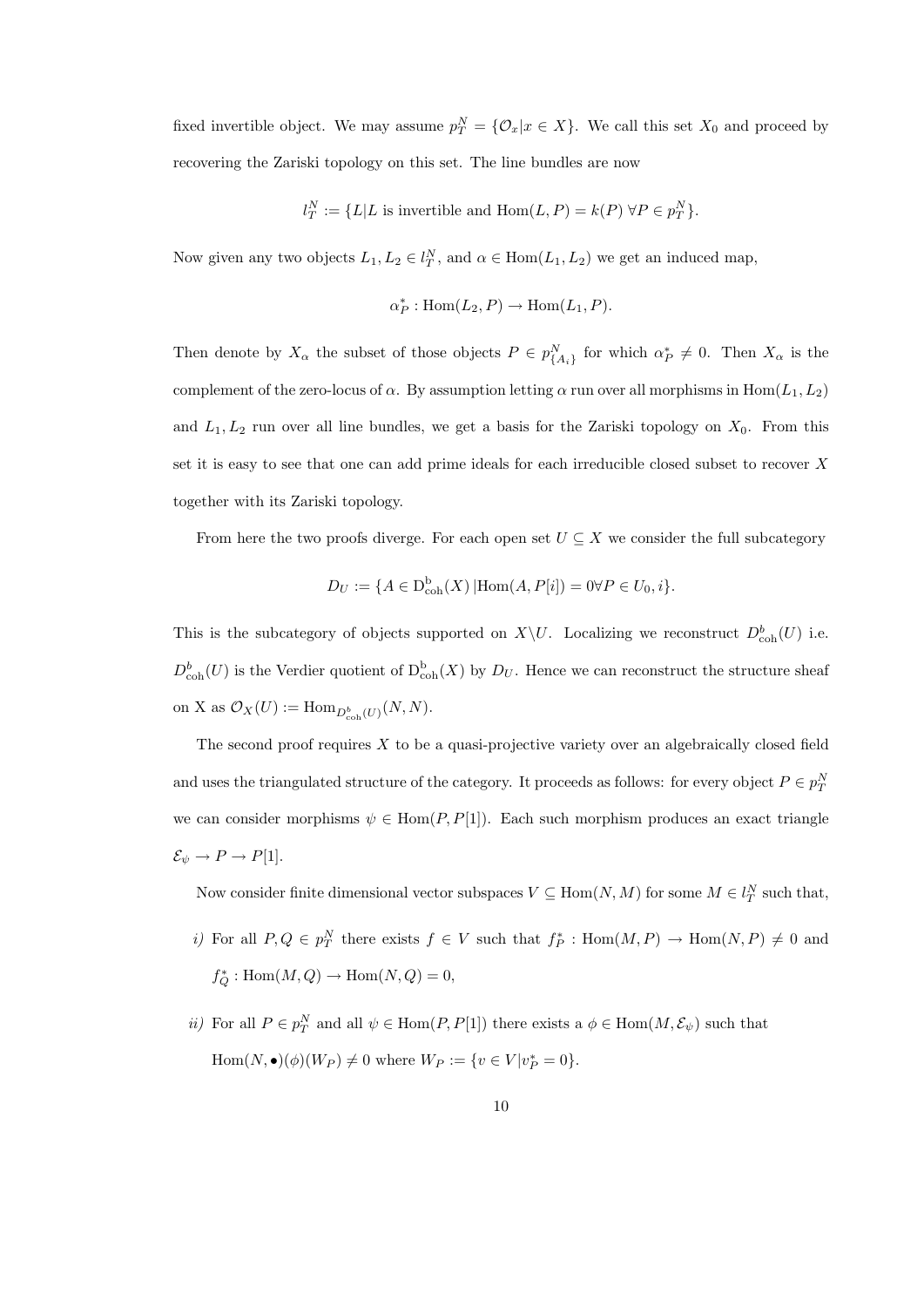The first condition says that V separates points the second says that it separates tangent vectors hence V gives an embedding into projective space and we recover the scheme structure on X.

Now when  $F: \mathcal{D}^{\mathcal{b}}_{\mathrm{coh}}(X) \to \mathcal{D}^{\mathcal{b}}_{\mathrm{coh}}(Y)$  is an equivalence and  $F^{-1} \circ (\bullet \otimes \mathcal{M}_i) \circ F = (\bullet \otimes \mathcal{A}_i)$ . Then F takes point objects with respect to  $\{(\bullet \otimes A_i)\}\)$  to point objects with respect to  $\{(\bullet \otimes M_i)\}\$ . Since for any  $y \in Y, n \in \mathbb{Z}$  the objects  $\mathcal{O}_y[n]$  are point objects with respect to  $\{(\bullet \otimes \mathcal{M}_i)\}$ we have that  $F(\mathcal{O}_y[n]) \cong \mathcal{O}_x[r]$ . Hence we get a set theoretic map  $X \to Y$ . This map is clearly injective as  $F$  is an equivalence. Furthermore it is surjective since the collection of objects  $\{\mathcal{O}_y[n]|y \in Y, n \in \mathbb{Z}\}\$  has the property that for any object  $B \in D^{\text{b}}_{\text{coh}}(Y)$  there exists an object  $\mathcal{O}_y[n]$  such that  $\text{Hom}(B, \mathcal{O}_y[n]) \neq 0$ . After getting a bijection, all of the above reconstructions are identical. In particular the sections of  $\{\text{Hom}(N, N \otimes M_i^d) | d \in \mathbb{N}^r\}$  form a basis for the topology on Y hence  $\{(\bullet \otimes \mathcal{M}_i)\}\$ is also an ample family. It follows that  $X \cong Y$ .  $\Box$ 

Remark 2.2.6. Notice that the proof applies to a larger class of schemes than just those of finite type over a field. Instead suppose X is a noetherian scheme and let  $X_0$  be the set of closed points of X. The proof requires that the prime ideals are in bijection with irreducible closed subsets of the set of closed points. Many of the proofs below apply to this situation as well.

We now arrive at an analogous theorem to that in [5],

**Theorem 2.2.7.** Let  $X$  be a divisorial scheme of finite type over a field. Then  $X$  can be reconstructed from its derived category of coherent sheaves together with a collection of autoequivalences corresponding to an ample family of line bundles. Let  $Y$  be a divisorial scheme of finite type over a field,  $F: D^b_{coh}(X) \to D^b_{coh}(Y)$  an equivalence,  $\{\mathcal{A}_i\}$  an ample family of line bundles on X, and  $\{\mathcal{M}_i\}$  any collection of line bundles on Y. If  $F^{-1} \circ (\bullet \otimes \mathcal{M}_i) \circ F = (\bullet \otimes \mathcal{A}_i)$  then  $X \cong Y$ .

Proof. This follows immediately from Proposition 3.3 and Lemma 3.5.

Once again we provide a second proof which resembles more closely the one found in [5]. For this proof we use the ample family of line bundles to reconstruct  $X$  as an open subset of its multigraded coordinate ring as follows. First we recover the Zariski topology on  $X$  as above,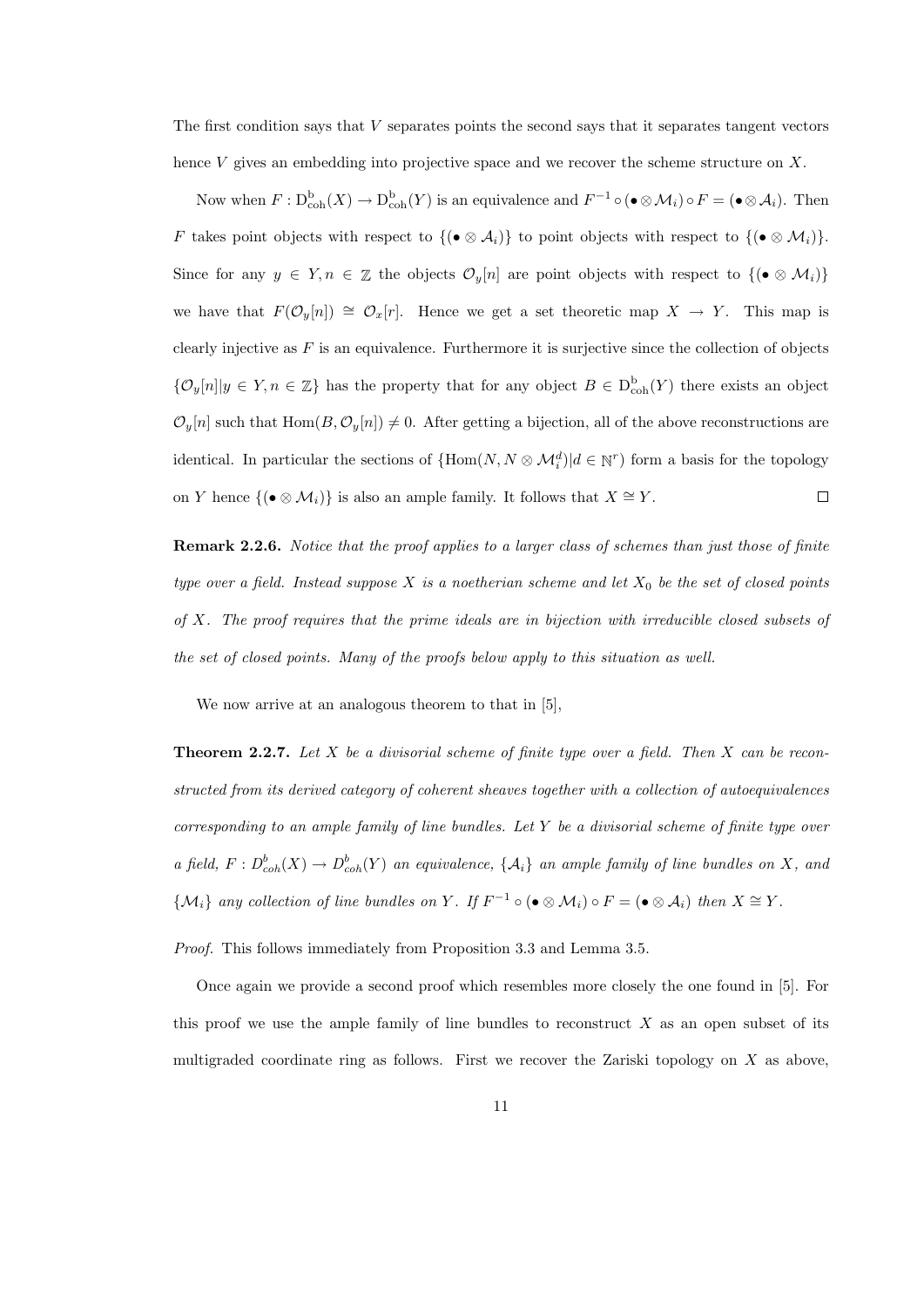recall that this requires the choice of an invertible object  $N$ . From this object we recover the multigraded coordinate ring as  $S := \bigoplus$  $\bigoplus_{d \in \mathbb{N}^r} \text{Hom}(N, A^d(N)).$  Note that  $\forall \alpha \in S$  we have the open set  $X_{\alpha}$ . Now we use the open embedding of X into Proj(S) to recover the scheme structure. Recall from [6] that Proj(S) is defined as the union of the affine sets  $S_\alpha$  where  $\alpha \in S$  is relevant. As we have recovered S, we can consider just the relevant  $\alpha \in S$  and hence recover Proj(S). Now for a divisorial variety X, there is an open embedding  $X \to \text{Proj}(S)$  ([6] Theorem 4.4). Now it is a fact that for relevant  $\alpha$ ,  $X_{\alpha}$  is an open subset of  $S_{\alpha}$  with equality if and only if  $X_{\alpha}$  is affine ([6] Corollary 4.5 and Corollary 4.6). Now for each  $x \in X$ , as  $\{x\}$  is closed, we can write x as a complement  $x = ( \bigcup$  $\beta \in I_x$  $(X_\beta)^c$  for some indexing set  $I_x$ . So given a relevant  $\alpha \in S$  we have that  $X_{\alpha}$  is affine if and only if every closed point of  $S_{\alpha}$  is expressed as (  $\bigcup$  $\beta \in I_x$  $(S_{\alpha})_{\beta})^c \subseteq \mathrm{Proj}(S)$  for the indexing set corresponding to some  $x \in X_\alpha$ . This recovers the affine  $X_\alpha$ . The scheme structure on X is recovered as the open subscheme of Proj(S) given by the union of the affine  $X_{\alpha} = S_{\alpha}$ .

**Remark 2.2.8.** If X and Y are divisorial schemes of finite type over a a field and  $F: D^b(X) \to$  $D^{b}(Y)$  is an equivalence, then any ample family of line bundles  $\{\mathcal{A}_{i}\}$  on X induces a collection of autoequivalences  $\{F \circ (\bullet \otimes A_i) \circ F^{-1}\} \in Aut(D^b_{coh}(Y))$ . The category  $D^b_{coh}(Y)$  together with this family of autoequivalences will reconstruct the space  $X$  via the above procedure. Thus spaces with equivalent derived categories are somehow encoded in the autoequivalences of the category. However, it is not clear to the author whether or not it is possible to give nice categorical conditions on a collection of autoequivalences that insures it comes from an ample family of line bundles.

**Corollary 2.2.9.** Suppose X is a scheme of finite type over a field with ample trivial bundle *i.e.* X is quasi-affine. Then X can be reconstructed from  $D^b_{coh}(X)$ . If Y is any divisorial scheme of finite type over a field such that  $D^b_{coh}(X)$  is equivalent to  $D^b_{coh}(Y)$  then  $X \cong Y$ .

*Proof.* The functor  $(\bullet \otimes \mathcal{O}_X)$  is the identity functor, hence for any equivalence  $F : D^{\text{b}}_{\text{coh}}(X) \to$  $D_{\mathrm{coh}}^{\mathrm{b}}(Y)$  we have  $F^{-1} \circ (\bullet \otimes \mathcal{O}_Y) \circ F \cong (\bullet \otimes \mathcal{O}_X)$ .  $\Box$ 

Our aim now is to reconstruct an abelian variety from its derived category of D-modules, let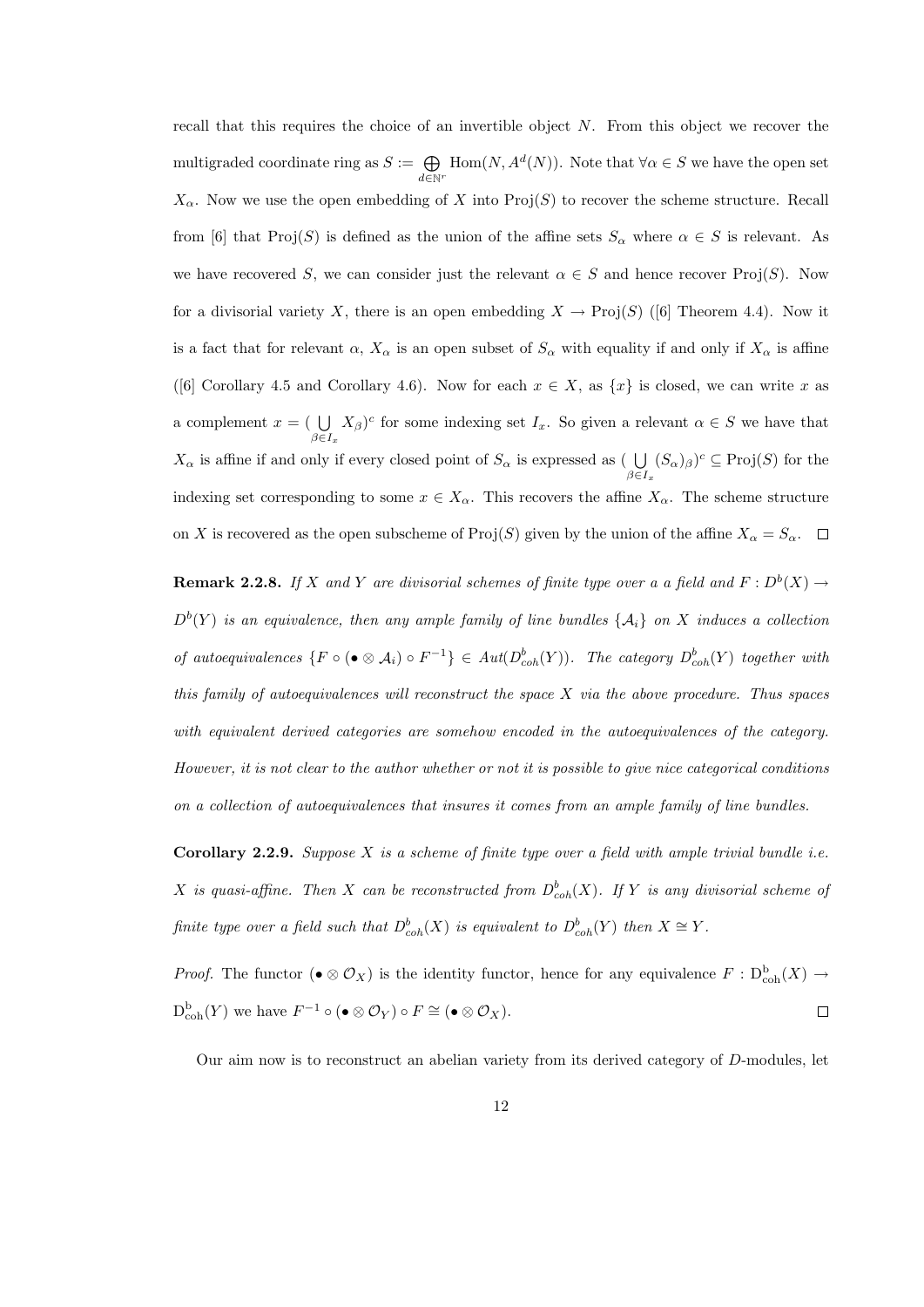$\mathfrak{Prop}(X)$  denote the full triangulated subcategory of  $D^{\mathrm{b}}_{\mathrm{coh}}(X)$  consisting of objects supported on proper subvarieties of X.

**Theorem 2.2.10.** Let X be a k-variety. Then  $\mathfrak{Prop}(X)$  is equivalent to the full subcategory of  $D^b_{coh}(X)$  consisting of objects  $A \in D^b_{coh}(X)$  with the property that  $\text{Hom}(A, B)$  is finite dimensional over k for all  $B \in D^b_{coh}(X)$ . Hence as either k-linear graded or k-linear triangulated categories,  $\mathfrak{Prop}(X)$  can be recovered from  $D^b_{coh}(X)$ .

*Proof.* Suppose  $A^{\bullet}$  is supported on a proper subscheme. Consider the spectral sequence,

$$
E_2^{(p,q)} = \text{Hom}_{\mathcal{D}^{\text{b}}_{\text{coh}}(X)}(\text{H}^{-q}(A^{\bullet}), B^{\bullet}[p]) \Rightarrow \text{Hom}_{\mathcal{D}^{\text{b}}_{\text{coh}}(X)}(A^{\bullet}, B^{\bullet}[p+q]).
$$

Each term in the spectral sequence is a finite dimensional vector space hence  $\text{Hom}_{D^b_{coh}(X)}(A^{\bullet}, B^{\bullet})$ is finite dimensional.

On the other hand, suppose  $A^{\bullet}$  is supported on a non-proper subscheme. Let m be the greatest integer such that  $H^m(A^{\bullet})$  is supported on a non-proper subscheme. Since the support is not proper, there exists an affine curve  $C \subseteq \text{Supp}(\text{H}^m(A^{\bullet}))$ . Let i denote the inclusion map,  $i: C \to \text{Supp}(H^m(A^{\bullet}))$ . We compute (the pullback and pushforward are not derived, we just take the sheaf concentrated in degree zero),

$$
\mathrm{Hom}_{\mathbf{D}^{\mathrm{b}}_{\mathrm{coh}}(X)}(A^\bullet, i_*i^*\mathrm{H}^m(A^\bullet)).
$$

Using the same spectral sequence as before we have,

$$
E_2^{(p,q)} = \text{Hom}_{\mathcal{D}^{\mathbf{b}}_{\text{coh}}(X)}(\mathcal{H}^{-q}(A^{\bullet}), i_*i^*\mathcal{H}^m(A^{\bullet})[p]) \Rightarrow \text{Hom}_{\mathcal{D}^{\mathbf{b}}_{\text{coh}}(X)}(A^{\bullet}, i_*i^*\mathcal{H}^m(A^{\bullet})[p+q]).
$$

Notice that since C is affine  $E_2^{(0,-m)} \cong \text{Hom}(i^*H^m(A^{\bullet}), i^*H^m(A^{\bullet}))$  is the endomorphism ring of a module supported on all of C. Hence this is an infinite dimensional vector space and furthermore all the terms below it are finite dimensional. Hence  $E_{\infty}^{(0,-m)}$  is infinite dimensional. Thus there is a filtration of  $\text{Hom}_{\text{D}_{\text{coh}}^{\text{b}}(X)}(A^{\bullet}, i_{*}i^{*}\text{H}^{m}(A^{\bullet})[-m])$  which contains an infinite dimensional vector space. Hence

$$
\operatorname{Hom}_{\mathbf{D}_{\text{coh}}^{\mathbf{b}}(X)}(A^\bullet, i_*i^*\mathbf{H}^m(A^\bullet)[-m])
$$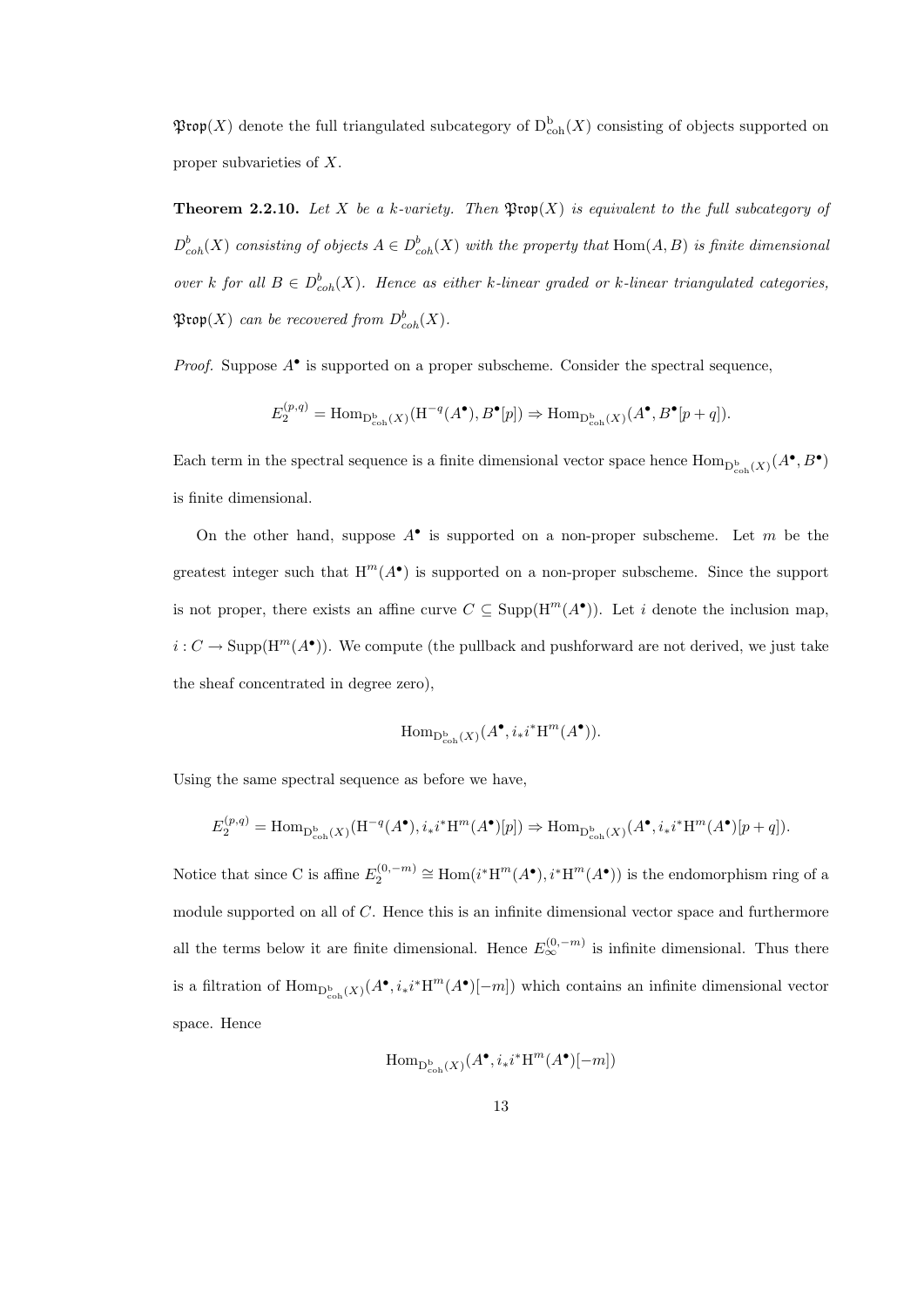Remark 2.2.11. This statement is formally similar to a result of Orlov's in [27]. This result says that the category  $\mathfrak{Perf}(X)$  formed by perfect complexes can be recovered from the (unbounded) derived category of coherent sheaves. That is, the triangulated subcategory formed by perfect complexes is precisely the full subcategory of homologically finite objects.

**Theorem 2.2.12.** Let X and Y be divisorial varieties. Let  $\omega_{X_{sm}}$  be the canonical bundle of the smooth locus of X. Suppose that any proper closed positive dimensional subvariety Z is contained in  $X_{sm}$  and  $\omega_{X_{sm}}$  restricted to Z is either ample or anti-ample, then X can be reconstructed from its derived category (as a k-linear graded category). Furthermore if  $D^b_{coh}(X)$  is equivalent to  $D_{coh}^b(Y)$  then  $X \cong Y$ .

*Proof.* By Theorem 3.8 we can recover  $\mathfrak{Prop}(X)$  from  $D^b_{coh}(X)$ . Now consider all properly supported objects which are point objects with respect to the identity. Call this class  $C$ . Notice that the structure sheaf of any proper subvariety is in C. Suppose  $A \in \mathcal{C}$  is orthogonal to all other objects in  $\mathcal C$  then the support of A is not contained in any positive dimensional proper subvariety and by Lemma 4.5 of [13] it must be the structure sheaf of a point. Hence we have recovered the structure sheaves of points (up to shift) which are not contained in a positive dimensional proper subvariety. Now take the (left) orthogonal to this collection of structure sheaves in  $\mathfrak{Prop}(X)$ . This is the category of objects whose support is contained in a positive dimensional proper subvariety. This category comes equipped with a Serre functor given by  $(\cdot \otimes \omega_{X_{sm}})$ [dim  $X_{sm}$ ]. By assumption (after shifting) this functor acts as tensoring with an ample or anti-ample line bundle. It follows from the proof of Proposition 3.3 that using this functor we can recover the objects isomorphic to structure sheaves of closed points (up to shift) which are contained in a positive dimensional proper subvariety. Hence we can recover the structure sheaves of closed points on X (up to shift). The statement follows from the proof of Lemma 3.5.  $\Box$ 

Theorem 2.2.13 (Arinkin). An abelian variety A can be reconstructed from its derived category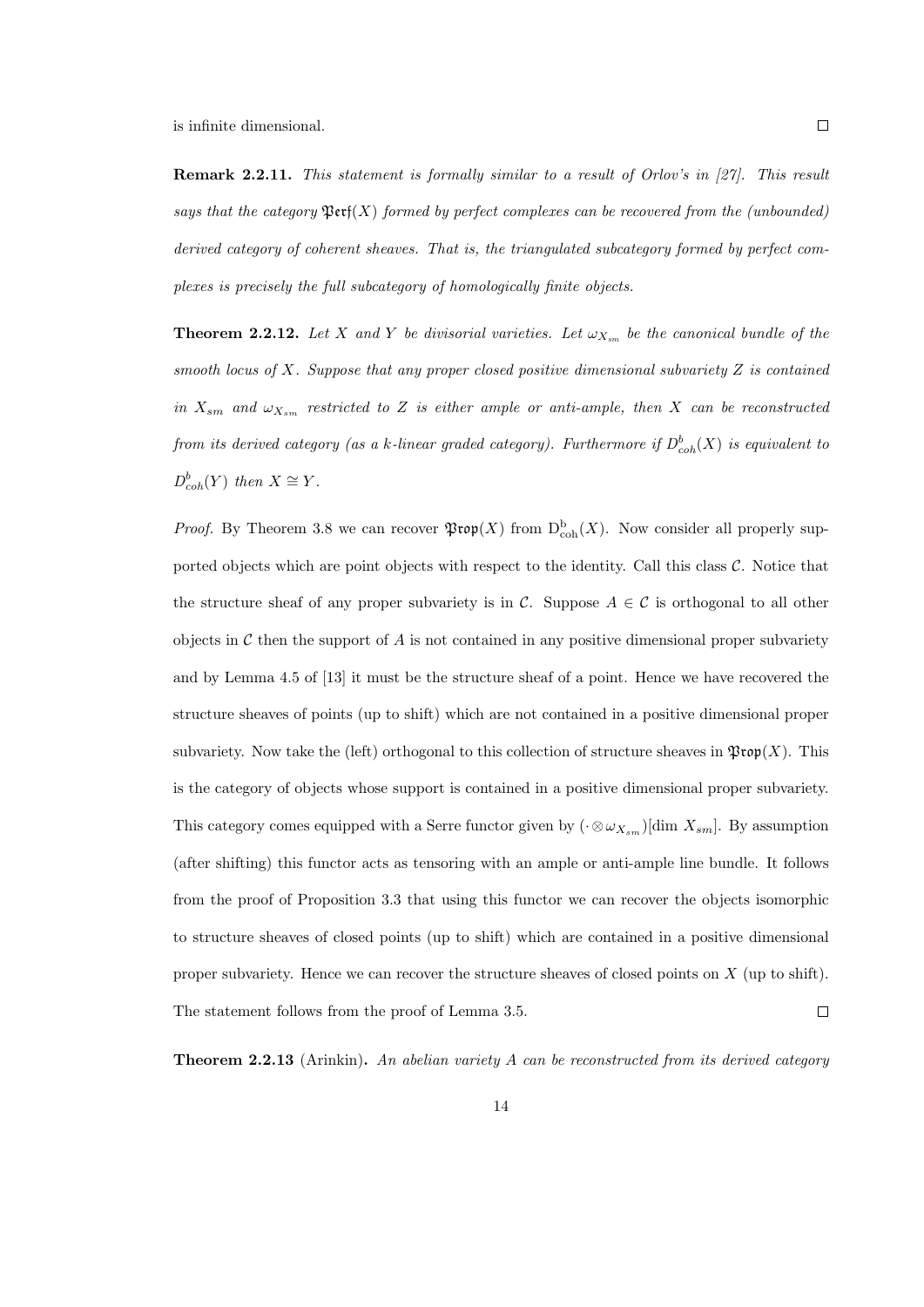of coherent D-modules. If two abelian varieties A and B have equivalent derived categories of coherent D-modules then  $A \cong B$ 

*Proof.* Let  $\mathfrak{g} = H^1(A, \mathcal{O}_A)$ . Then there is a tautological extension

$$
0\to \mathfrak{g}^*\otimes \mathcal{O}_A\to \mathcal{E}\to \mathcal{O}_A\to 0
$$

which corresponds to the identity of  $\text{End}(\mathfrak{g}^*) = \text{Ext}^1(\mathcal{O}_A, \mathfrak{g}^* \otimes \mathcal{O}_A)$ . Let  $A^\natural$  be the  $\mathfrak{g}^*$ -principal bundle associated to the extension  $\mathcal{E}$ . Then the derived category of D-modules on the dual abelian variety  $\hat{A}$  is equivalent to the category of coherent sheaves on  $A^{\natural}$  [22, 36, 31].

We now show that the space  $A^\natural$  has only finite sets of points as proper subvarieties. Hence from either of the previous corollaries we can recover  $A^\dagger$  and use Hodge theory to recover A then dualize to recover  $\hat{A}$ .

Suppose  $P \subseteq A^{\dagger}$  is a proper subvariety. Since  $A^{\dagger}$  is an affine bundle over A, the projection  $\pi: P \to A$  is finite and the pullback of  $A^{\natural}$  to P will have a section i.e. it will be a trivial affine bundle. Now  $A^{\natural}$  is represented by the ample class  $\mathrm{Id} \in \mathrm{End}(\mathfrak{g}^*) = \mathrm{Ext}^1(\mathcal{O}_A, \mathfrak{g}^* \otimes \mathcal{O}_A) = \mathrm{H}^1(A, \Omega_A^1)$ . Now since  $\pi : P \to A$  is finite, the projection of  $\pi^* (\text{Id}) \in H^1(P, \pi^* \Omega_A^1)$  onto  $H^1(P, \Omega_P^1)$  is also ample. The only way an ample class on  $P$  can be zero is if it is a finite set of points.  $\Box$ 

**Remark 2.2.14.** Actually over  $\mathbb{C}$ ,  $A^{\natural}$  is a Stein space and hence we see immediately that finite sets of points are the only proper closed subvarieties.

### 2.3 Autoequivalences and Fourier-Mukai partners

In this section we consider the case of smooth projective varieties. For projective varieties, a single ample line bundle gives an ample family. Furthermore due to a famous result of Orlov [26] generalized by Canonaco and Stellari [9], any equivalence between derived categories of smooth projective varieties is a Fourier-Mukai transform. Hence in what follows when both varieties in question are smooth and projective we say only that they are equivalent and often use the fact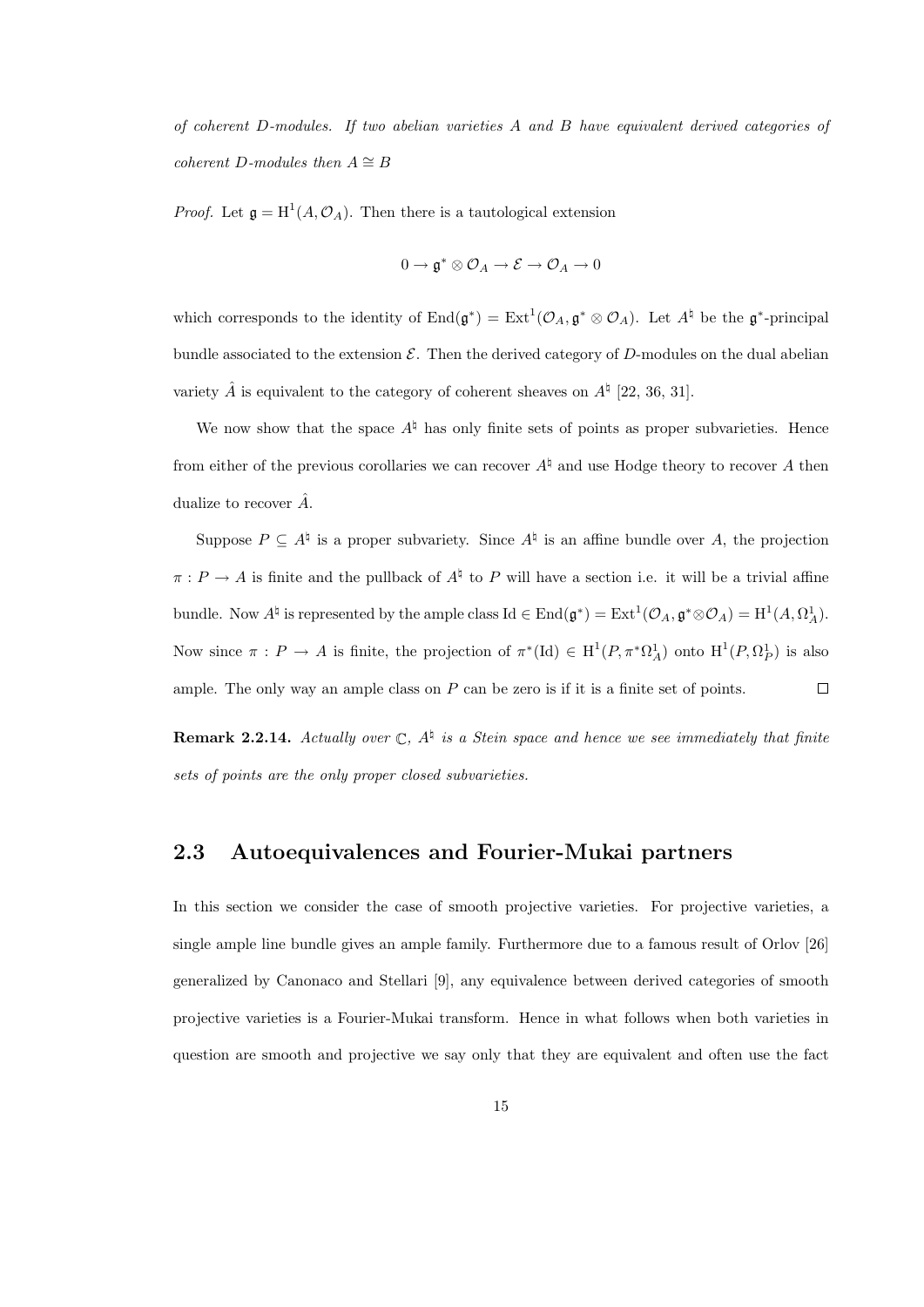that the equivalence is a Fourier-Mukai transform. Now suppose that we have two varieties  $X$ and  $Y$ . Any equivalence

$$
F: \mathbf{D}_{\mathrm{coh}}^{\mathrm{b}}(X) \to \mathbf{D}_{\mathrm{coh}}^{\mathrm{b}}(Y)
$$

induces an isomorphism of the groups of autoequivalences,

$$
F_*: \operatorname{Aut}(\mathbf{D}_{\operatorname{coh}}^{\mathbf{b}}(X)) \to \operatorname{Aut}(\mathbf{D}_{\operatorname{coh}}^{\mathbf{b}}(Y))
$$

$$
\Phi \qquad \mapsto \qquad F \circ \Phi \circ F^{-1}.
$$

Suppose A is an ample line bundle on X. We saw above that if  $F_*(A) = (\bullet \otimes \mathcal{M})$  then  $X \cong Y$ . In fact when F is a Fourier-Mukai transform we can say more. Namely, if a Fourier-Mukai transform  $\Phi_P$  takes skyscraper sheaves of points to shifted skyscraper sheaves of points we have that  $\Phi_P \cong \gamma_* \circ (\bullet \otimes \mathcal{N})[s] =: (\gamma, \mathcal{N})[s]$ , for some isomorphism  $\gamma : X \longrightarrow Y$ ,  $\mathcal{N} \in Pic(X)$  and  $s \in \mathbb{Z}$  [13, 16]. Hence if  $F_*(A) = (\bullet \otimes \mathcal{M})$  then  $F \cong (\gamma, \mathcal{N})[s]$ . For the sake of applications we also want to consider the more general situation in which  $F_*(A) = (\tau, \mathcal{L})[r]$ . First we show that if  $F_*(A) = (\tau, \mathcal{L})[r]$  then  $r = 0$  and  $\tau^n$  is the identity for some  $n \in \mathbb{Z}$ . Replacing A by  $(\bullet\otimes\mathcal{A})\circ\cdots\circ(\bullet\otimes\mathcal{A})$  $\overbrace{n \text{ times}}$ we get the following,

**Lemma 2.3.1.** Let X and Y be a smooth projective varieties. Let A be an ample line bundle on  $X, \tau \in \text{Aut}(Y)$ , and  $\mathcal{L} \in \text{Pic } Y$  and suppose we have an equivalence  $F: D^b_{coh}(X) \cong D^b_{coh}(Y)$  and  $F_*(\left(\bullet\otimes A\right))=(\tau,\mathcal{L})[r]$  for some  $r\in\mathbb{Z}$ . Then  $F\cong(\gamma,\mathcal{N})[s]$  for some line bundle  $\mathcal{N}\in\mathrm{Pic}(Y)$ , an isomorphism  $\gamma : X \longrightarrow Y$ , and  $s \in \mathbb{Z}$ .

*Proof.* Take an arbitrary  $A \in D^b_{coh}(X)$  then if  $r \neq 0$  by considering the homology sheaves of A we notice that A is not isomorphic to  $\tau_*(A \otimes \mathcal{L})[r] = (\tau, \mathcal{L})[r](A)$ . However for any  $y \in Y$ ,  $\mathcal{O}_y \cong Y$  $(\mathcal{O}_y \otimes \mathcal{A})$ . Hence  $r = 0$ .

Let  $F \cong \Phi_P$  and  $F^{-1} \cong \Phi_Q$  for some  $P, Q \in D^b(X \times Y)$ . Then  $P \boxtimes Q \in D^b(X \times X \times Y \times Y)$ defines an equivalence  $\Phi_{P} \boxtimes_Q : D^b(X \times X) \to D^b(Y \times Y)$  [13]. It follows easily from the formula for composition of Fourier-Mukai transforms that  $\Phi_{P\boxtimes Q}(S) \cong T$  where  $F_*(\Phi_S) = \Phi_T$  with  $\Phi_S$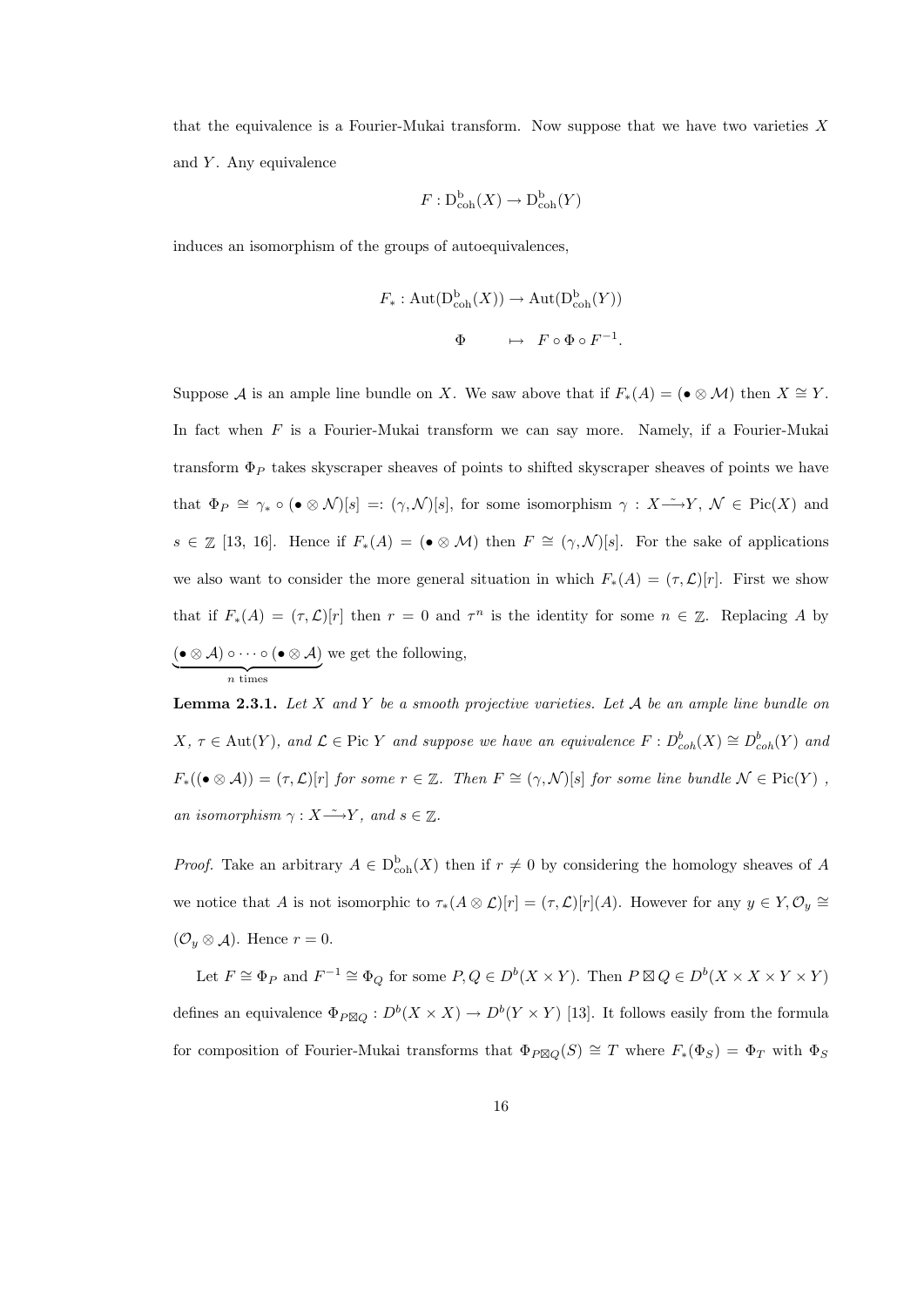and  $\Phi_T$  autoequivalences. Let  $\Delta$  be the diagonal map and  $\delta_n^{\tau} := \tau_* \mathcal{L} \otimes \tau_*^2 \mathcal{L} \otimes ... \otimes \tau_*^n \mathcal{L}$ . Then we have,

$$
\underbrace{(\bullet \otimes A) \circ \cdots \circ (\bullet \otimes A)}_{n \text{ times}} \cong \Phi_{\Delta_*(A^{\otimes n})} \text{ and } \underbrace{(\tau, \mathcal{L}) \circ \cdots \circ (\tau, \mathcal{L})}_{n \text{ times}} \cong \Phi_{(\text{id} \times \tau^n)_* \delta_n^{\tau}}
$$

Therefore  $\Phi_{P\boxtimes Q}(\Delta_*(\mathcal{A}^{\otimes n})) \cong (\mathrm{id} \times \tau^n)_*\delta_n^{\tau}$  by uniqueness of the Fourier-Mukai kernel. Let  $Z_n$ denote the fixed locus of  $\tau^n$ . Then we have,

$$
\begin{split} \operatorname{Ext}^i_X(\mathcal{O}_X,\mathcal{A}^{\otimes n}) &\cong \operatorname{Ext}^i_{X\times X}(\Delta_*\mathcal{O}_X,\Delta_*\mathcal{A}^{\otimes n}) \cong \operatorname{Ext}^i_{X\times X}(\Phi_{P\boxtimes Q}(\Delta_*\mathcal{O}_X),\Phi_{P\boxtimes Q}(\Delta_*\mathcal{A}^{\otimes n})) \cong \\ &\operatorname{Ext}^i_{Y\times Y}(\Delta_*\mathcal{O}_Y,(\operatorname{id}\times\tau^n)_*\delta_n^\tau) \cong H^i(Z_n,\Delta^*(\operatorname{id}\times\tau^n)_*\delta_n^\tau). \end{split}
$$

In particular there exists an n such that  $Z_n \neq \emptyset$ . Then for  $z \in Z_n$ ,  $\mathcal{O}_z$  is a point object with respect to  $\tau^n \circ (\bullet \otimes \delta_n^{\tau})$ . Hence  $\Phi_Q(\mathcal{O}_z) \cong \mathcal{O}_x[r]$  for some  $x \in X, r \in \mathbb{Z}$ . Using [13] Corollary 6.12, we gain the existence of an open set U and a morphism  $f: U \to X$  such that for any  $y \in U$  we have that  $\Phi_Q(\mathcal{O}_y) \cong \mathcal{O}_{f(y)}[r]$ . Moreover, f must be injective since F is an equivalence. Let  $v \in f(U)$ , then as  $\mathcal{O}_v \otimes \mathcal{A}^{\otimes n} \cong \mathcal{O}_v$  we have  $\tau_*^n(\mathcal{O}_{f^{-1}(v)} \otimes \delta_n^{\tau}) \cong \mathcal{O}_{\tau^n(f^{-1}(v))} \cong \mathcal{O}_{f^{-1}(v)}$ . Therefore  $f^{-1}(v)$  is a fixed point. Therefore the fixed locus contains U, but as it is closed and X is irreducible, the fixed locus is the whole space, i.e.  $\tau^n = id$ .  $\Box$ 

**Remark 2.3.2.** If A is not ample then the above is not necessarily true: if  $P \in D^b_{coh}(A \times \hat{A})$  is the Poincar line bundle on an abelian variety A and  $t_a$  is translation by  $a \in A$ , then  $\Phi^*_{\mathcal{P}}(t_a) = (\bullet \otimes \mathcal{L})$ where  $\mathcal L$  is a degree zero line bundle.

To illustrate how such a statement can be utilized to bound the number of Fourier-Mukai partners of a given variety we provide some easy corollaries here,

Corollary 2.3.3. The number of projective Fourier-Mukai partners of a smooth projective variety is bounded by the number of conjugacy classes of maximal abelian subgroups of  $\text{Aut}(D^b_{coh}(X)).$ 

Proof. The Picard group is always abelian and hence the Picard group of any Fourier-Mukai partner is contained in one of these conjugacy classes (under some equivalence). If the Picard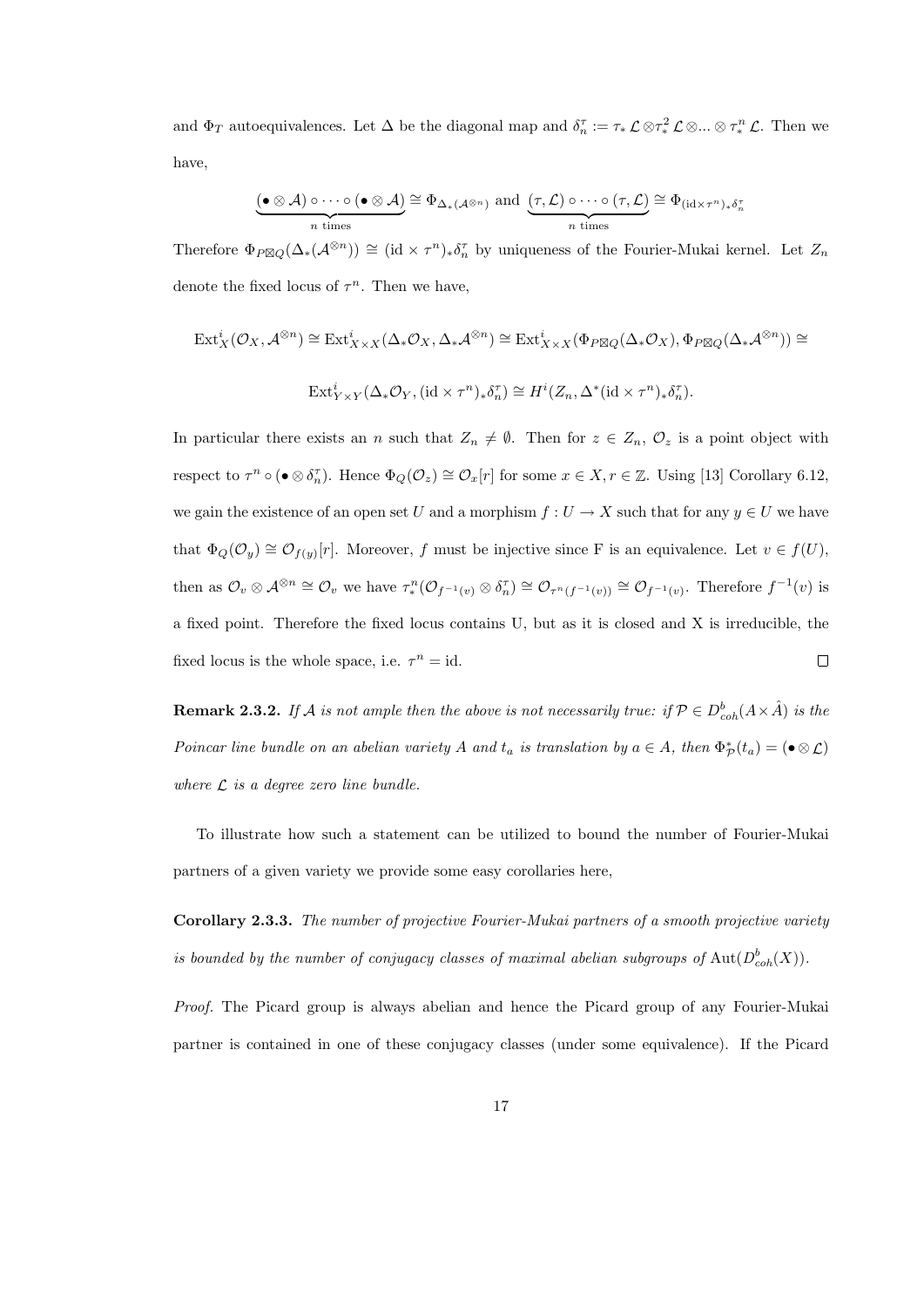groups of two Fourier-Mukai partners,  $Y$  and  $Z$ , are contained in the same conjugacy class then by modifying an equivalence we may assume the two Picard groups lie in the same maximal abelian subgroup. In particular under a suitable equivalence we have  $Pic(Y) \subseteq Aut(D_{coh}^b(Z))$  commutes with an ample line bundle on Z. Hence any element of Pic(Y) is of the form  $(\gamma, \mathcal{N})[s]$  as an element of  $\text{Aut}(D^b_{\text{coh}}(Z))$ . In particular an ample line bundle in  $\text{Pic}(Y)$  is mapped to an element of this form.  $\Box$ 

Using the same reasoning, one could also say,

**Corollary 2.3.4.** Suppose X is a smooth projective variety such that for every  $v \in \text{Aut}(D^b_{coh}(X))$ there exists a power of v under composition which is conjugate to  $(\gamma, \mathcal{N})[s]$  for some  $\gamma \in \text{Aut}(X)$ ,  $\mathcal{N} \in \text{Pic}(X)$ , and  $s \in \mathbb{Z}$ . Then X has no non-trivial Fourier-Mukai partners.

*Proof.* Suppose Y is a smooth projective variety and  $F : D^b_{coh}(Y) \cong D^b_{coh}(X)$ . Let A be an ample line bundle on Y. Then by hypothesis there exists an n such that  $F \circ ((\bullet \otimes A^n)) \circ F^{-1} =$  $t^{-1} \circ (\gamma, \mathcal{N})[s] \circ t$ , for some  $t \in \text{Aut}(\mathcal{D}_{\text{coh}}^{\text{b}}(X))$ . So we have  $(F \circ t)^{*}((\bullet \otimes \mathcal{A}^{n})) = (\gamma, \mathcal{N})[s]$ .  $\Box$ 

For example, for all projective varieties with ample or anti-ample canonical bundle we have that

$$
Aut(D_{coh}^{\mathbf{b}}(X)) = \mathbb{Z} \times Aut(X) \ltimes Pic(X)
$$

where  $\mathbb Z$  acts by the shift functor, the proof of this statement can be found in [5] or can be seen directly the fact that the Serre functor commutes with all autoequivalences. Likewise we see that we can reconstruct such varieties as our earlier reconstruction theorem is just a generalization of the result in [5]. In any case, we see that such varieties have no non-trivial Fourier-Mukai partners. The ideas of the above corollaries lead us to our main result but first we need a lemma,

**Lemma 2.3.5.** Let X be a smooth projective variety over  $\mathbb C$  and  $\rho$  be the representation of  $Aut(D^b_{coh}(X))$  on  $H^*(X,\mathbb{Q})$ . The image of  $\rho: Aut(D^b_{coh}(X)) \to Gl(H^*(X,\mathbb{Q}))$  is an arithmetic group.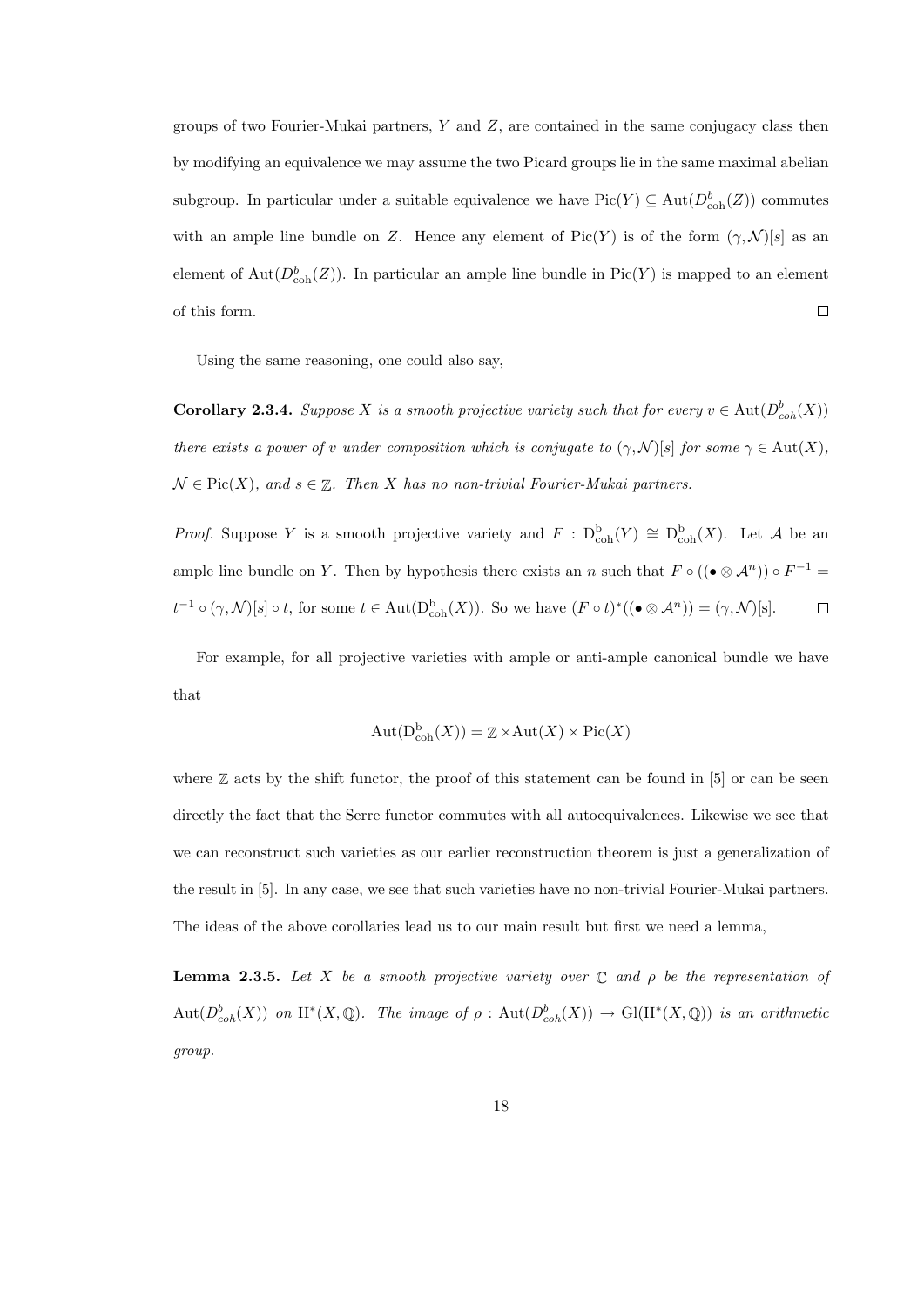Proof. The Fourier-Mukai autoequivalences act on the topological K-theory of the space [16]. Topological K-theory is a finitely generated abelian group and its image under the Mukai vector map is a full sublattice of  $H^*(X, \mathbb{Q})$ . Hence the image of  $\rho$  preserves this full sublattice.  $\Box$ 

We are now ready to prove our main result,

**Theorem 2.3.6.** Let X be a smooth projective variety over  $\mathbb C$  and  $\rho$  be the representation of  $Aut(D^b_{coh}(X))$  on  $H^*(X,\mathbb{Q})$ . If ker  $\rho = 2\mathbb{Z} \times Pic^0(X) \ltimes Aut^0(X)$  then the number of projective Fourier-Mukai partners of  $X$  is bounded by the number of conjugacy classes of maximal unipotent subgroups of  $\rho(\text{Aut}(D^b_{coh}(X)))$ . In particular since im  $\rho$  is an arithmetic group it is finite.

*Proof.* First observe that given any equivalence of categories between  $F : D^b_{coh}(X) \to D^b_{coh}(Y)$  the conjugation  $F_*$  induces an isomorphism of exact sequences.

$$
0 \longrightarrow \ker \rho_X \longrightarrow \operatorname{Aut}(\mathcal{D}_{\operatorname{coh}}^{\operatorname{b}}(X)) \xrightarrow{\rho_X} \operatorname{im} \rho_X \longrightarrow 0
$$
  

$$
\downarrow \qquad \qquad \downarrow \qquad \qquad \downarrow
$$
  

$$
0 \longrightarrow \ker \rho_Y \longrightarrow \operatorname{Aut}(\mathcal{D}_{\operatorname{coh}}^{\operatorname{b}}(Y)) \xrightarrow{\rho_Y} \operatorname{im} \rho_Y \longrightarrow 0
$$

In particular we have an isomorphism  $F_*$ : ker  $\rho_X \to \text{ker } \rho_Y$ . A theorem of Rouquier (see [13, 33]) states that  $F_*$  induces an isomorphism of algebraic groups  $F_* : Pic^0(X) \ltimes Aut^0(X) \longrightarrow Pic^0(Y) \ltimes$ Aut<sup>0</sup>(Y). The theorem is also proved by Rosay in his thesis. Hence the condition that ker  $\rho =$  $2 \mathbb{Z} \times Pic^0(X) \ltimes Aut^0(X)$  is true for all Fourier-Mukai partners of X.

Let Y and Z be two projective Fourier-Mukai partners of X with ample line bundles  $\mathcal{A}_Y$ and  $A_Z$  and fix equivalences  $F: Y \to X, G: Z \to X$ . Notice that the action of an ample line bundle on the cohomology of a space is given by multiplication by the Chern character and thus is unipotent. Hence  $\rho(F_*(\bullet \otimes \mathcal{A}_Y)) := y$  and  $\rho(G^*(\bullet \otimes \mathcal{A}_Z)) := z$  are both unipotent. Now suppose they lie in the same conjugacy class of maximal unipotent subgroups. Then by altering one of the equivalences by an autoequivalence, we may assume they lie in the same maximal unipotent subgroup. Now the lower central series of any unipotent group terminates, in particular the commutator  $[y^{-1}, [y^{-1}, [y^{-1}, ... [y^{-1}, z]] = 1]$ . Denote this commutator by  $b_0$ , removing the last commutator denote the next expression by  $b_1$  i.e.  $b_1 := [y^{-1}, [y^{-1}, ... [y^{-1}, z]].$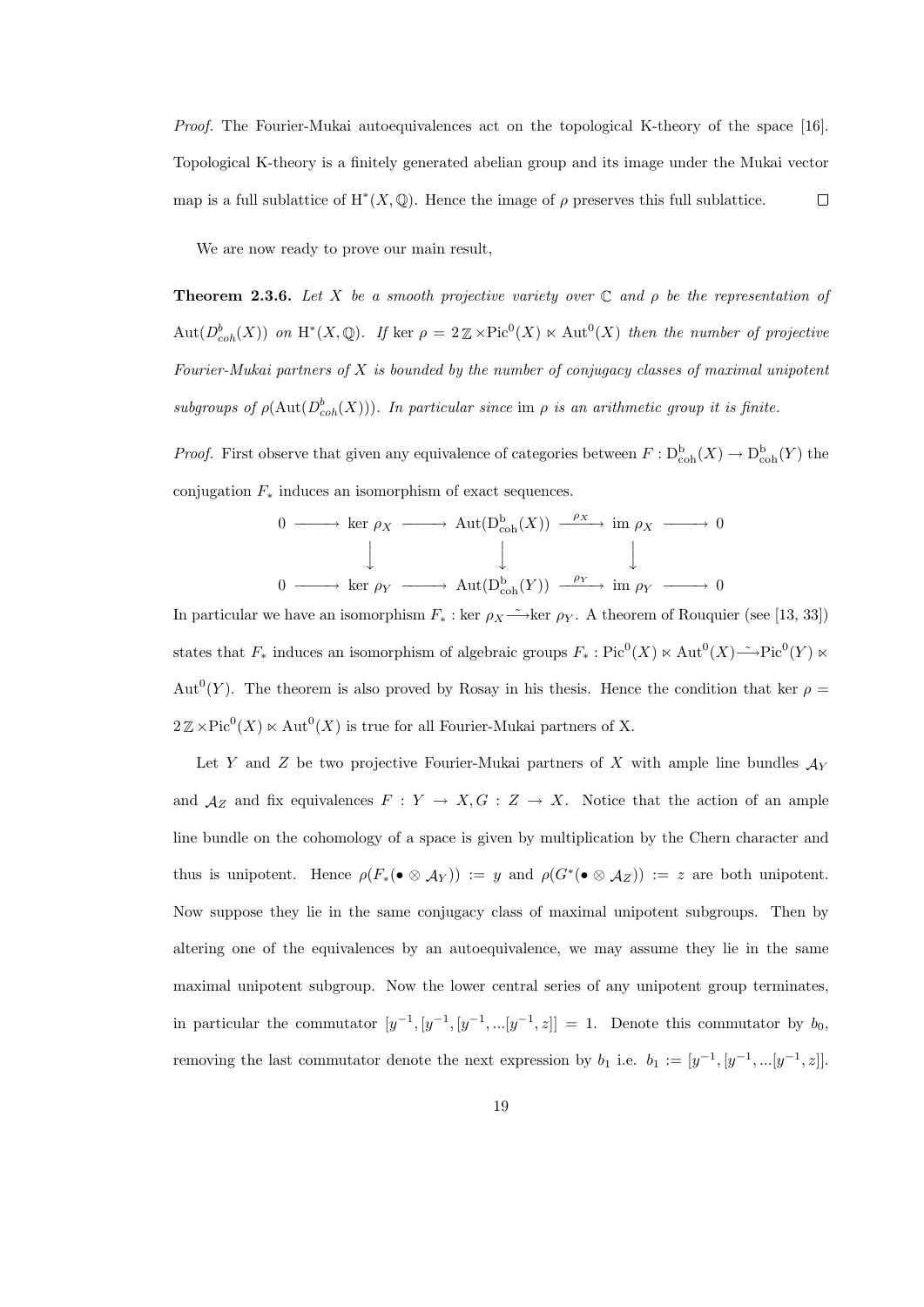Define  $b_i$  similarly so that we have  $y^{-1}b_iyb_i^{-1} = b^{i-1}$  or  $b_iyb_i^{-1} = yb^{i-1}$ . For each i choose an element  $B_i$  such that  $\rho_X(F_*(B_i)) = b_i$  and similarly define  $\psi$  so that  $\rho_X(F_*(\psi)) = z$ . By induction assume that  $B_i \cong (\mathcal{N}_i, \gamma_i)[s_i]$  for some line bundle  $\mathcal{N}_i \in Pic(Y)$   $\gamma_i \in Aut(Y)$  and  $s_i \in \mathbb{Z}$ . Since  $b_0 = 1$  this the induction hypothesis is satisfied for  $i = 0$ . Now pulling back the equation  $b_i y b_i^{-1} = y b^{i-1}$  to  $D_{\text{coh}}^{\text{b}}(Y)$  we have  $B_{i\ast}((\bullet \otimes A_Y)) = (\bullet \otimes A_Y) \circ (\mathcal{N}_{i-1}, \gamma_{i-1})[2r_{i-1}] =$  $(\gamma^*(\mathcal{A}_Y) \otimes \mathcal{N}_{i-1}, \gamma_{i-1})[2r_{i-1}]$ . Hence by Lemma 4.1  $B_i \cong (\mathcal{N}_i, \gamma)[s_i]$  for some  $\mathcal{N}_i \in Pic(Y)$ ,  $\gamma_i \in \text{Aut}(Y)$ , and  $s_i \in \mathbb{Z}$ . We conclude that  $\psi \cong (\mathcal{N}, \gamma)[s]$  for some  $\mathcal{N} \in \text{Pic}(Y)$ ,  $\gamma \in \text{Aut}(Y)$ , and  $s \in \mathbb{Z}$ . Finally,  $F_*^{-1} \circ G_*((\bullet \otimes \mathcal{A}_Z)) = \psi \circ \phi$  with  $\phi \in \text{ker}\rho_Y$ . Hence  $(F^{-1} \circ G)_*((\bullet \otimes \mathcal{A}_Z)) = (\mathcal{L}, \tau)[t]$ for some  $\mathcal{L} \in \text{Pic}(Y)$ ,  $\tau \in \text{Aut}(Y)$ , and  $t \in \mathbb{Z}$ . Applying Lemma 4.1 one more time we get  $Y \cong Z$ hence the result. The fact that the number of conjugacy classes of maximal unipotent subgroups of an arithmetic group is finite is well-known<sup>1</sup>.  $\Box$ 

Remark 2.3.7. A weakness of this result is that many important examples do not satisfy the hypotheses. For example on an even dimensional variety the square of a spherical twist acts trivially on cohomology [38] and similarly any  $\mathbb{P}^n$ -twist acts trivially on cohomology [15]. However one may be able to overcome this problem. For example, if one could show that for any projective variety X there exists a splitting, s, of  $Aut(D^b_{coh}(X))/Pic^0(X) \ltimes Aut^0(X) \rightarrow im \rho$  such that there exists an ample line bundle  $\mathcal A$  with  $[(\bullet \otimes \mathcal A)] \in s(im \rho)$  then the result would hold for all projective varieties. Or perhaps if one could show such a result for certain types of kernels e.g. those generated by squares of spherical twists and  $2\mathbb{Z}\times Pic^0(X)\ltimes Aut^0(X)$ , then the result would hold for those varieties with those types of kernels.

We now apply our theorem to the case of abelian varieties. The autoequivalences of the derived category of an abelian variety have been satisfactorily described in [12] and [25]. It is this understanding of autoequivalences that allows us to declare the number of Fourier-Mukai partners

<sup>&</sup>lt;sup>1</sup>Stated this way the result can be found as [23] Corollary 9.38. It is equivalent to Theorem 9.37 of [23] which says that for any parabolic subgroup P, and arithmetic group  $\Gamma$  of an algebraic group G the double-coset space Γ $\Gamma$ <sub>O</sub>/P<sub>0</sub> is finite. The latter statement can be found for example in [3] Theorem 15.6 or [32] Theorem 13.26.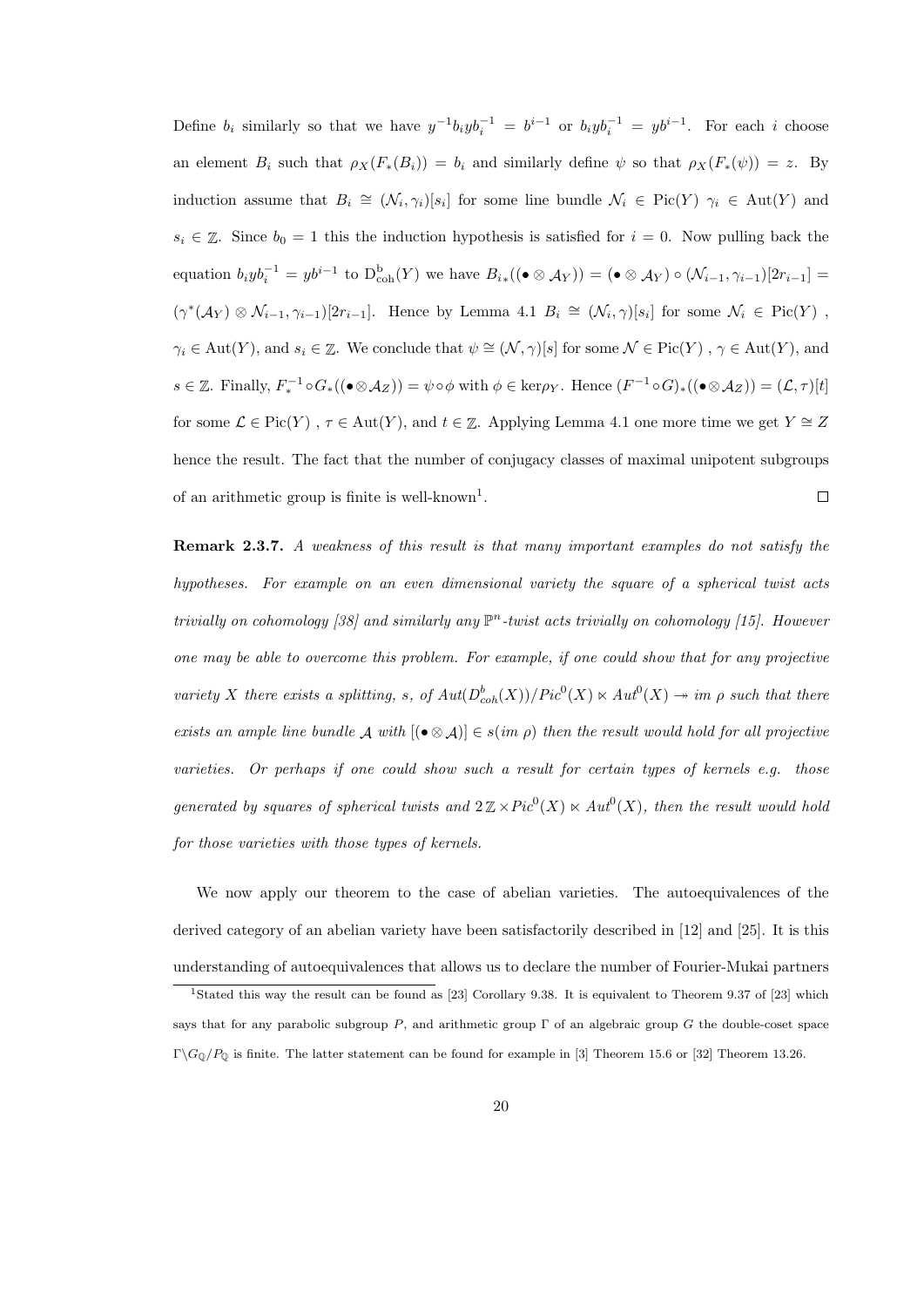of an abelian variety to be finite and give an explicit bound in the case where the Neron-Severi group of the abelian variety is Z.

**Theorem 2.3.8.** Let A be an abelian variety over  $\mathbb{C}$ . Then the number of Fourier-Mukai partners of A is finite. Furthermore suppose that the Neron-Severi group of A is  $\mathbb Z$ . Let  $\mathcal L$  be a generator of the Neron-Severi group of A and M be a generator of the Neron-Severi group of  $\hat{A}$ . As ample bundles,  $\mathcal L$  and  $\mathcal M$  induce isogenies  $\Phi_{\mathcal L}$  and  $\Phi_{\mathcal M}$  moreover  $\Phi_{\mathcal L} \circ \Phi_{\mathcal M} := N \cdot \text{Id}$ . Then the number of smooth projective Fourier-Mukai partners of A is bounded by  $\sum_{d|N} \phi(\gcd(d, \frac{N}{d}))$ . If N is square free then all projective Fourier-Mukai partners are abelian varieties and the bound is attained, i.e. the number of such partners is just  $\Sigma$  $d|N$  $\phi(\gcd(d, \frac{N}{d})) = \sum$  $d|N$  $1 = 2<sup>s</sup>$  where s is the number of prime factors of N.

Proof. The conditions of Theorem 4.5 are satisfied for abelian varieties [13, 25, 12]. We show how to calculate the bound when  $NS(A) = \mathbb{Z}$ . Let  $U(A) := \{ M \in Aut(A \times \hat{A}) \mid M^{-1} = \det(M) \overline{M^{-1}} \}$ denote the Polishchuk group. For simplicity we start with the case  $\text{End}(A) = \mathbb{Z}$ , so that  $U(A) =$  $\Gamma_0(N)$ . For  $N = 1$  we let  $\Gamma_0(1) := \text{Sl}_2 \mathbb{Z}$ , so that this case is also included. For abelian varieties, im  $\rho$  is commonly notated as  $Spin(A)$  we use this convention.

Now we reduce the study of maximal unipotent subgroups of  $Spin(A)$  to maximal unipotent subgroups of  $\Gamma_0(N)$  as follows. For an abelian variety we have the following diagram [12, 13],

$$
0 \longrightarrow 2\mathbb{Z} \times A \times \hat{A} \longrightarrow \text{Aut}(D^{b}(A)) \xrightarrow{\rho} \text{Spin}(A) \longrightarrow 0
$$
  

$$
0 \longrightarrow 2\mathbb{Z} \times A \times \hat{A} \longrightarrow \text{Aut}(D^{b}(A)) \longrightarrow \text{Spin}(A) \longrightarrow 0
$$
  

$$
\downarrow \qquad \qquad \downarrow
$$
  

$$
\mathbb{Z}/2\mathbb{Z}
$$
  

$$
\downarrow
$$
  

$$
0
$$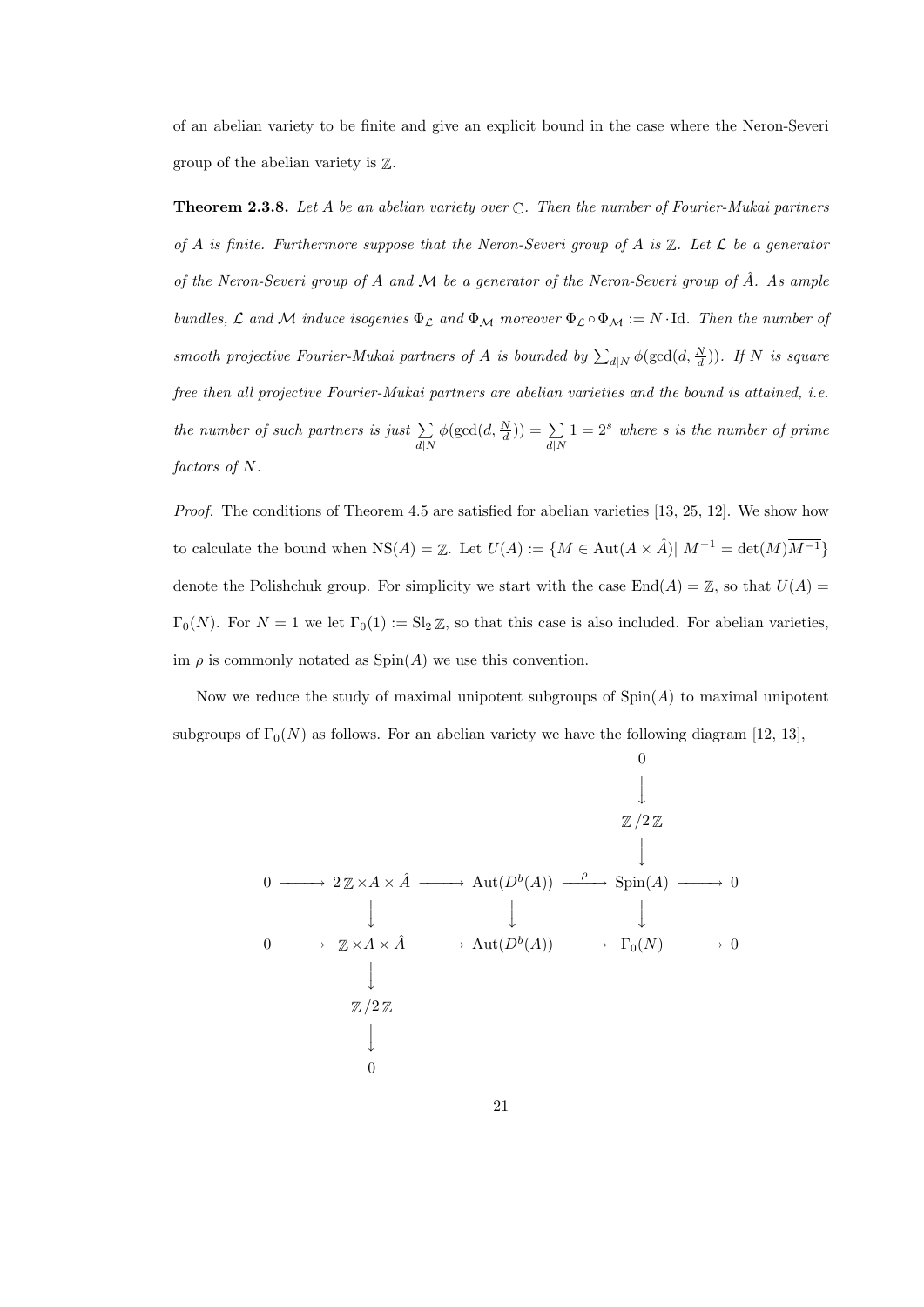We have an isomorphism of algebras  $\text{End}(\text{H}^*(A)) \cong \text{Cl}(\Lambda, Q)$  where  $\Lambda := H_1(A) \oplus H_1(\hat{A})$  and  $Q$ is the canonical quadratic form [12]. Hence  $F_*(\bullet \otimes A)$  for some ample line bundle A corresponds to  $1 + N \in \text{Cl}(\Lambda, Q)$ . This induces an action on  $\Lambda$  given by  $v \mapsto (1 + N)v(1 - N + N^2 - N^3 + ...)$ . Hence we also have a unipotent element of  $\text{Aut}(A \times \hat{A}) = \Gamma_0(N)$ . This element is non-trivial since the kernel of the map  $Spin(A) \to \Gamma_0(N)$  is just  $\{\pm 1\}$ . Taking powers of this element yields a collection of non-trivial conjugacy classes of unipotent matrices in  $\Gamma_0(N)$ . Now suppose that two unipotent elements of  $Spin(A)$  are conjugate in  $\Gamma_0(N)$  then they are conjugate up to sign in  $Spin(A)$  but this means they are conjugate because the negative of a unipotent is not unipotent. Furthermore the maximal unipotent subgroups of  $\Gamma_0(N)$  are infinite cyclic. Therefore if two unipotent elements of  $\text{Spin}(A)$  lie in the same conjugacy class of maximal unipotent subgroup in  $\Gamma_0(N)$  some power of them is conjugate and hence this is also true in  $\text{Spin}(A)$ . Thus the number of maximal unipotent subgroups of  $Spin(A)$  is bounded by the number of maximal unipotent subgroups of  $\Gamma_0(N)$ .

Now a matrix in  $\Gamma_0(N)$  is unipotent if and only if the trace is 2 if and only if the action of the matrix on the upper half plane is parabolic. Such a matrix fixes a unique cusp on the boundary of the half plane. We identify two such cusps  $z_1 \sim z_2 \Leftrightarrow \exists \gamma \in \Gamma_0(N)$  such that  $\gamma(z_1) = z_2$ . Now suppose  $z_1 \sim z_2$  then for a unipotent matrix,  $B \in \Gamma_0(N)$ , B fixes  $z_1$  if and only if  $\gamma^{-1}B\gamma$  fixes  $z_2$ . Notice also that all powers of B fix  $z_1$ . Hence the number of conjugacy classes of unipotent matrices together will all their powers is in bijection with the number of classes of cusps. This is a well studied phenomenon. The number of such classes of cusps is precisely the bound given, P  $d|N$  $\phi(\text{gcd}(d, \frac{N}{d}))$  ([10], pg. 103).

If we allow complex multiplication we note that the condition to be in  $U(A)$  is that  $A^{-1} =$  $\det(A)\overline{A^{-1}}$ . For a unipotent matrix, this just means the matrix is real. Since  $NS(A) = \mathbb{Z}$ being real means that we have integer entries, therefore unipotent matrices can be taken to lie in  $\Box$  $\Gamma_0(N)$ .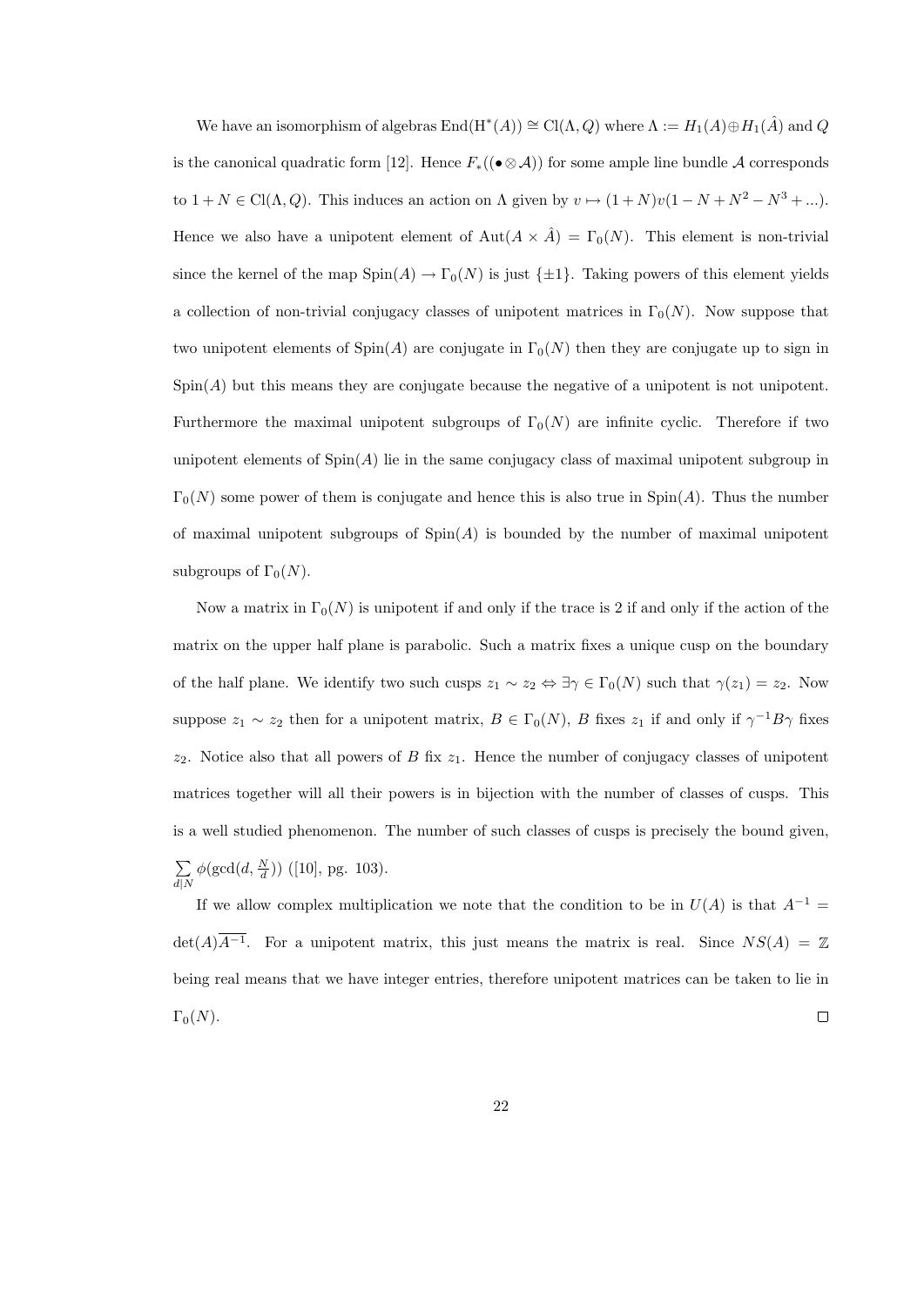### Chapter 3

# Dimensions of Triangulated

## **Categories**

In [34], R. Rouquier introduced the notion of dimension of a triangulated category. Roughly, this is the infimum over all generators of the minimal number of triangles it takes to get from the generator to any other object.

Under some mild hypotheses on X, R. Rouquier has shown that the dimension of  $D^{\mathrm{b}}_{\mathrm{coh}}(X)$  is always finite, it is bounded below by the dimension of the variety and on a smooth variety it is bounded above by twice the dimension of the variety [34].

The following conjecture is due to D. Orlov,

**Conjecture 3.0.9.** Let X be a variety. Then  $\dim \mathbf{D}_{\mathrm{coh}}^{\mathrm{b}}(X) = \dim(X)$ .

In [34], Rouquier has shown that Conjecture 3.0.9 is true for smooth affine varieties, projective space, and smooth quadrics. Recently D. Orlov has proven that this conjecture is true for algebraic curves [28].

Below we will see that if a variety X possesses a tilting object the dimension of  $D^b_{coh}(X)$  is bounded above by the global dimension of the endomorphism algebra of the tilting object. The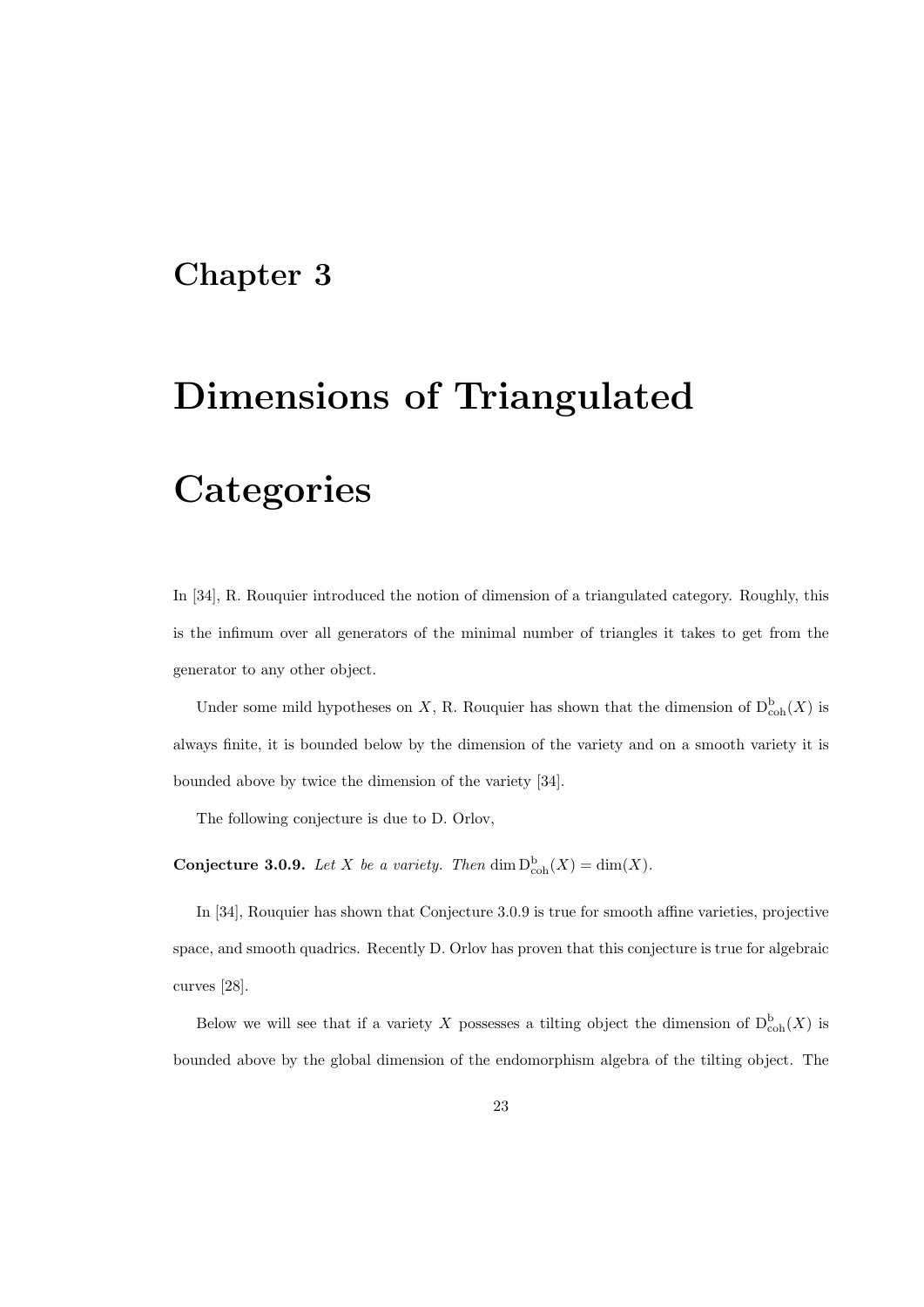following theorem describes the global dimension of the endomorphism algebra of a tilting object on  $D_{\mathrm{coh}}^{\mathrm{b}}(X),$ 

**Theorem 3.0.10.** Suppose X is a smooth variety over k and T is a tilting object on  $D_{\text{coh}}^{b}(X)$ . Let i be the largest i for which  $\mathrm{Ext}^i(T,T\otimes\omega_X^{-1})\neq 0$ . Then the Hochschild dimension of  $\mathrm{End}(X)$ is equal to  $\dim(X) + i$ . In particular, if  $i = 0$  then  $gd(\text{End}(X)) = \dim(X) = hd(\text{End}(X))$  and if X is proper over a perfect field then  $gd(End(X)) = dim(X) + i = hd(End(X)).$ 

As a corollary we prove that Conjecture 3.0.9 is true for Fano toric Deligne-Mumford stacks of dimension two and/or Picard number less than or equal to two.

We also prove in this chapter that Conjecture 3.0.9 holds for Hirzebruch surfaces and affine varieties with rational Gorenstein singularities.

### 3.1 Preliminaries

In this section we introduce some of the necessary background and gather the theorems which will be of importance to us later on.

### 3.1.1 Generalities on Triangulated Categories

**Definition 3.1.1.** Let X be an algebraic variety. An object  $T \in D^b_{coh}(X)$  is called a **tilting object** if the following three conditions hold:

- 1. Hom $(T, T[i]) = 0$  for all  $i > 0$ ;
- 2. T generates  $D^b_{coh}(X)$
- 3. End $(T)$  is finitely generated and coherent.

**Proposition 3.1.2.** Let T be a tilting object and  $A := \text{End}(T)$ . Then the functors RHom $(T, \bullet)$ and •  $\otimes_A T$  define an equivalence  $D^b_{coh}(X) \cong D^b(\text{mod-}A)$ .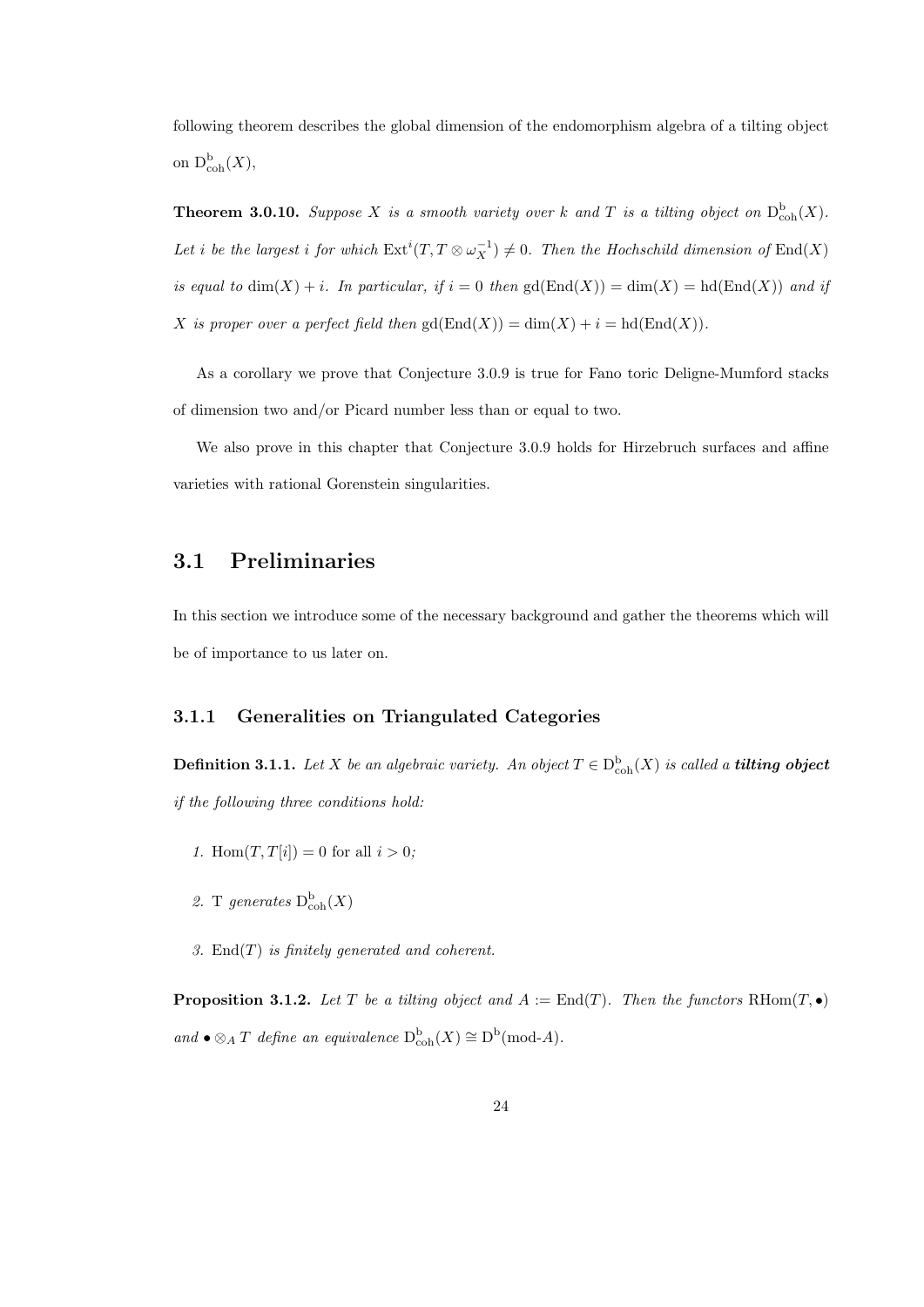*Proof.* Consider the composition  $\Psi := \text{RHom}(T, \bullet \otimes_A T)$ . We have,

$$
\Psi(A) = \text{RHom}(T, A \otimes_A T) \cong A
$$

and clearly this isomorphism induces an isomorphism,

$$
Hom(A, A) \cong Hom(\Psi(A), \Psi(A)).
$$

Therefore  $\Psi$  is the identity on all complexes of finitely generated free A-modules. But every object in  $D^b(\text{mod-}A)$  is isomorphic to such a complex. One argues similarly for RHom $(T, \bullet) \otimes_A T$ .  $\Box$ 

**Remark 3.1.3.** Below we will define the dimension of a triangulated category. If  $\dim D^{\mathrm{b}}_{\mathrm{coh}}(X)$  is finite then  $\text{End}(T)$  is automatically finitely generated. This is true when X is over a perfect field and separated[34].

**Definition 3.1.4.** A k-linear functor S from a k-linear category C to itself is called a **Serre** functor if, for any pair of objects,  $X$  and  $Y$ , from  $\mathcal{C}$ , there exists an isomorphism of  $k$ -vector spaces,

$$
\operatorname{Hom}_{\mathcal{C}}(Y,X)^* \cong \operatorname{Hom}_{\mathcal{C}}(X,S(Y)),
$$

which is natural in  $X$  and  $Y$ .

A Serre functor, if it exists, is determined uniquely up to natural isomorphism [13].

### 3.1.2 Dimension of a Triangulated Category

Let T be a triangulated category. For a subcategory T of T we denote by  $\langle T \rangle$  the full subcategory of  $\mathcal T$  whose objects are summands of direct sums of shifts of objects in  $\mathcal I$ . For two subcategories  $\mathcal{I}_1$  and  $\mathcal{I}_2$  we denote by  $\mathcal{I}_1 * \mathcal{I}_2$  the full subcategory of objects  $X \in \mathcal{T}$  such that there is a distinguished triangle  $X_1 \to X \to X_2 \to X_1[1]$  with  $X_i \in \mathcal{I}_i$ . Further set  $\mathcal{I}_1 \diamond \mathcal{I}_2 = \langle \mathcal{I}_1 * \mathcal{I}_2 \rangle$ . By setting  $\langle \mathcal{I} \rangle_1 := \langle \mathcal{I} \rangle$  we are able to inductively define  $\langle \mathcal{I} \rangle_n := \langle \mathcal{I} \rangle_{n-1} \diamond \langle \mathcal{I} \rangle$ .

Remark 3.1.5. Do we want to start the indexing from 0 or 1?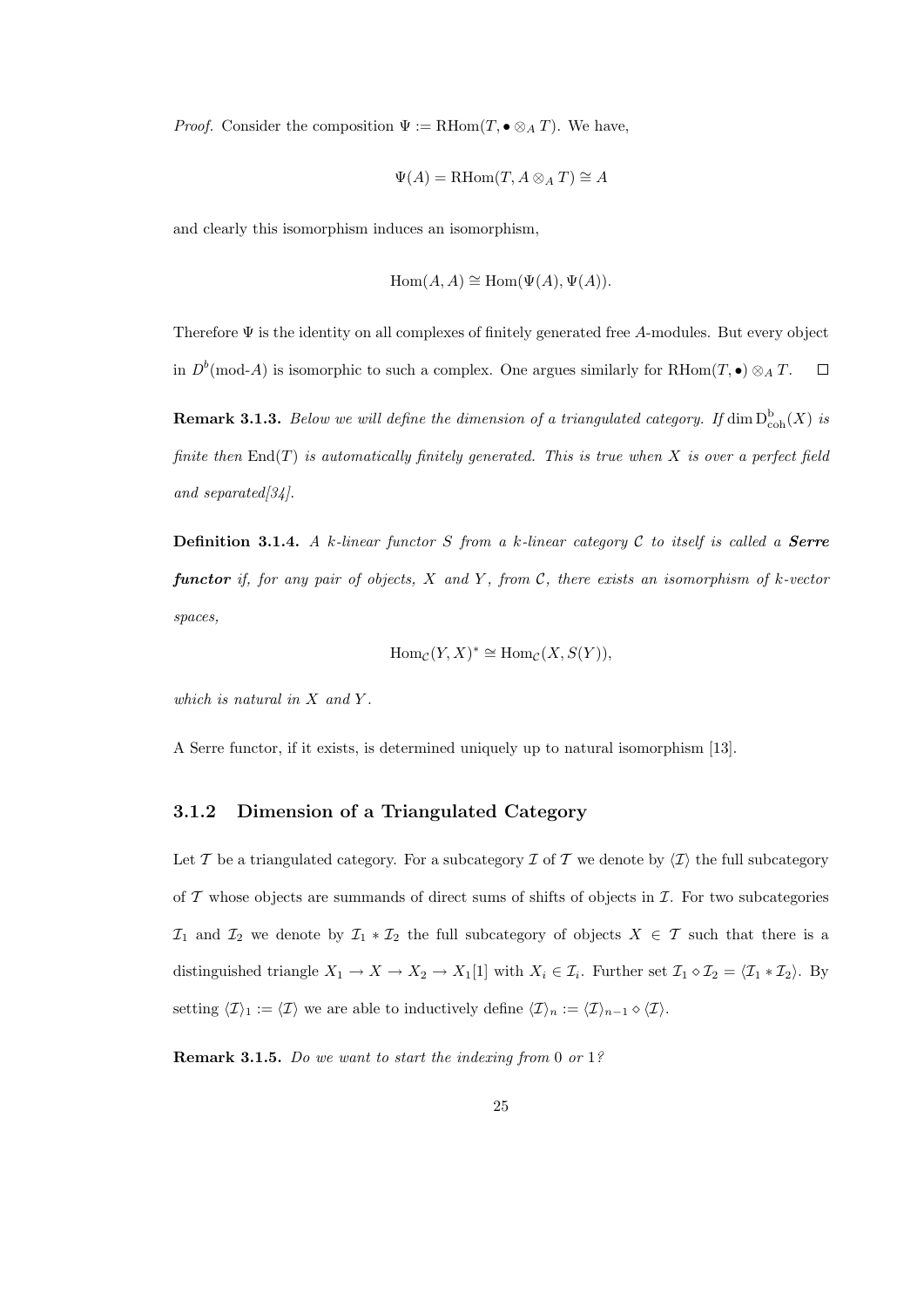**Definition 3.1.6.** G is a **strong generator** of a triangulated category  $T$  if there exists an n such that  $\mathcal{T} = \langle G \rangle_n$ .

**Definition 3.1.7.** Let X be an object in T. The **generation time** of X, denoted  $\Theta(X)$ , is

$$
\Theta(X) := \min \{ n \in \mathbb{N} | \mathcal{T} = \langle X \rangle_{n+1} \}.
$$

It is set to  $\infty$  if X is not a strong generator.

**Definition 3.1.8.** The **dimension** of a triangulated category  $\mathcal T$  is the minimal generation time.

The following lemma follows immediately from the definition.

**Lemma 3.1.9.** Let  $F: \mathcal{T} \to \mathcal{R}$  be a functor between triangulated categories. Furthermore suppose every object from R is isomorphic to a direct summand of an object from the essential image of F. Then  $\dim(\mathcal{R}) \leq \dim(\mathcal{T})$ .

In the case of the lemma, we say that  $F$  has dense image.

The following theorem relates the generation time of an algebra to its global dimension (see [8, 21]),

Theorem 3.1.10 (Christensen-Krause-Kussin). Suppose A is a right-coherent algebra and let  $\mathcal{T} = D^b(\text{mod-}A)$ . Then  $\Theta(A) = \text{gd}(A)$ .

**Definition 3.1.11.** Let A be a k-algebra. The **Hochschild dimension** of A, denoted hd(A) is the projective dimension of A as an  $A \otimes_k A^{op}\text{-module}.$ 

Lemma 3.1.12.  $\Theta(A) = \text{gd}(A) \leq \text{hd}(A)$ .

Proof. The equality is above. A resolution of the diagonal gives a functorial resolution of any object yielding the inequality.  $\Box$ 

The following result is classical - a proof can be found in [34].

**Lemma 3.1.13.** Suppose A is a finite-dimensional algebra over a perfect field k. Then  $hd(A)$  $gd(A).$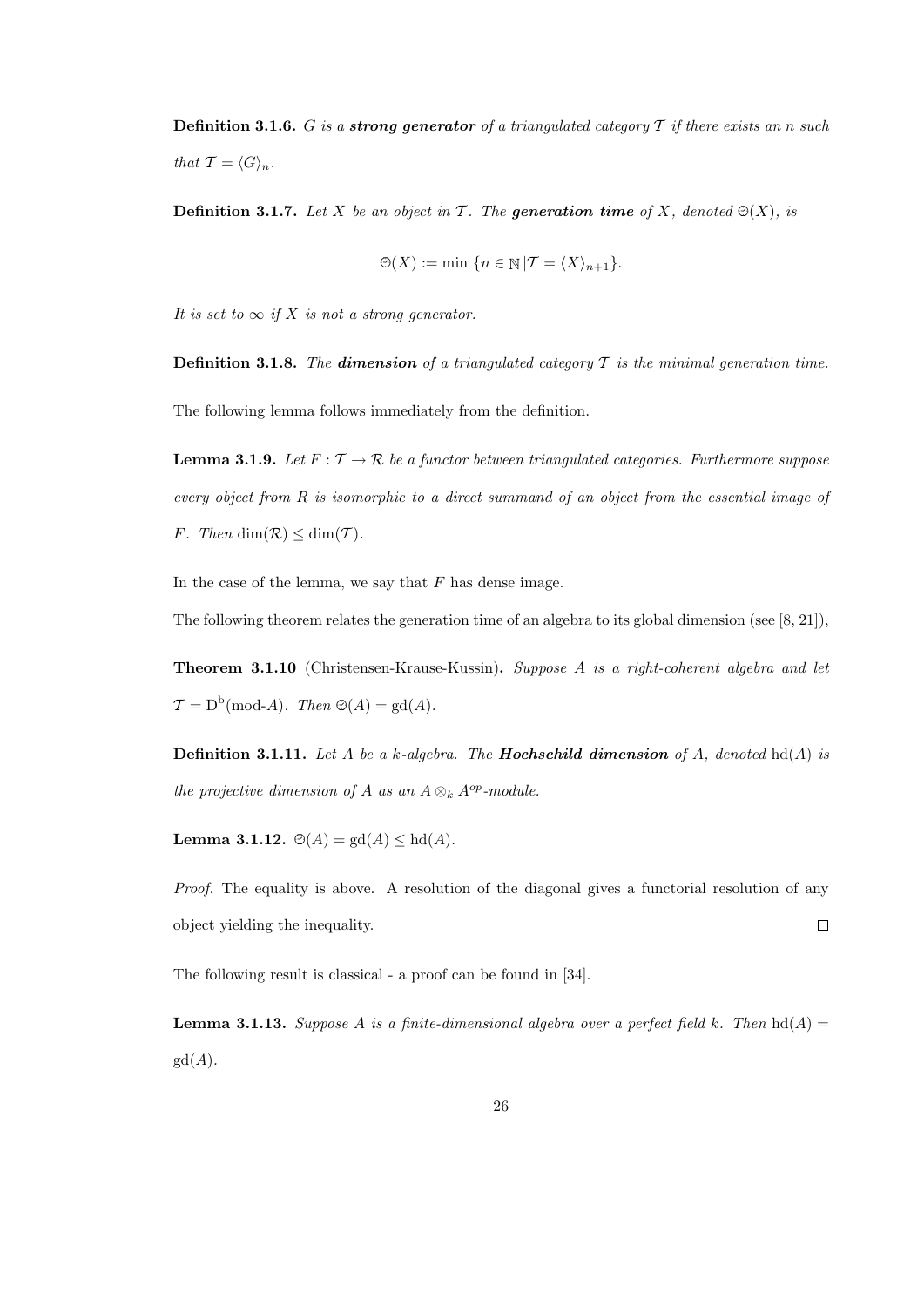We will use the following lemma to compute the Hochschild dimension.

**Lemma 3.1.14.** Let A be an algebra over k with finite Hochschild dimension. Then  $hd(A)$  is the maximal i with  $\mathrm{Ext}^i_{A\otimes_k A^{op}}(A, A \otimes_k A)$  nonzero.

Proof. Take a projective resolution

$$
0 \to P_n \to P_{n-1} \to \cdots \to P_0 \to 0
$$

of A as  $A\otimes_k A^{op}$ -module and let  $i_0$  be the maximal i so that  $\mathrm{Ext}^i_{A\otimes_k A^{op}}(A, A\otimes_k A)$  is nonzero. It is clear that  $i_0$  must be less than or equal to n. If  $i_0$  is strictly less than n, then  $\text{Ext}^n_{A\otimes_k A^{op}}(A, P)$ is zero for any projective module P. Thus, the map  $P_n \to P_{n-1}$  must split allowing us to shorten the projective resolution.  $\Box$ 

For a scheme we have an analogous definition:

**Definition 3.1.15.** Let X be a k-variety. Consider objects of the form  $G \boxtimes H \in D^b_{coh}(X \times X)$  such that the diagonal,  $\Delta_*(\mathcal{O}_X)$ , is in  $\langle G \boxtimes H\rangle_{n+1}$ . The **diagonal dimension** of  $D^{\mathrm{b}}_{\mathrm{coh}}(X)$ , denoted  $\dim_{\Delta}(X)$  is the minimal such n.

The diagonal dimension has the following nice properties,

**Lemma 3.1.16.** Let  $X$  be a k-variety. One has:

- 1. dim  $D_{\mathrm{coh}}^{b}(X) \leq \dim_{\Delta}(X)$
- 2.  $\dim_{\Delta}(X \times Y) \leq \dim_{\Delta}(X) + \dim_{\Delta}(Y)$ ,
- 3. If X is smooth then  $\dim_{\Delta}(X) \leq 2 \cdot \dim(X)$

Proof. The first two are clear, the third is proven in [34].

 $\Box$ 

### 3.2 Tilting Objects

**Theorem 3.2.1.** Suppose X is a Gorenstein variety over k and T is a tilting object on  $D_{\text{coh}}^{b}(X)$ . Let i be the largest i for which  $Ext^i(T, T \otimes \omega_X^{-1}) \neq 0$ . Then the Hochschild dimension of  $End(X)$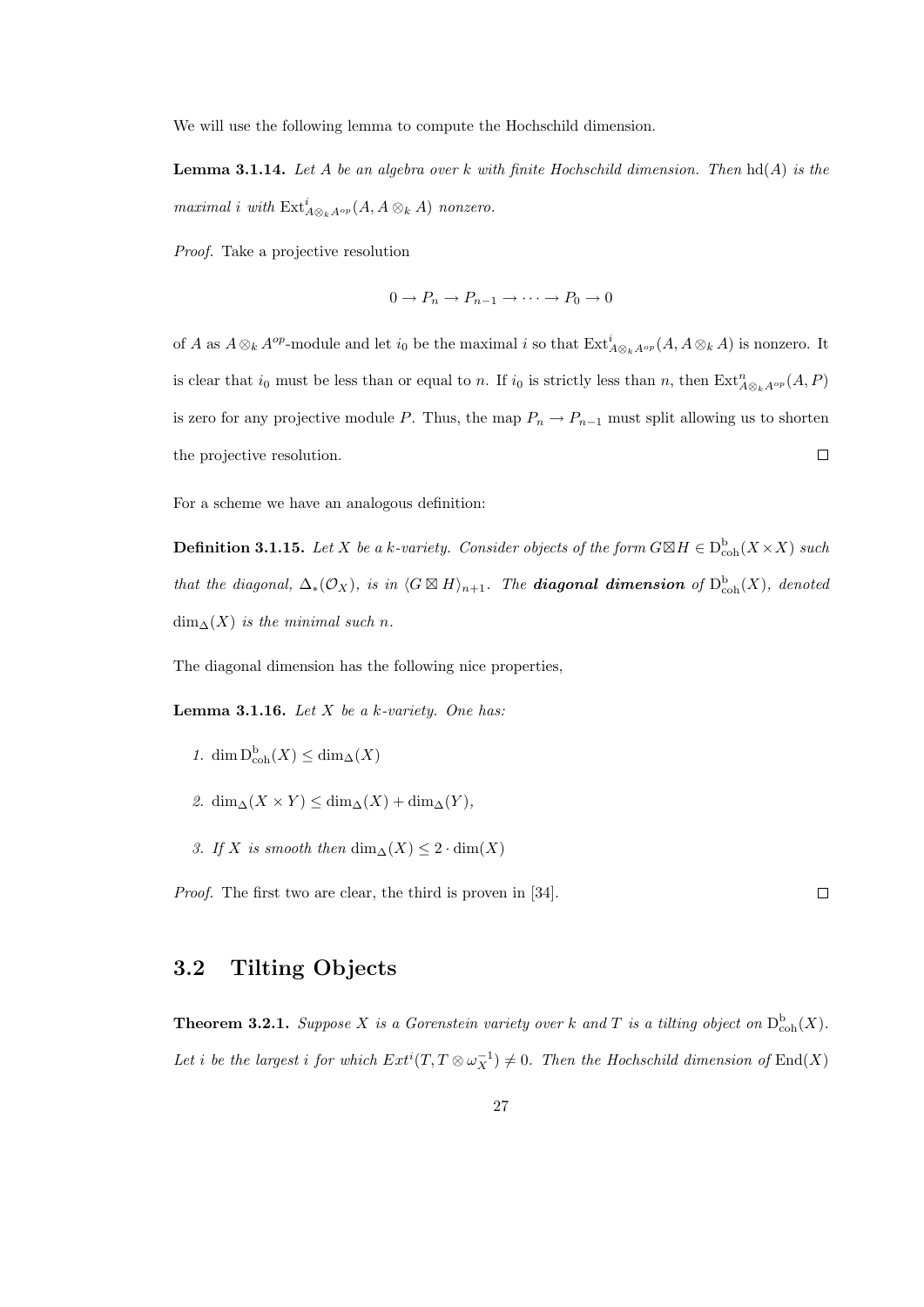is equal to  $\dim(X) + i$ . In particular, if  $i = 0$  then  $\text{gd}(\text{End}(X)) = \dim(X) = \text{hd}(\text{End}(X))$  and if X is proper over a perfect field then  $gd(End(T)) = dim(X) + i = hd(End(X)).$ 

*Proof.* Let  $A := \text{End}(T)$  and let  $T^{\vee} := R\mathcal{H}om(T, \mathcal{O}_X)$ . Then  $A \otimes_k A^{op} \cong \text{End}(T \boxtimes T^{\vee})$ . By Proposition 3.1.2, this yields an equivalence of categories  $D_{\text{coh}}^{b}(X \times X) \cong D^{b}(\text{mod-}A \otimes_{k} A^{op})$ under which  $\mathcal{O}_{\Delta}$  corresponds to A with its natural bimodule structure and  $T \boxtimes T^{\vee}$  corresponds to the free module  $A \otimes_k A^{op}$ . Hence,

$$
\operatorname{Ext}^j(A, A \otimes_k A^{op}) \cong \operatorname{Hom}(\mathcal{O}_{\Delta}, T \boxtimes T^{\vee}[j])
$$
  

$$
\cong \operatorname{Hom}(\mathcal{O}_X, \Delta^!(T \boxtimes T^{\vee})[j] \cong \operatorname{Hom}(T, T \otimes \omega_X^v[j - \dim(X)])
$$

By hypothesis  $\text{Ext}^{j}(A, A \otimes_{k} A^{op}) = 0$  for  $j > \dim(X) + i$ . A standard argument shows that the Hochschild dimension of A is  $\dim(X)+i$ . The rest follows from Theorem 3.1.10 and Lemma 3.1.13.

 $\Box$ 

**Lemma 3.2.2.** Let X be a variety possessing a tilting object  $T$ . Then the diagonal dimension of X is less than the Hochschild dimension of  $End(T)$ .

**Corollary 3.2.3.** Let X be a variety possessing a tilting bundle T with  $\text{Ext}^i_X(T, T \otimes \omega_X^{-1})$  zero for i greater than zero. The diagonal dimension of  $X$  is equal to the dimension of  $X$  is equal to the dimension of  $D^b_{coh}(X)$ .

**Remark 3.2.4.** It would be surprising to the authors if there were a smooth and proper variety over a perfect field whose diagonal dimension exceeded the dimension of the variety.

### 3.2.1 Blow-ups

Let  $\mathcal{B}_t$  be any blow-up of  $\mathbb{P}^2$  at any finite set of reduced points and  $\pi : \mathcal{B}_t \to \mathbb{P}^2$  be the projection. Let  $E_i$  be the exceptional divisors. We set  $T_1 := \pi^* \mathcal{O} \oplus \pi^* \mathcal{O}(1) \oplus \pi^* \mathcal{O}(2) \oplus \pi^* \mathcal{O}(E_1) \oplus \cdots \oplus \pi^* \mathcal{O}(E_t)$ and  $T_2 := \pi^* \mathcal{O} \oplus \pi^* \mathcal{O}(1) \oplus \pi^* \mathcal{O}(2) \oplus \pi^* \mathcal{O}_{E_1} \oplus \cdots \oplus \pi^* \mathcal{O}_{E_t}$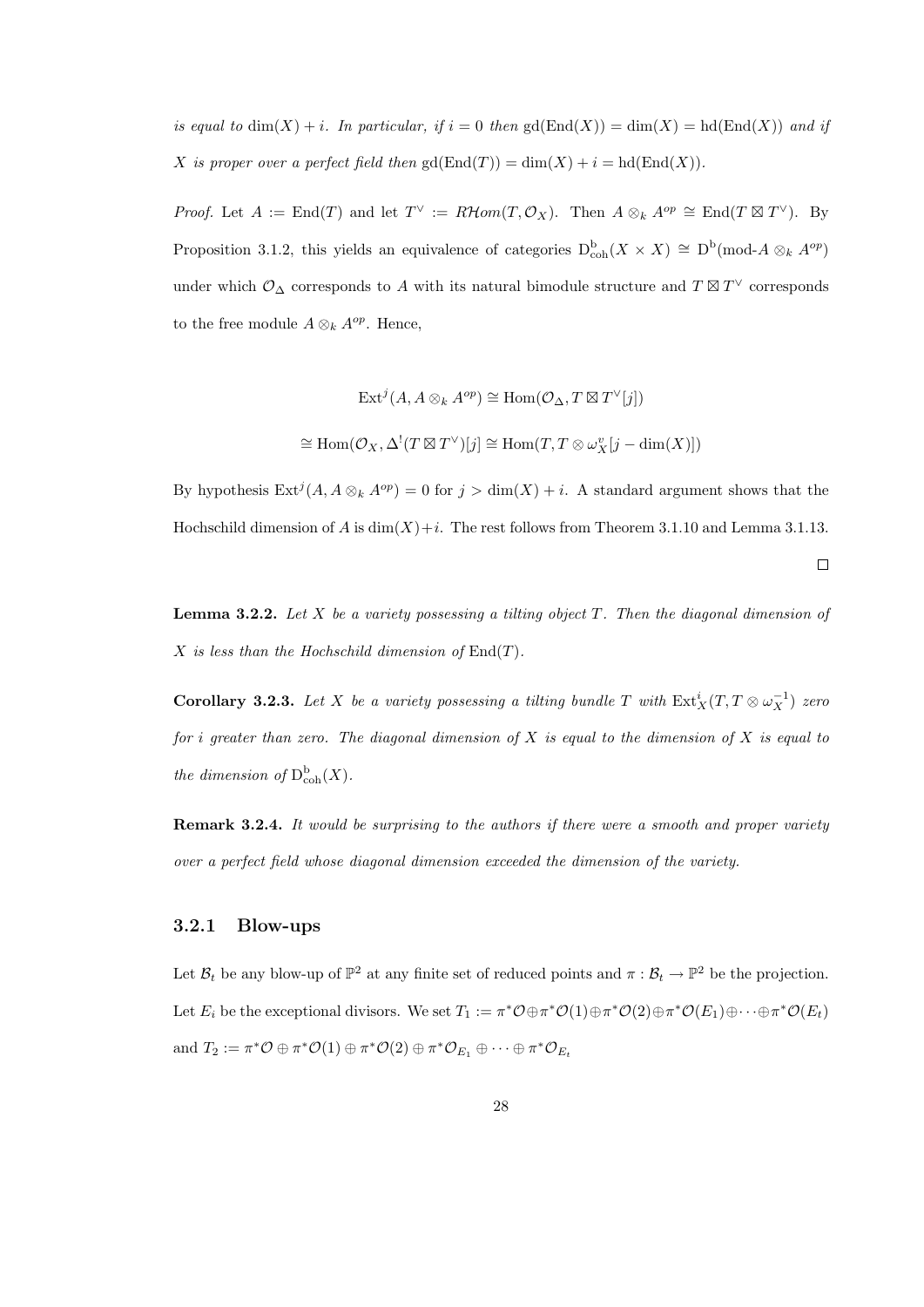**Proposition 3.2.5.** If  $t \leq 3$  and the points are not colinear then  $gd(End(T_1)) = 2$ , whereas if  $t > 3$  or  $t = 3$  and the points are colinear then  $gd(End(T_1)) = 3$ . Furthermore  $gd(End(T_2)) = 3$ for all  $\mathcal{B}_t$ .

Proof. This is a simple calculation using Theorem 3.2.1.  $\Box$ 

Remark 3.2.6. We see from the above example that the global dimension of a tilting object is not invariant under mutation.

### 3.2.2 Pullback Tilting Objects

**Proposition 3.2.7.** Suppose T is tilting object on a (non-proper) gorenstein Calabi-Yau X. Then  $dim(X) = dim \, D_{coh}^b(X) = gd(T).$ 

Proof. This follows immediately from Theorem 3.2.1.

 $\Box$ 

Let  $\omega_X$  denote the canonical bundle on X.

**Definition 3.2.8.** Let X and Y be varieties and  $\pi: Y \to X$  an affine morphism. We say that a tilting object is pullback with respect to  $\pi$  if the pullback of the tilting object remains tilting. We simply say that an exceptional collection is pullback if it is pullback with respect to the canonical projection  $\pi : \text{Tot}(\omega_X) \to X$ .

Clearly a tilting object  $T$  is pullback if and only if,

$$
\text{Ext}^k_X(T, T \otimes \omega_X^{\otimes p}) = 0 \text{ for } k \neq 0 \text{ and } p \leq 0
$$

Notice that in particular if T is pullback then it satisfies the conditions of Theorem 3.2.1 with  $i = 0$ . Thus gd(T) = dim(X). Notice that  $\omega_X$  is Calabi-Yau hence by Proposition 3.2.7.  $gd(\pi^*T) = \dim(X) + 1.$ 

In general one has the following.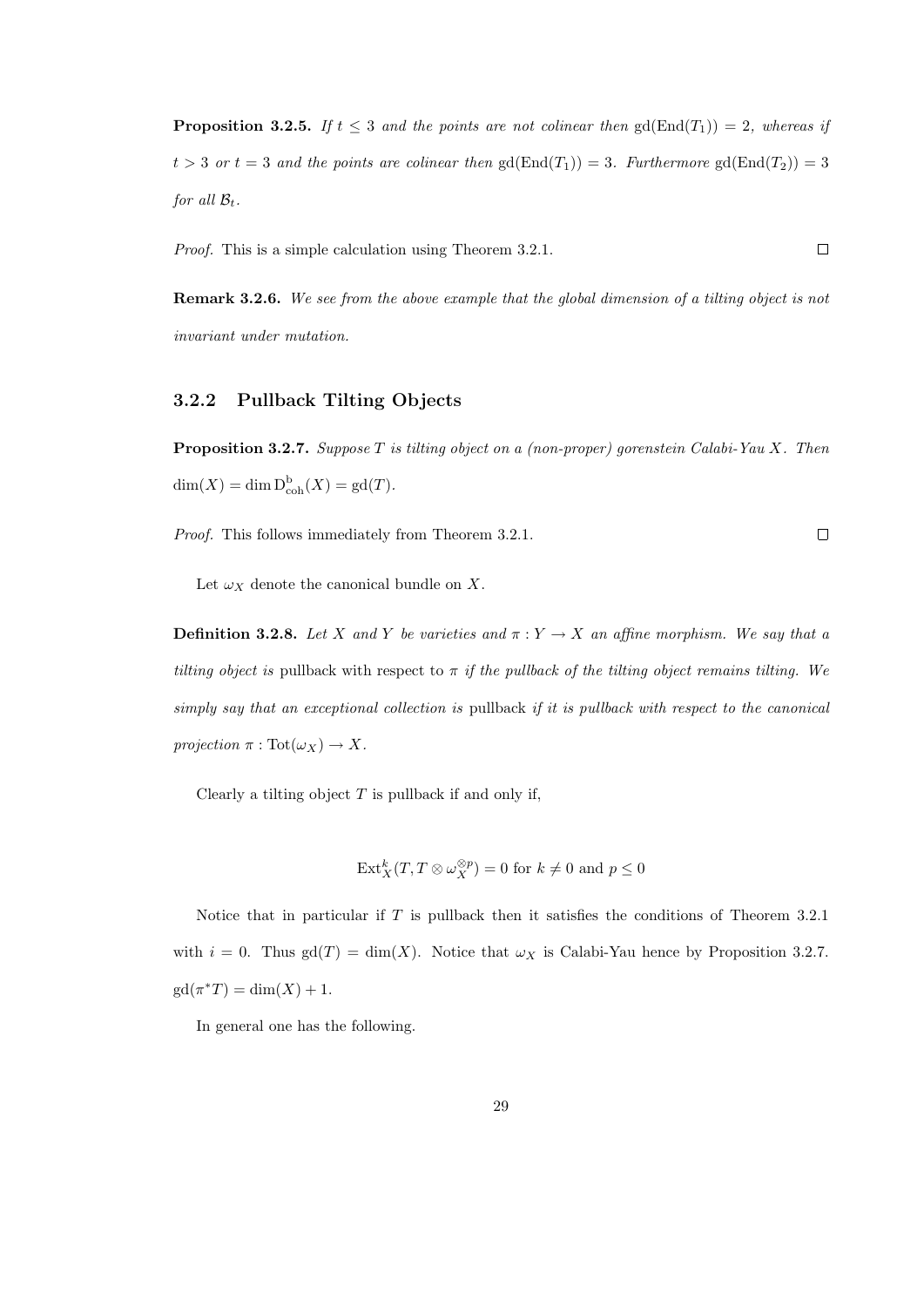**Proposition 3.2.9.** Suppose  $\mathcal{L}$  is a line bundle on X. And  $T \in D^b_{coh}(X)$  is a tilting object which is pull-back with respect to the projection from the total space of  $\mathcal L$  to X. Let  $\pi$  denote the projection from the total space of  $\mathcal L$  to X. Then  $gd(End(\pi^*T, \pi^*T)) \geq gd(End(T)) + 1$ . Moreover if X is proper and  $\mathcal L$  is sufficiently anti-ample then T is automatically pullback and  $gd(End(\pi^*T, \pi^*T)) = 2dim(X) + 1.$ 

*Proof.* When  $\mathcal L$  is a sufficiently anti-ample line bundle we have,

$$
\operatorname{Ext}^i(\pi^*T, \pi^*T \otimes \omega_{\mathcal{L}}^{-1}) \cong \operatorname{Ext}^i(T, T \otimes \omega_X^{-1} \otimes \bigoplus_{n \leq 1} \mathcal{L}^{\otimes n}) = \operatorname{Ext}^i(T, T \otimes \omega_X^{-1}).
$$

Using Theorem 3.2.1, the statement that  $gd(End(\pi^*T, \pi^*T)) \geq gd(End(T)) + 1$  follows from the fact that  $Ext^{i}(T, T \otimes \omega_X^{-1})$  is a summand of  $Ext^{i}(\pi^*T, \pi^*T \otimes \omega_{\mathcal{L}}^{-1})$ . The final statement follows from considering  $\mathrm{Ext}^i(\pi^*T, \pi^*T \otimes \mathcal{L})$  and applying Serre duality on X while choosing  $\mathcal{L}$  sufficiently ample..  $\Box$ 

**Remark 3.2.10.** More generally one can show that for any generator  $G \in D^b_{coh}(X)$ ,  $\pi^*G$  takes at least one more step.

When X is Fano and  $\mathcal{L}^n = \omega_X$  for some  $n \geq 0$  and T is a tilting bundle, then Proposition 7.2 of [40] states that  $\text{End}(\pi^*T)$  is a noncommutative crepant resolution of the homogeneous coordinate ring of  $\mathcal{L}$ . As it turns out, any noncommutative crepant resolution A of a affine gorenstein variety S will have global dimension equal to the dimension of S (see [39] Theorem 2.2). In this situation once again Theorem 3.2.1 is trivially verified.

### 3.2.3 Toric Fano Deligne-Mumford Stacks

In [7], Borisov and Hua construct explicit full strong exceptional collections of line bundles for all toric Fano Deligne-Mumford stacks of Picard number at most two or dimension at most two. We now prove that the corresponding tilting bundles are pullback. Hence we have the following,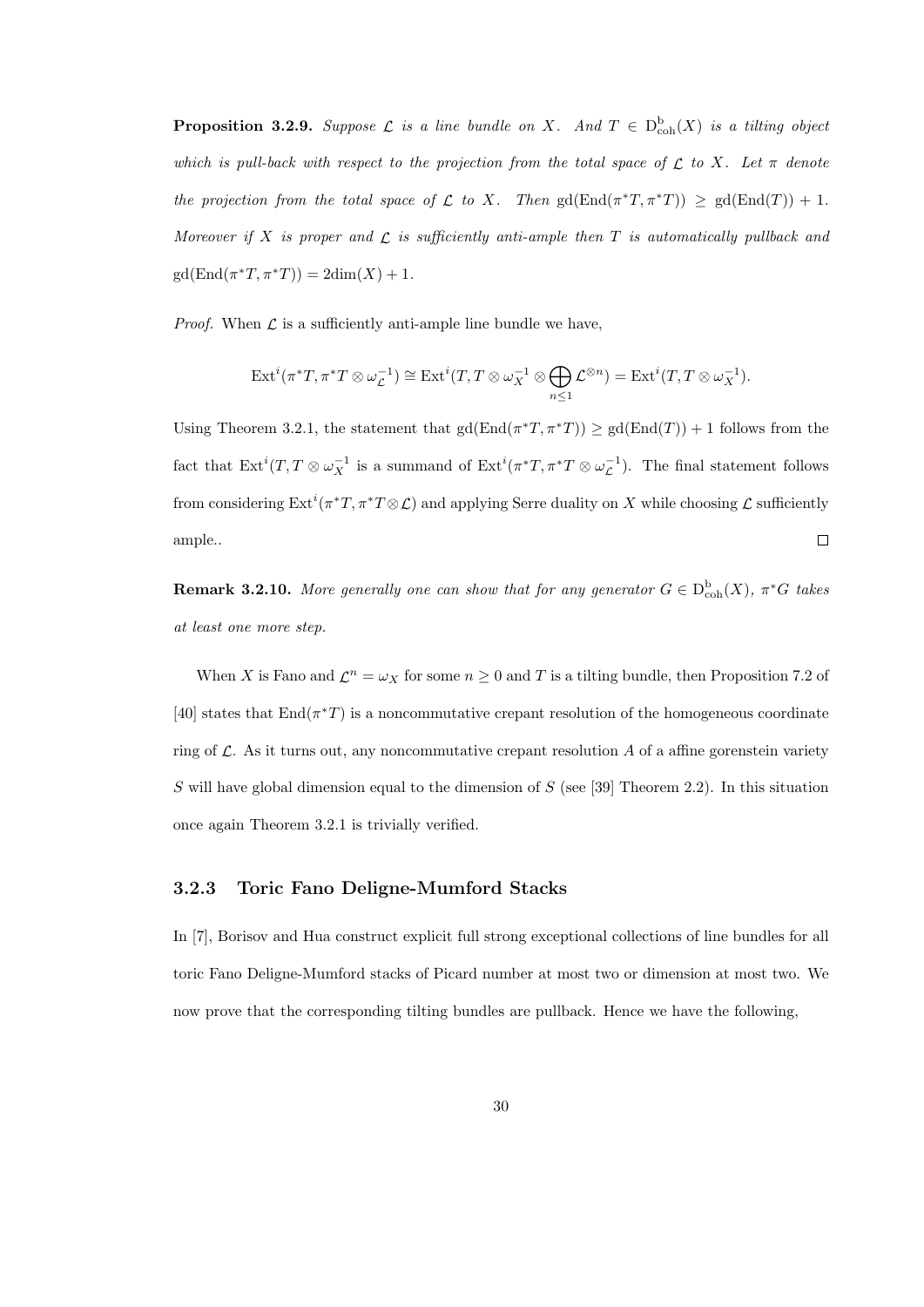**Theorem 3.2.11.** Suppose that  $X$  is a toric Fano Deligne-Mumford stack of Picard number at most two or dimension at most two. Then there exists a pullback tilting bundle (which is a sum of line bundles). In particular if X is a variety,  $\dim D^b_{coh}(X) = \dim(X) = \text{gd}(\text{End}(T)) =$  $hd(End(T))$  and the anti-canonical ring of X has a noncommutative crepant resolution which is derived equivalent to the total space of  $\omega_X$ .

*Proof.* The setup in [7] is as follows: S is a finite set of line bundles and  $T := \bigoplus_{\mathcal{L} \in S} \mathcal{L}$ , the terminology below can be found in [7] as well. We have  $\omega_X^{-1} = \mathcal{O}_X(E_1 + ... + E_n)$ .

Case 1: T is the generator appearing in [7] Proposition 5.1. For any two line bundles  $\mathcal{L}_1, \mathcal{L}_2 \in$ S, we have  $\deg \mathcal{L}_2 \otimes \mathcal{L}_1^{-n} > \deg(K)$ . Hence  $\deg \mathcal{L}_2 \otimes \mathcal{L}_1^{-1} \otimes \omega_X^{-n} = \deg \mathcal{L}_2 \otimes \mathcal{L}_1^{-1} + n \cdot \deg(-K) >$  $deg(K)$ . Hence it is acyclic by [7] Proposition 4.5.

Case 2: T is the generator appearing in [7] Theorem 5.11. By [7] Proposition 5.7, there are three forbidden cones corresponding to the subsets  $\emptyset, I_+$  and  $I_-$  of  $\{1, ..., n\}$ . For any two line bundles  $\mathcal{L}_1, \mathcal{L}_2 \in S$  let  $\mathcal{L} = \deg \mathcal{L}_2 \otimes \mathcal{L}_1^{-1}$ . Since  $\mathcal{L}$  is not in the forbidden cone corresponding to the empty set neither is  $\mathcal{L} \otimes \omega_X^{-n}$ . Furthermore  $|\alpha(\mathcal{L} \otimes \omega_X^{-n})| = |\alpha(\mathcal{L})| \leq \frac{1}{2} \sum_{i \in I_+} \alpha_i$ . Hence as in the proof of Proposition 5.8,  $\mathcal L$  does not lie in the forbidden cones  $I_+$  and  $I_-$ .

Case 3: T is the generator appearing in [7] Theorem 7.3. For any two line bundles  $\mathcal{L}_1, \mathcal{L}_2 \in S$ let  $\mathcal{L} = \deg \mathcal{L}_2 \otimes \mathcal{L}_1^{-1}$ . Suppose  $\mathcal{L} \cong \mathcal{O}_X(\sum_{i=1}^n x_i E_i)$ . As in the proof of [7] Proposition 7.2  $\sum r_i x_i > -1$ . Hence  $\mathcal{L} \otimes \omega_X^{-n} \cong \mathcal{O}_X(\sum_{i=1}^n (x_i + 1)E_i$  and  $\sum r_i(x_i + n) = \sum r_i x_i + n \sum r_i =$  $\sum r_i x_i + n > -1$ . Therefore  $\mathcal{L} \otimes \omega_X^{-n}$  is not in the forbidden cone corresponding to the empty set. Now  $\mathcal{L}$  and  $\mathcal{L} \otimes \omega_X^{-n}$  have the same image in  $\widehat{Pic}_{\mathbb{R}} \mathbb{P}_{\Sigma}$ ). Therefore they do not intersect the other forbidden cones because they do not intersect this cones under their projections to  $\widehat{Pic}_{\mathbb R} \mathbb P_{\Sigma}$ .

$$
\Box
$$

**Remark 3.2.12.** Notice that the above theorem is false for the non-Fano toric surface  $\mathbb{P}(\mathcal{O}_{\mathbb{P}^1} \oplus$  $\mathcal{O}_{\mathbb{P}^1}(m)$  for  $m \geq 4$  by Theorem 3.2.17 and also false for the non-toric Del Pezzos  $\mathcal{B}_t$  for  $4 \leq t \leq 8$ by Proposition 3.2.5.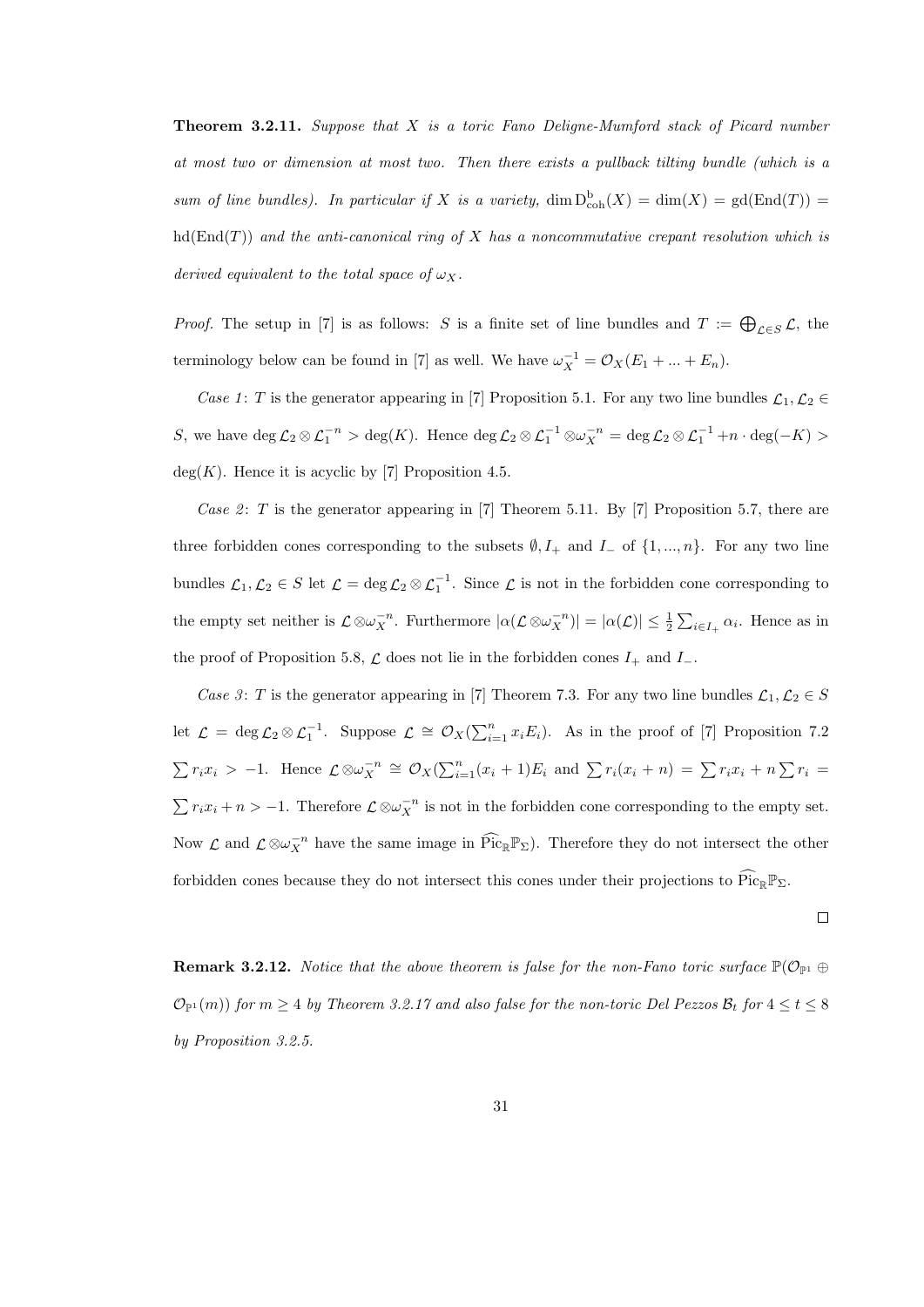#### 3.2.4 Weighted Projective Spaces and Projective Bundles

Let  $X_{m,n} := \mathbb{P}(\mathcal{O}_{\mathbb{P}^n} \oplus \mathcal{O}_{\mathbb{P}^n}(m))$  for  $m \geq 0$ . Let  $\pi : X_{m,n} \to \mathbb{P}^n$  be the projection and F be the class of the fiber of  $X_{m,n}$  i.e.  $\pi^* \mathcal{O}(1) = \mathcal{O}(F)$ . Similarly let S denote the class of the zero section of the total space of  $\mathcal{O}_{\mathbb{P}^n}(m)$  under the natural inclusion  $\mathcal{O}_{\mathbb{P}^n}(m) \to X_{m,n}$  i.e the relative bundle  $\mathcal{O}_{X_{m,n}}(1) = \mathcal{O}(S)$ . Consider the object,

$$
T := \mathcal{O} \oplus \mathcal{O}(F) \oplus \cdots \oplus \mathcal{O}(nF) \oplus \mathcal{O}(S) \oplus \mathcal{O}(S + F) \oplus \cdots \mathcal{O}(S + nF).
$$

**Proposition 3.2.13.** T is a tilting generator. If  $m \leq n+1$  then  $gd(End(T)) = n+1$  and if  $m \geq n+2$  then  $gd(End(T)) = 2n+1$ . Furthermore when  $m \geq 2n+2$  any tilting bundle S (or more generally any tilting object which has a summand that is a vector bundle) has global dimension equal to either  $2n + 1$  or  $2n + 2$ .

*Proof.* One easily verifies T is a tilting generator. The global dimension of  $\text{End}(T)$  is a simple calculation using Theorem 3.2.1. Finally S has a summand that is a vector bundle then  $S \otimes$ RHom $(S, \mathcal{O}_X)$  has  $\mathcal O$  as a summand. Since  $\omega_{X_{m,n}}^{-1}$  has higher cohomology when  $m \geq 2n+2$ , the last statement also follows from Theorem 3.2.1.  $\Box$ 

Despite the above proposition we are able to show that dim  $D_{\text{coh}}^{b}(X_{m,n}) = \dim(X_{m,n}) = n+1$ . The dimension is achieved by a generator which is not tilting. Let us denote stacky weighted projective space by  $\mathbb{P}(a_0 : \cdots : a_n)$ . The category of coherent sheaves on this space is described in [1]. The following lemma is inspired by [1],

**Lemma 3.2.14.**  $D^{\text{b}}_{\text{coh}}(X_{m,n})$  is an admissible subcategory of  $D^{\text{b}}_{\text{coh}}\mathbb{P}(\underbrace{1:\cdots:1})$  $(n+1)$ -times : m)

*Proof.*  $\mathbb{P}(1:\cdots:1:m)$  has as a strong full exceptional collection consisting of the line bundles  $\mathcal{O}, \mathcal{O}(1), \ldots, \mathcal{O}(m+n)$ . The following quiver (with relations implicit from the labeling) describes the endomorphism algebra of the collection in the case of  $\mathbb{P}(1:1:4)$ .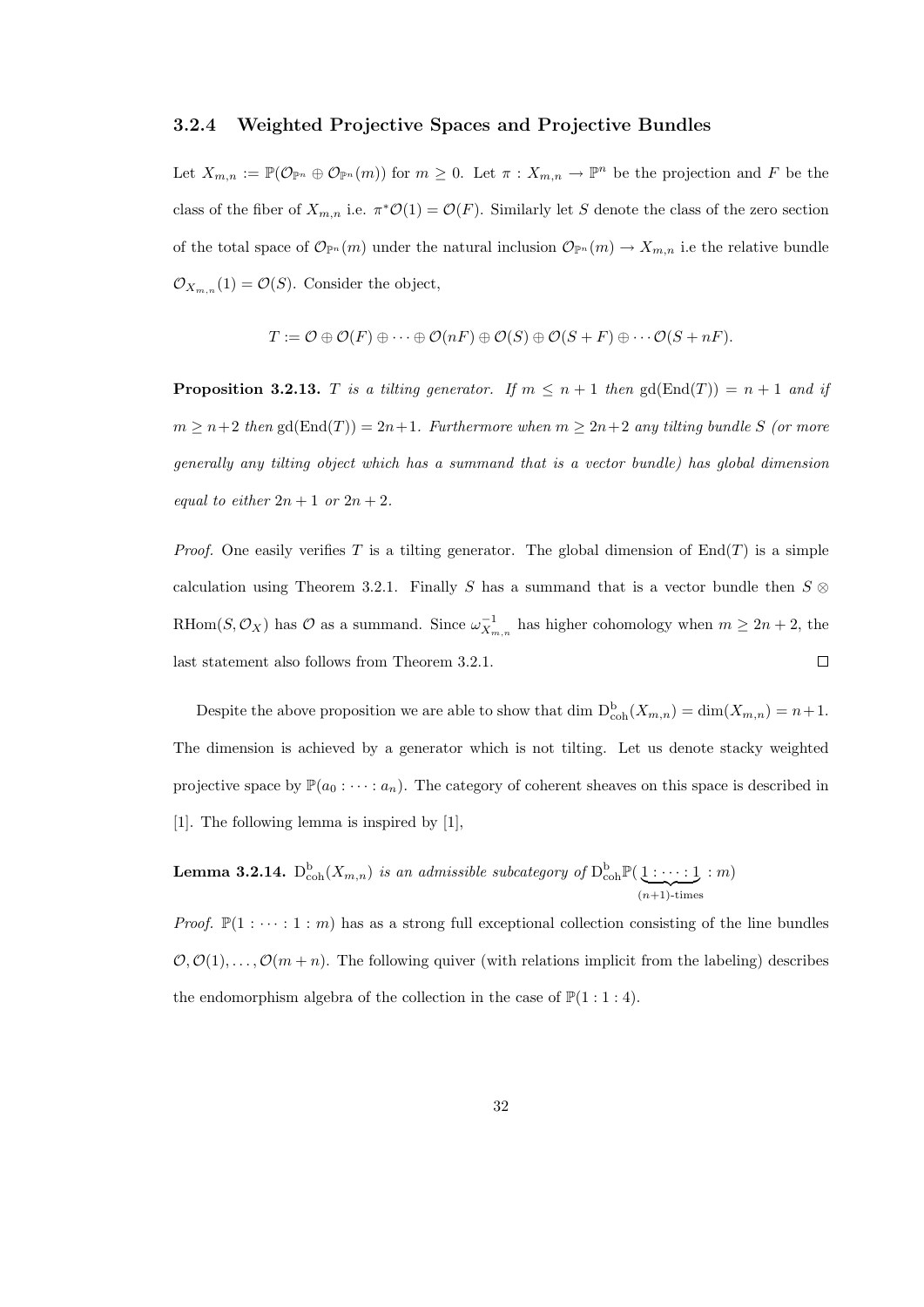

The degrees of  $x_0$  and  $x_1$  are one and the degree of  $x_2$  is four. Let  $m > n$ . Consider the strong exceptional collection formed by the line bundles  $\mathcal{O}, \mathcal{O}(1), \cdots, \mathcal{O}(n), \mathcal{O}(m), \mathcal{O}(m+1), \cdots, \mathcal{O}(m+1)$ n). The quiver associated to this exceptional collection is exactly the quiver for the exceptional collection for  $\mathbb{P}(\mathcal{O}_{\mathbb{P}^n} \oplus \mathcal{O}_{\mathbb{P}^n}(m))$  given above. In the case of  $\mathbb{P}(1:1:4)$ , we take  $\mathcal{O}, \mathcal{O}(1), \mathcal{O}(4), \mathcal{O}(5)$ and get the following quiver



which is the quiver (with relations) for  $\mathbb{F}_4$ .

Let  $E = \sum_{i=0}^{n} \mathcal{O}(i) \oplus \mathcal{O}(m+i)$ . Then RHom $(E, -): \mathcal{D}_{\text{coh}}^{\text{b}}(\mathbb{P}(1:\cdots:1:m)) \to \mathcal{D}_{\text{coh}}^{\text{b}}(X_{m,n})$  is an exact and essentially surjective functor. The left adjoint to RHom $(E, -)$  is  $-\otimes E$ .  $-\otimes E$ .  $-\otimes E$  is full and faithful. Thus, smallest triangulated category, closed under direct summands, containing E is isomorphic to  $D_{\text{coh}}^{\text{b}}(X_{m,n})$ . Since both categories possess Serre functors,  $-\otimes E$  also possesses a left adjoint, and, consequently,  $D_{\text{coh}}^{b}(X_{m,n})$  is an admissible subcategory of  $D_{\text{coh}}^{b}(\mathbb{P}(1:\cdots:1:m))$ .

 $\Box$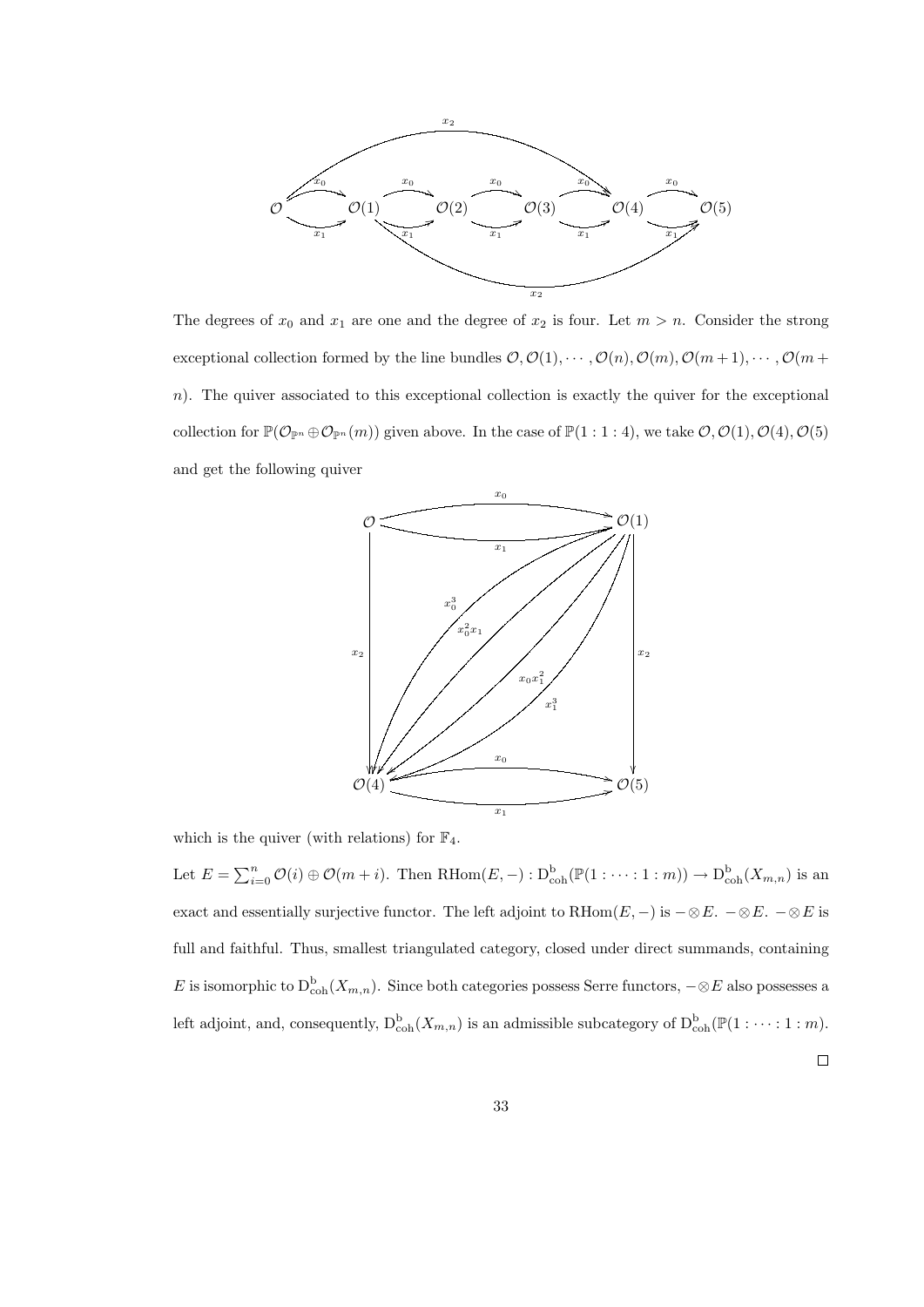**Lemma 3.2.15.** dim  $D_{\textrm{coh}}^{\textrm{b}}\mathbb{P}(a_0:\cdots:a_n)=n$ 

Proof. This is a special case of Theorem 3.2.11.

**Remark 3.2.16.** The above Lemma can also be realized as follows. Let  $\mu_r$  denote the group of  $r^t h$  roots of unity and consider the diagonal action of  $G := \mu_{a_0} \times \cdots \times \mu_{a_n}$  on  $\mathbb{P}^n$ . Then  $D^{\mathrm{b}}_{\mathrm{coh}}\mathbb{P}(a_0: \cdots: a_n)$  is equivalent to the bounded derived category of G-equivariant sheaves on P<sup>n</sup>. One easily verifies that the terms of the Beilinson resolution have a natural ∆G-equivariant structure such that the morphisms are  $\Delta G$  invariant with respect to this structure (see [18]). Hence the category of G-equivariant has an n-step generator.

**Theorem 3.2.17.** Conjecture 3.0.9 holds for  $X_{m,n}$ .

*Proof.* As noted in the proof of Lemma 3.2.14,  $RHom(E, -)$  is essentially surjective. Hence by Lemma 3.1.9,  $\dim\mathrm{D}_{\mathrm{coh}}^{\mathrm{b}}(X_{m,n}) \leq \dim\mathrm{D}_{\mathrm{coh}}^{\mathrm{b}}(\mathbb{P}(a_0:\cdots:a_n)) = n+1$  by Lemma 3.2.15.  $\Box$ 

Remark 3.2.18. If one considers noncommutative deformations of weighted projective space  $\mathbb{P}_{\theta}(a_0 : \cdots : a_n)$  as in [1], one can obtain the same upper bound dim  $D_{\text{coh}}^b(\mathbb{P}_{\theta}(a_0 : \cdots : a_n) \leq n$  using their Proposition 2.7. Similarly for the corresponding noncommutative deformations of  $X_{m,n}$ we have dim  $D_{\text{coh}}^{b}(X_{\theta,m,n}) \leq n+1$ . However, as these spaces are noncommutative, a good lower bound is unknown.

### 3.3 Rational Singularities

In this section we will need to make use of the ghost lemma and its converse. This lemma appears in many places for example [33, 29].

**Lemma 3.3.1** (Ghost Lemma). Let  $\mathcal T$  be a triangulated category and let

$$
H_1 \xrightarrow{f_1} H_2 \xrightarrow{f_2} \cdots \xrightarrow{f_{n-1}} H_n \xrightarrow{f_n} H_{n+1}
$$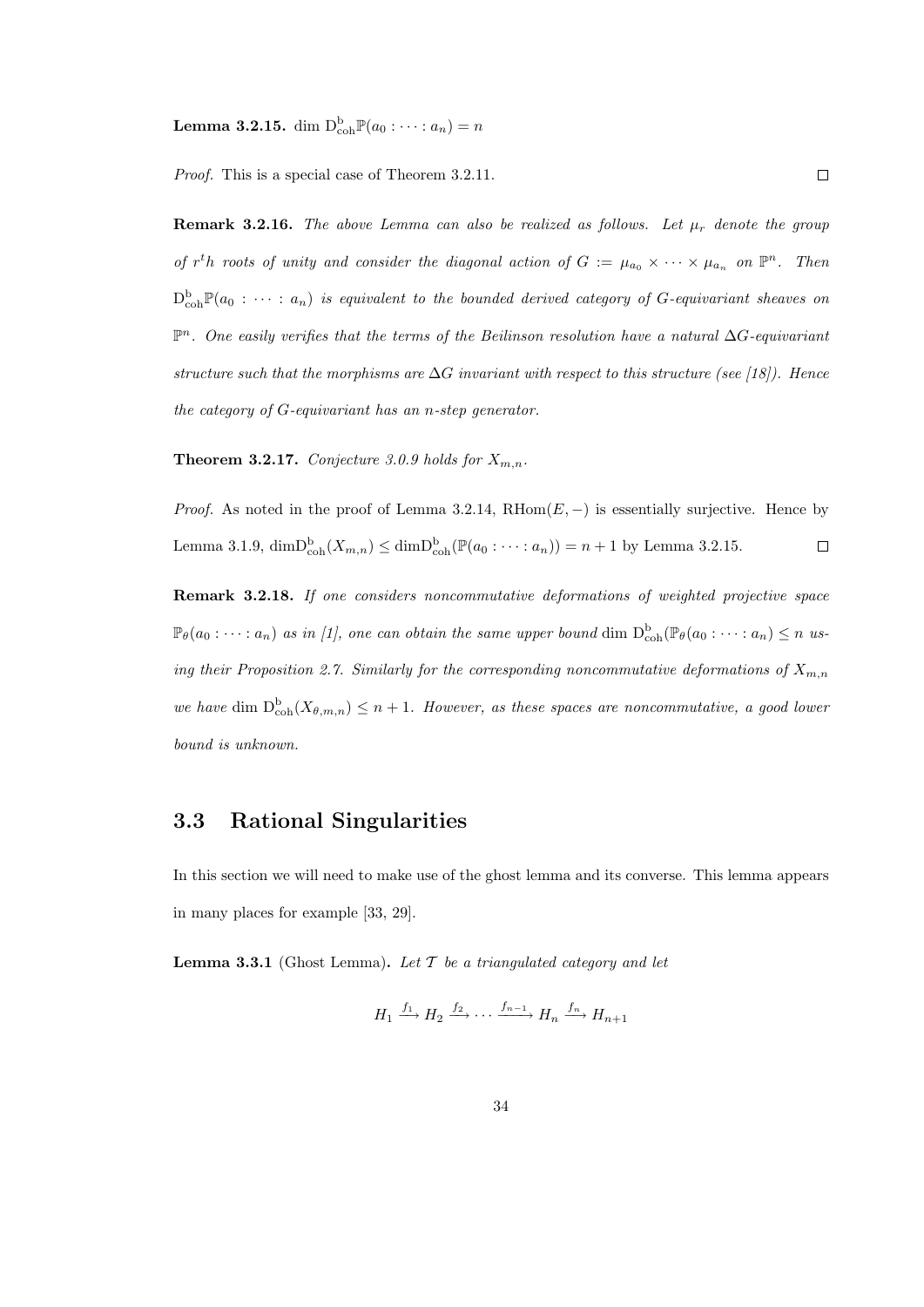be a sequence of morphisms between cohomological functors  $T^{op} \longrightarrow Ab$ . For every i, let  $\mathcal{I}_i$ be a subcategory of T closed under shifts and on which  $f_i$  vanishes. Then  $f_n \cdots f_1$  vanishes on  $\mathcal{I}_1 \diamond \cdots \diamond \mathcal{I}_{n-1}.$ 

Corollary 3.3.2 (Rouquier). Let T be a triangulated category,  $M \in \mathfrak{DbT}$ . Let  $n \in \mathbb{N}$  such that there is a sequence of morphisms in  $T$ ,

$$
N_1 \xrightarrow{f_1} N_2 \xrightarrow{f_2} \cdots \xrightarrow{f_{n-1}} N_n \xrightarrow{f_n} N_{n+1}
$$

such that

- 1. the composition  $f_n \cdots f_1 \neq 0$
- 2. Hom $_{\mathcal{T}}(M,-)(f_i)=0$  for any i,

Then  $N_1 \notin \langle M \rangle_n$ . In particular if such a sequence exists for any M, then dim  $T \geq n$ .

*Proof.* Set  $\mathcal{I}_i = \langle M \rangle$  and  $H_i = \text{Hom}(-, N_i)$  in the ghost lemma.

 $\Box$ 

We have the following converse to the ghost lemma due to Opperman [30].

**Proposition 3.3.3** (Opperman). Let  $\mathcal{T} \subseteq \mathcal{S}$  be triangulated categories satisfying the following propeties:

- 1. S is cocomplete
- 2. for any  $T, T_i \in \mathcal{T}$ , any morphism  $T \to \coprod_{i \in I} T_i$  factors through a subcoproduct  $\bigoplus_{i \in I_0} T_i$ . Where  $I_0$  is finite.

Let  $\mathcal{I}_i(1 \leq i \leq n)$  be skeletally small subcategories of T closed under shifts. Let  $X \in$  $\mathfrak{D}\mathfrak{b} \mathcal{T} \backslash \mathfrak{D}\mathfrak{b} \mathcal{I}_i \diamond \cdots \diamond \mathcal{I}_n$ .

Then there is a sequence of morphisms

$$
X = S_0 \xrightarrow{f_1} S_1 \xrightarrow{f_2} \cdots \xrightarrow{f_n} S_n
$$

in S such that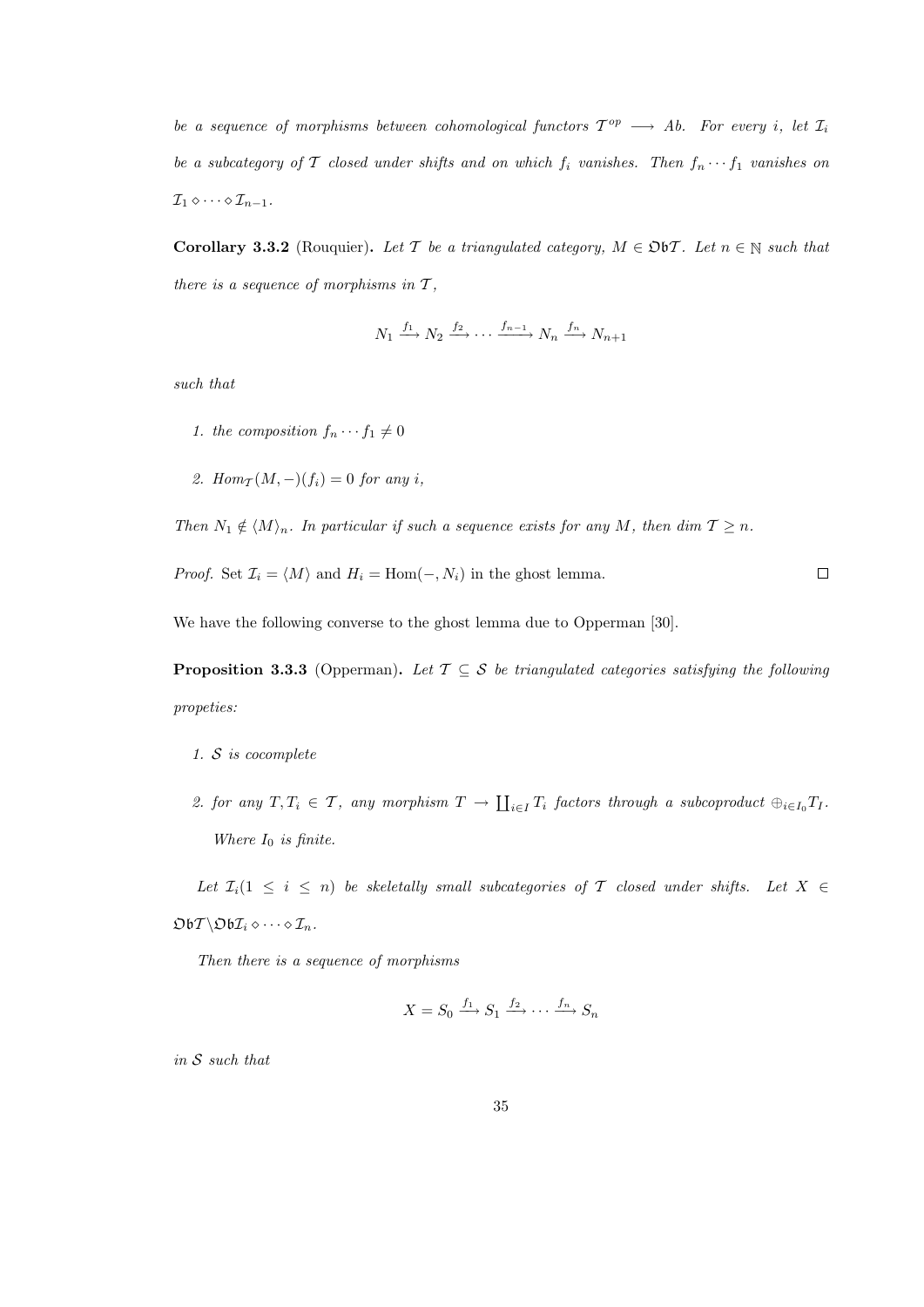1. For any  $L \in \mathcal{I}_i$ ,  $Hom(L, -)(F_i) = 0$ 

2. 
$$
f_n \cdots f_1 \neq 0
$$

.

In the context of derived categories of coherent sheaves on an algebraic variety we can rephrase the above as follows. Given objects  $P \in D^b_{coh}(X \times Y)$  and  $\mathcal{Q} \in D^b_{coh}(Y \times Z)$  we define the convolution,

$$
\mathcal{Q}\circ\mathcal{P}:=\pi_{XZ_*}(\pi_{XY}^*\otimes\pi_{YZ}^*\mathcal{Q}),
$$

where  $\pi_{XZ}$ ,  $\pi_{XY}$ , and  $\pi_{YZ}$  are the projections  $X \times Y \times Z$  to  $X \times Z$ ,  $X \times Y$ , and  $Y \times Z$  respectively. Let G be a generator of  $D_{\text{coh}}^{b}(X)$  and  $G^*$  be the derived dual. Consider the object  $G \boxtimes G^* \in$  $D_{coh}^b(X \times X)$ , there is a natural trace map from  $G \boxtimes G^*$  to  $\mathcal{O}_{\Delta}$ . Denote by  $\mathcal{P}_G$  the cone of this map. The map to the cone induces a map  $f_n : \mathcal{O}_\Delta \to \mathcal{P}_G \circ \mathcal{P}_G \circ \cdots \circ \mathcal{P}_G$  $\overbrace{n}$ Denote by  $\Phi_{f_n}$  the natural transformation between the Fourier-Mukai functors corresponding to these kernels. The ghost lemma together with the proof of the converse gives,

Proposition 3.3.4 (Geometric "Ghost Lemma").

$$
A \in \langle G \rangle_{n+1} \text{ if and only if } \Phi_{f_n}(A) = 0
$$

**Lemma 3.3.5.** Suppose X is a scheme such that coh(X) has enough locally frees. Let  $A, B \in$  $D^b_{coh}(X)$ . Suppose  $A \xrightarrow{f} B$  is a non-zero morphism. Then there exists and object  $\hat{A} \in \mathfrak{Perf}(X)$ and a morphism  $\hat{A} \stackrel{\psi}{\rightarrow} A$  such that the composition  $f \circ \psi$  is non-zero.

*Proof.* Using some quasi-isomorphism, we may assume that  $\tilde{A}$  is a complex of locally frees bounded on the right. Consider the spectral sequence,

$$
E_2^{p,q} = \text{Hom}_{\mathcal{D}_{\text{coh}}^{\text{b}}(X)}(H^{-q}(A), B[p]) \Rightarrow \text{Hom}_{\mathcal{D}_{\text{coh}}^{\text{b}}(X)}(A, B[p+q])
$$

. Notice that this spectral sequence is bounded above and below and to the left. Hence this spectral sequence terminates in finitely many steps  $n$ . Now  $f$  is represented by some non-zero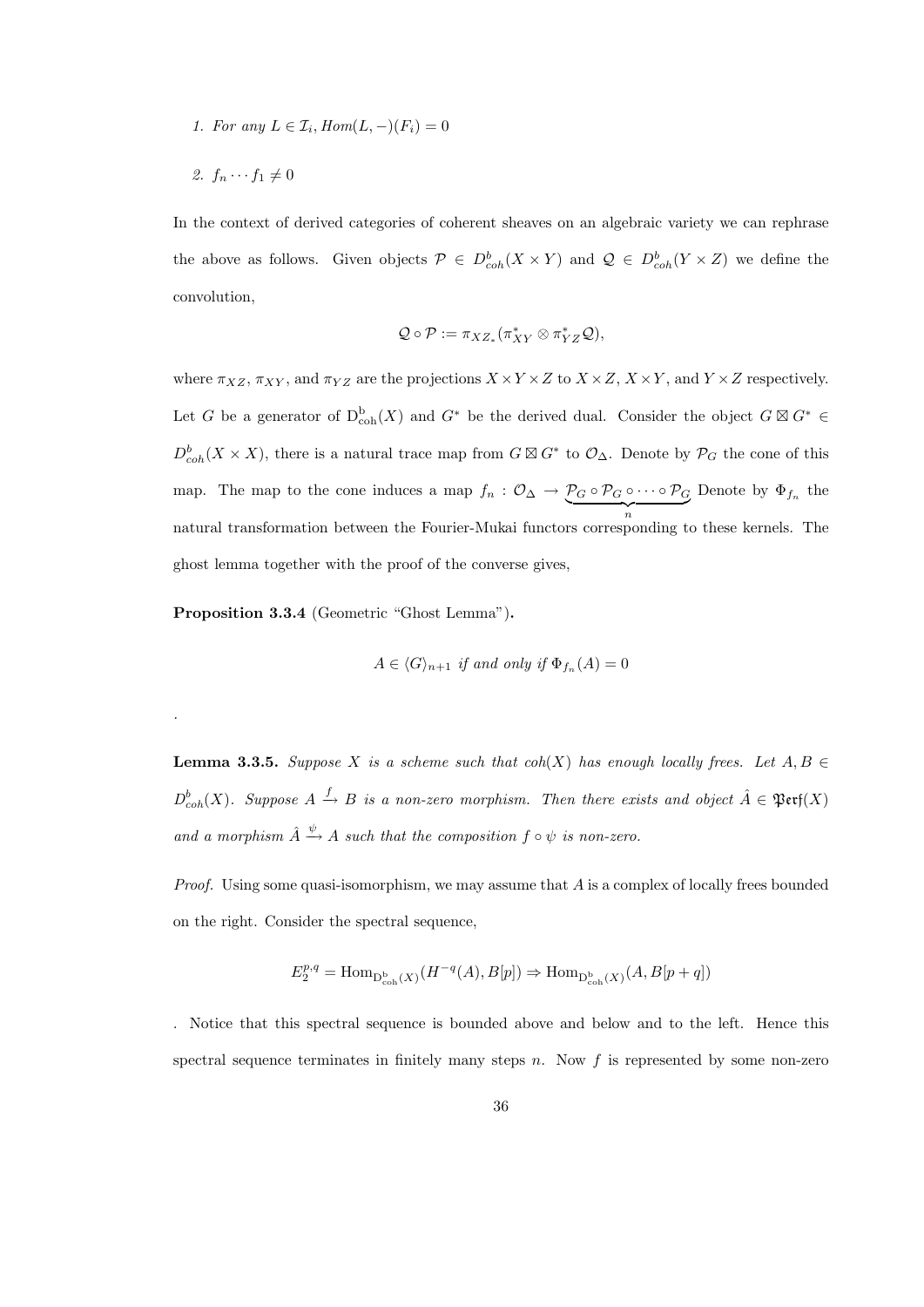cocycle in  $E_n p$ , q. If we choose a sufficiently large truncation then this part of the spectral sequence with be completely unaffected and  $f \circ \psi$  will be represented by the same non-zero cocycle under the appropriate identifications.  $\Box$ 

We follow Opperman [30] in defining the notion of dimension of a subcategory of a triangulated category.

**Definition 3.3.6.** Let T be a triangulated category,  $C \subseteq T$ . Let  $M \in \mathfrak{D}bT$ . We define the  $M-level of C to be$ 

$$
M - level_T C = min\{n \in \mathbb{N} \,|\, C \subseteq \langle M \rangle_{n+1}\}
$$

and the dimension of  $C$  to be

$$
dim_{\mathcal{T}}\mathcal{C} = min_{M \in \mathfrak{D} \mathfrak{b} \mathcal{T}}M - level_{\mathcal{T}}\mathcal{C}.
$$

**Proposition 3.3.7.** Suppose X is a separated noetherian scheme of finite type and  $coh(X)$  has enough locally frees. Then  $\dim_{D^b_{coh}(X)} \mathfrak{Perf}(X) = \dim D^b_{coh}(X)$ .

*Proof.* Clearly  $\dim_{\mathrm{D}_{\mathrm{coh}}^{\mathrm{b}}(X)} \mathfrak{Perf}(X) \ge \dim \mathrm{D}_{\mathrm{coh}}^{\mathrm{b}}(X)$ . Now suppose  $\dim \mathrm{D}_{\mathrm{coh}}^{\mathrm{b}}(X) = n$  and let M be a minimal generator of  $D^b_{coh}(X)$  i.e.  $D^b_{coh}(X) = \langle M \rangle_{n+1}$ . Take  $X \in D^b_{coh}(X) \setminus \langle M \rangle_n$ . In Opperman's theorem set  $\mathcal{I}_i = \langle M \rangle$   $\mathcal{T} = D_{\text{coh}}^{\text{b}}(X)$  and  $\mathcal{S} = D(q - coh)$ . For  $1 \leq i \leq n-1$  we get that there exists a sequence of morphisms,

$$
X = S_0 \xrightarrow{f_1} S_1 \xrightarrow{f_2} \cdots \xrightarrow{f_n} S_n
$$

in  $S$  such that

- 1. For any RHom $(M, -)(f_i) = 0$
- 2.  $f_n \cdots f_1 \neq 0$ .

But by the lemma we may replace  $X$  by  $\hat{X} \in \mathfrak{Perf}(X)$  so that  $f_n \cdots f_1 \circ \psi \neq 0$  where  $\hat{X} \xrightarrow{\psi} X$ . Now replace  $f_1$  by  $f_1 \circ \psi$  and notice that  $\text{RHom}(M, -)(f_1 \circ \psi) = \text{RHom}(M, -)(f_1) \circ \text{RHom}(M, -)(\psi) = 0.$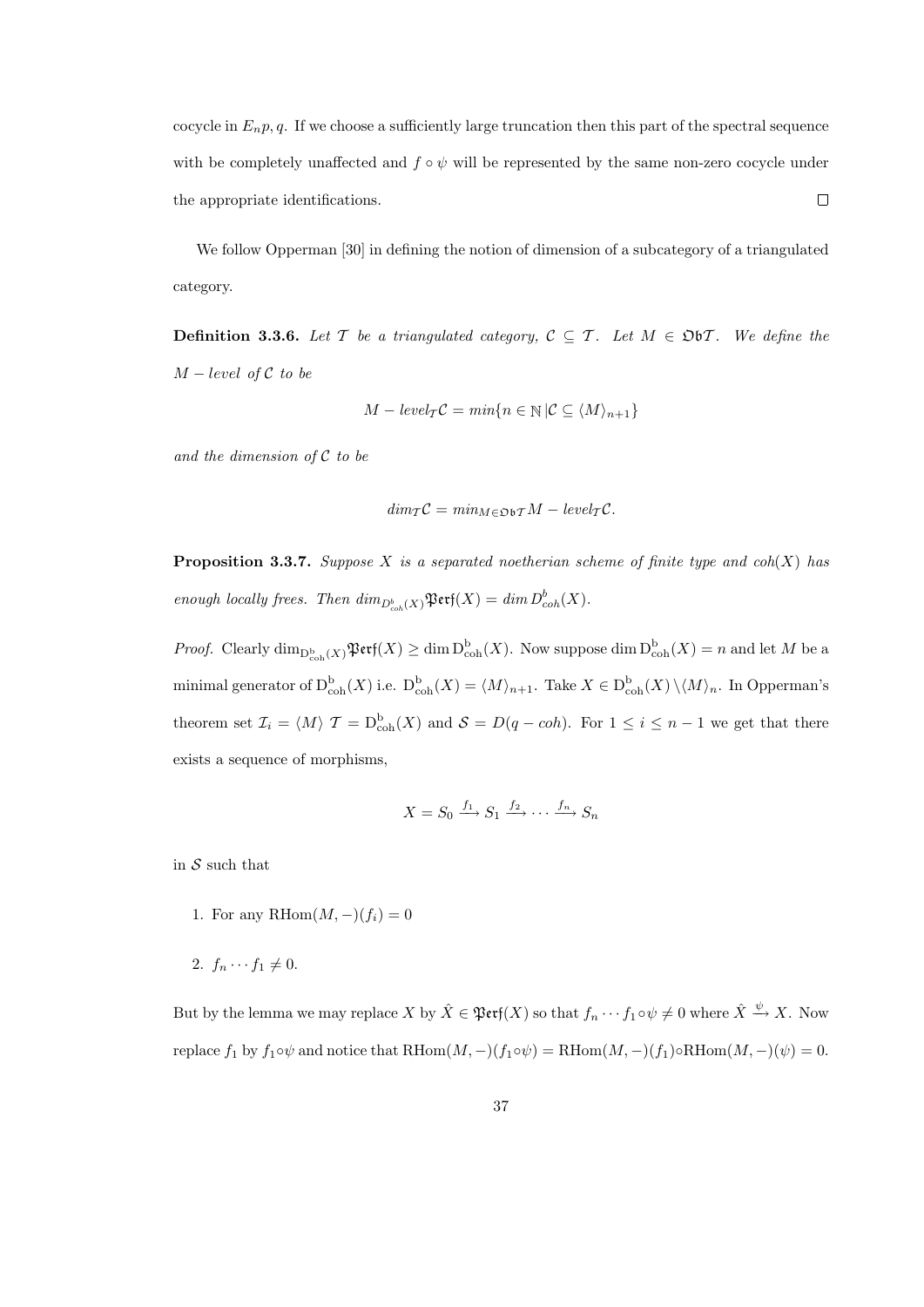Hence we have

$$
\hat{X} = W_0 \xrightarrow{g_1} W_1 \xrightarrow{g_2} \cdots \xrightarrow{g_n} W_n
$$

in  $S$  such that

- 1. For any RHom $(M, -)(q_i) = 0$
- 2.  $g_n \cdots g_1 \neq 0$ .

Applying the ghost lemma gives the theorem.

 $\Box$ 

Corollary 3.3.8. Suppose  $X$  is a variety with rational singularities and  $Y$  is a minimal resolution of singularities. Then dim  $D^b_{coh}(X) \leq dim \ D^b_{coh}(Y)$ .

*Proof.* Let  $\pi: Y \to X$  be the map given by the resolution. Let  $A \in \mathfrak{Perf}X$ . Let G be a minimal generator for  $D_{\rm coh}^{\rm b}(Y)$ . Now since X has rational singularities we have  $R\pi_* L\pi^*(A) \cong A$ . It follows that  $R\pi_*G-\mathrm{level}_{\mathrm{D^b_{coh}}(X)}\mathfrak{Perf}(X)\leq G-\mathrm{level}_{\mathrm{D^b_{coh}}(Y)}\mathrm{D^b_{coh}}(Y)=\dim \mathrm{D^b_{coh}}(Y).$  Now one applies the previous propostion.  $\Box$ 

One can also show,

**Theorem 3.3.9.** Let X be a smooth variety and G be a finite group acting on X  $X/G$  be the quotient variety. Then dim  $D^b_{coh}(X) \geq \dim D^b_{coh}X/G$ .

*Proof.* The proof is as above only now  $\mathcal{O}_X$  is a summand of  $R\pi_*\mathcal{O}_X = \pi_*\mathcal{O}_X$ .  $\Box$ 

Using the Ghost Lemma one can also proove,

**Lemma 3.3.10.** Suppose  $X$  is a smooth variety and  $V$  is a vector bundle on  $X$ . Then,

$$
dim(D_{coh}^b(X)) \leq dim(D_{coh}^b(\operatorname{Tot}(V))).
$$

Moreover if G is an s-step generator of  $D^b_{coh}(X)$  then the (derived) pullback of G to  $D^b_{coh}(Tot(V))$ is at least an  $s + 1$ -step generator.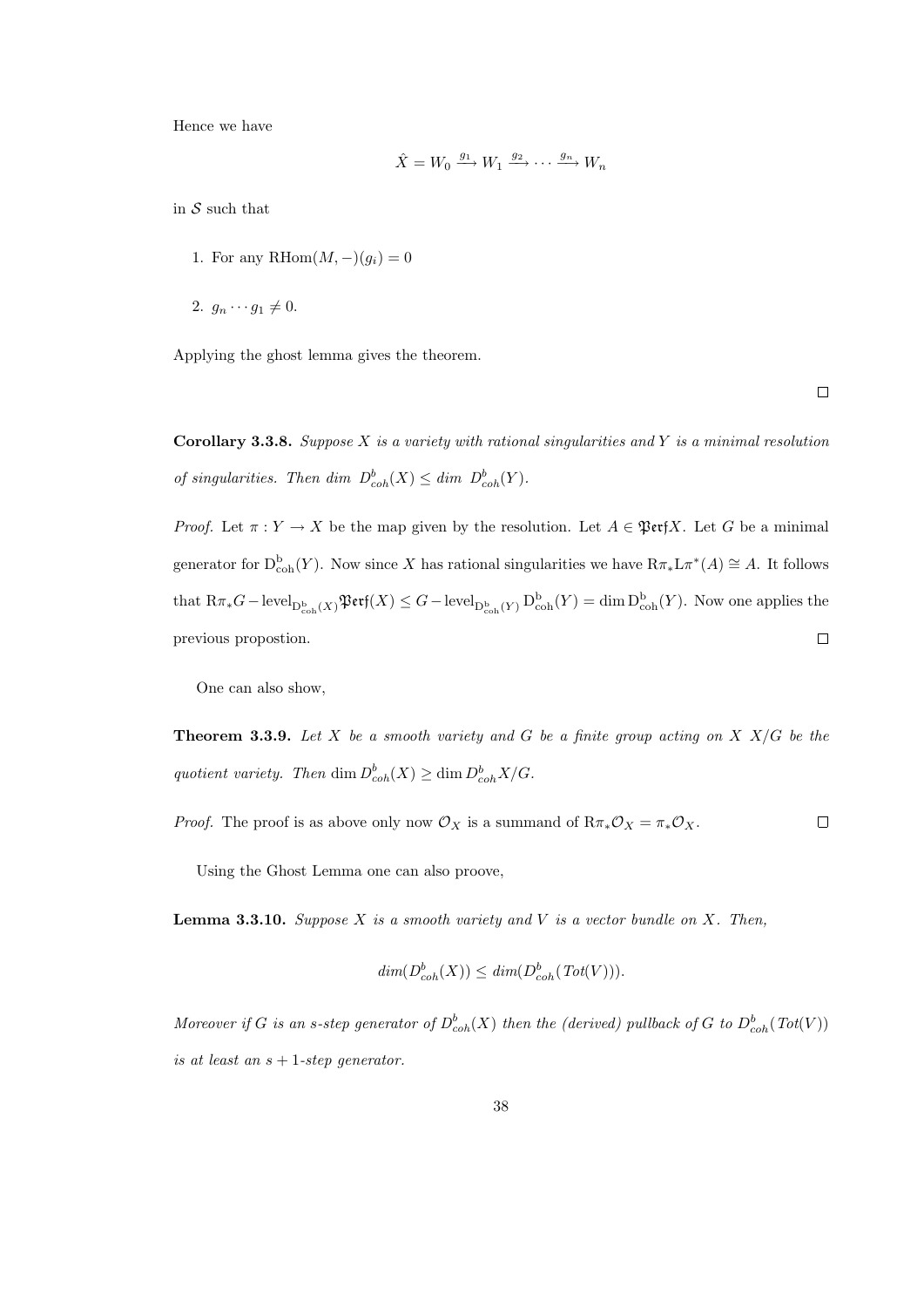*Proof.* Let  $\pi : \text{Tot}(V) \to X$  be the projection and  $i : X \to \text{Tot}(V)$  be the inclusion of the zero-section. Notice that both maps are affine and the (derived) composition  $\pi_* \circ i_* \cong Id$ . Claim: for any  $A \in D^{\text{b}}_{\text{coh}}(X), i^*i_*A \cong \bigoplus \bigwedge^k \mathcal{V}^*[k] \otimes A.$ 

 $\pi^*V$  has a canonical section that vanishes along the zero section which is regular. Hence the we have Koszul resolution of  $i_*\mathcal{O}_X$ ,

$$
0 \to \bigwedge^r \pi^* V^* \to \cdots \to \pi^* V^* \to \mathcal{O}_{\text{Tot}(V)} \to i_* \mathcal{O}_X
$$

Now let  $R_j$  denote the shifted truncation  $0 \to \bigwedge^r \pi^* V^* \to \cdots \bigwedge^j \pi^* V^*$ . Then we have exact triangles for each i,

$$
R_{j-1} \to \bigwedge^j \pi^* V^* \to R_j[-1].
$$

Notice that these objects are adapted to tensor product and now for any object  $A \in D^b_{\text{coh}}(X)$ consider the exact triangle,

$$
R_{j-1}\otimes i_*A\to \bigwedge^j \pi^*V^*\otimes i_*A\to R_i[-1]\otimes i_*A.
$$

Since the maps in the Kozsul resolution vanish along  $X$  the first map is zero. Therefore one has isomorphisms,

$$
R_{j-1}\otimes i_*A[1]\oplus \bigwedge^j \pi^*V^*\otimes i_*A\cong R_i[-1]\otimes i_*A.
$$

Together these give the isomorphism  $i_*\mathcal{O}_X \otimes i_*A \cong \bigoplus \bigwedge^k \pi^*V^*[k] \otimes i_*A$  and so we have,

$$
i_*i^*i_*A \cong i_*\mathcal{O}_X \otimes i_*A \cong \bigoplus \bigwedge^k V^*[k] \otimes i_*A) \cong i_*({\bigoplus} i^*\pi^*\bigwedge^k V^* \otimes A) \cong i_*({\bigoplus} V^* \otimes A).
$$

As  $\pi$  is affine, we may apply  $\pi_*$  to both sides of this isomorphism to get  $i^*i_*A \cong \bigoplus \bigwedge V^* \otimes A$ .

Hence we see that  $i^*$ :  $D^b_{coh}(\text{Tot}(V) \to D^b_{coh}(X)$  has dense image and by Lemma 3.1.9  $\dim(\mathcal{D}_{\mathrm{coh}}^{\mathrm{b}}(X)) \leq \dim(D_{coh}^{b}(\mathrm{Tot}(V))).$ 

Now suppose G is an s-step generator of  $D^b_{\text{coh}}(X)$ . By Proposition 3.3.3 there exists a sequence of morphisms  $A_1 \to \cdots \to A_s$  such that  $f_{s-1} \circ \cdots \circ f_1 \neq 0$  Hom $(G, \bullet)(f_i) = 0$ . For any object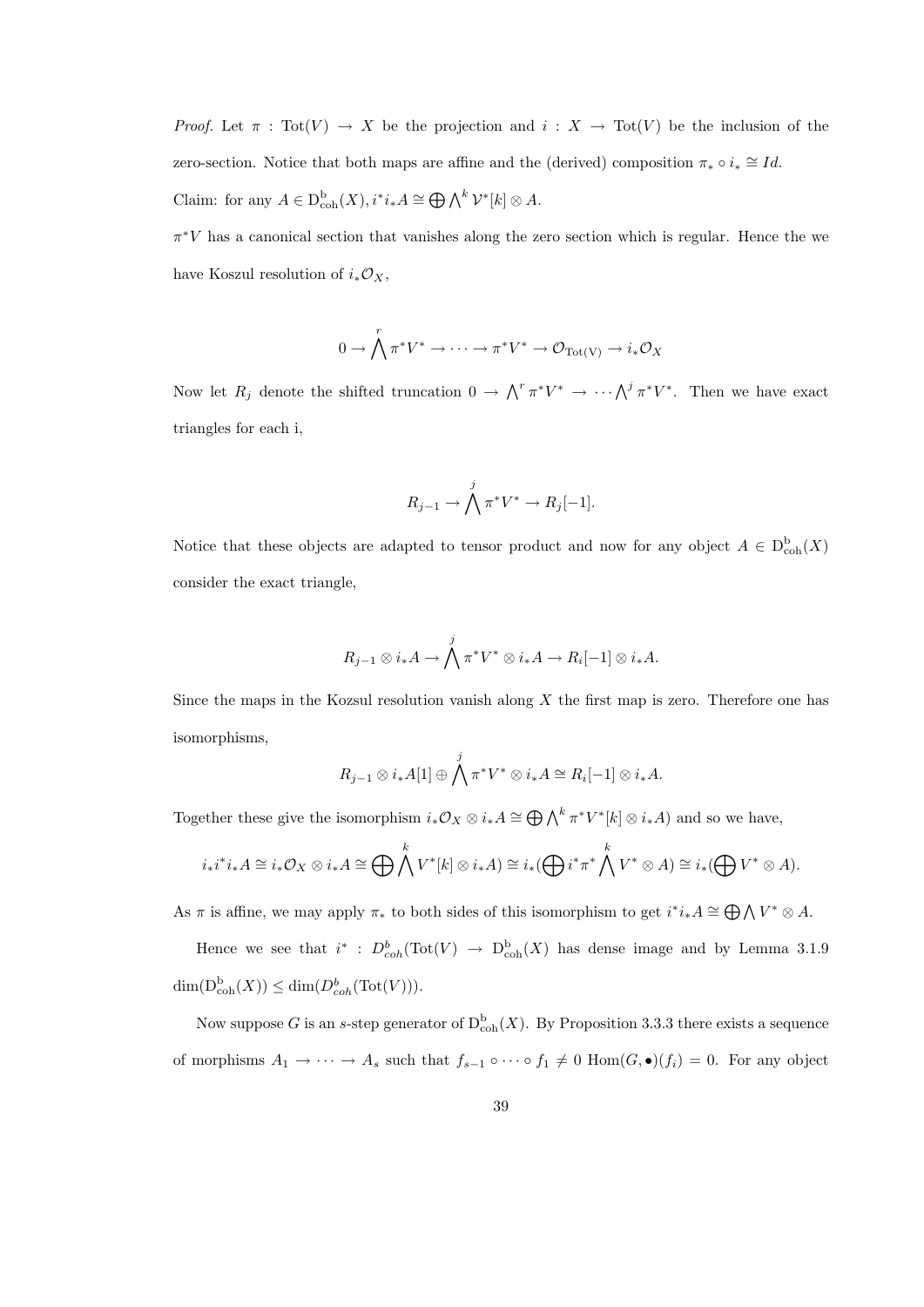$A \in D^{\text{b}}_{\text{coh}}(X)$  consider the triangle,  $R_1 \to \mathcal{O}_{\text{Tot}(V)} \to i_* \mathcal{O}_X$ . Tensor this triangle with  $\pi^* A$  to acheive,  $R_1 \otimes \pi^* A \to \pi^* A \to i_* A$ . Denote by  $g_A$  the map from  $i_* A \to R_1 \otimes \pi^* A[1]$ . Now for any  $h \in \text{Hom}(\pi^*G, i_*A) \cong \text{Hom}(\pi^*G, i_*A)$  notice that h factors as  $\pi^*G \to \pi^*A \to i_*A$ . Hence  $h \circ g_A = 0$ . This means that the map  $g_A$  is a ghost map for the generator  $\pi^*G$  i.e.  $Hom(G, \bullet)(g_A) = 0$  for all A. Now consider the sequence,

$$
i_*A_1 \to \cdots \to i_*A_n \to R_1 \otimes \pi^*A_n[1]
$$

. Since all maps are ghost we need only show the total composition  $g_A \circ i_* f_{s-1} \circ \cdots \circ i_* f_1 \neq 0$ . Consider  $i^*(g_A \circ i_*f_{s-1} \circ \cdots \circ i_*f_1) = i^*g_A \circ i^*i_*f_{s-1} \circ \cdots \circ i^*i_*f_1$ . One easily verifies that for the map  $i^*i_*f_i : i^*i_*A_i \cong \bigoplus \bigwedge^k V^*[k] \otimes A_i \to i^*i_*A_{i+1} \cong \bigoplus \bigwedge^k V^*[k] \otimes A_{i+1}$  one has  $i^*i_*f_i \cong$  $\bigoplus \mathrm{Id}_{\wedge^k V^\ast[k]} \otimes f_i$ . Furthermore the map  $i^*g_A: \bigoplus {\bigwedge}^k V^\ast[k] \otimes A_n \to i^*(R_1 \otimes \pi^\ast A_n)[1] \cong i^*R_1 \otimes$  $A_n[1] \cong \bigoplus_{k\geq 1} \bigwedge^k V^*[k] \otimes A_n$  is easily seen to be to projection. Hence the composition is clearly  $\Box$ nonzero.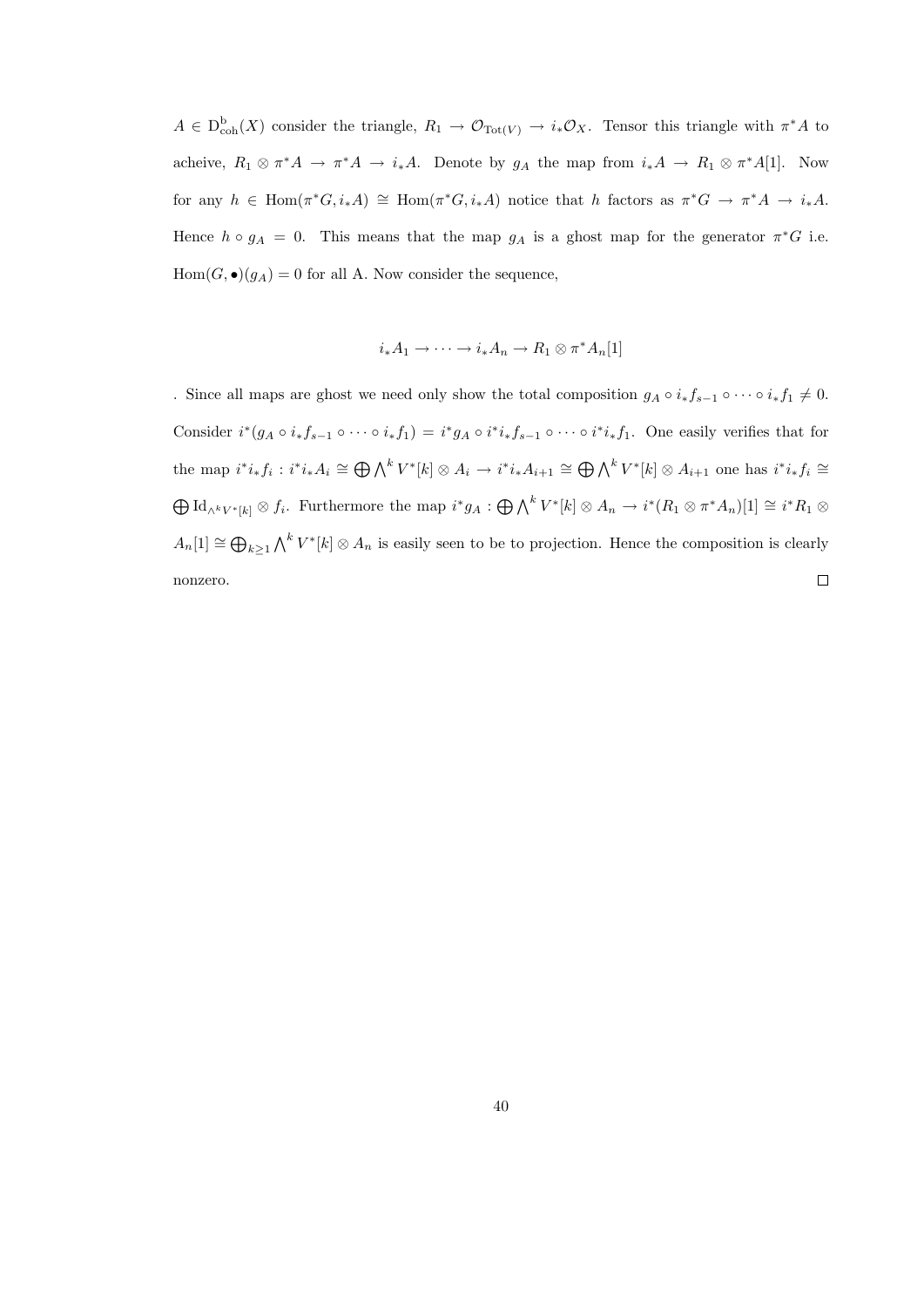## Bibliography

- [1] Auroux, D., Katzarkov, L., Orlov, D.: Mirror symmetry for weighted projective planes and their noncommutative deformations. To appear in Ann. Math. (math.AG/0404281)
- [2] M. Artin and M. Van den Bergh, Twisted homogeneous coordinate rings. J. Algebra 133, (1990), no. 2, 249-271, .
- [3] Borel, Introduction aux Groupes Arithmetiques, Hermann, Paris, 1969.
- [4] M. Borelli, Divisorial varieties. Pacific J. Math. 13, 378-388 (1963).
- [5] A. Bondal and D. Orlov, Reconstruction of a variety from the derived category and groups of autoequivalences. Compositio Math. 125 (2001), no. 3, 327-344.
- [6] H. Brenner and S. Schroer Ample families, multihomogeneous spectra, and algebraization of formal schemes. Pacific J. Math. 208 (2003), no. 2, 209-230.
- [7] L. Borisov and Z. Huaa, On the conjecture of King for smooth toric DeligneMumford stacksAdv. in Math. 221 1, (to appear) 1 May 2009, Pgs. 277-301
- [8] J. Daniel Christensen, Ideals in triangulated categories: phantoms, ghosts and skeleta, Adv. Math. 136 (1998), no. 2, 284339.
- [9] A. Canonaco and P. Stellari Twisted Fourier-Mukai functors. Advances in Mathematics Vol. 212, (2007), Issue 2, 484-503.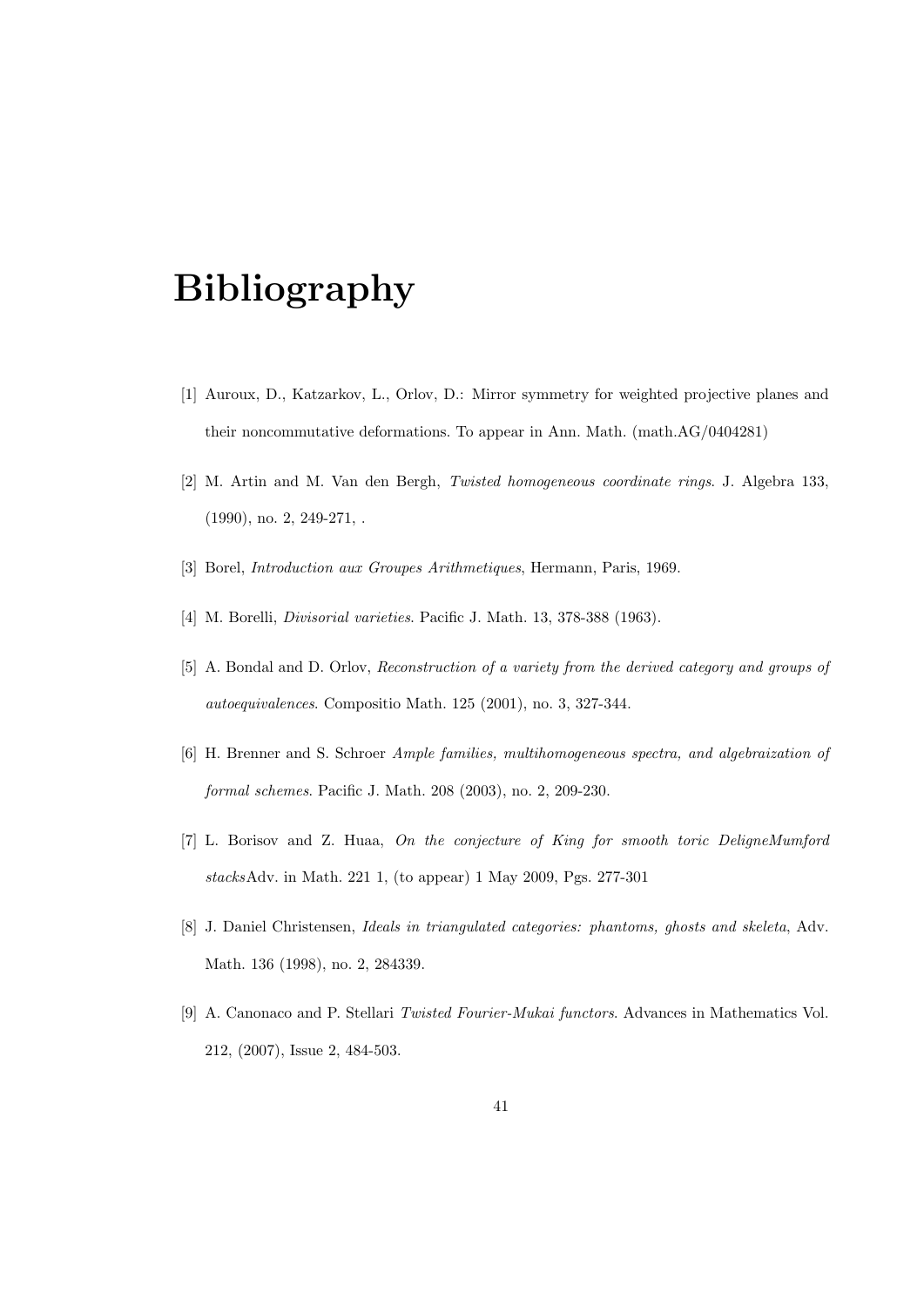- [10] F. Diamond and J. Shurman A First Course in Modular Forms. Springer, NY 2005.
- [11] V. Ginzburg, Calabi-Yau algebras, math.AG/0612139.
- [12] V. Golyshev, V. Lunts, and D. Orlov, *Mirror symmetry for abelian varieties*. J. Algebraic Geom., Vol. 10, no. 3, (2001), 433-496.
- [13] D. Huybrechts Fourier-Mukai Transforms in Algebraic Geometry Mathematisches Institut, Universitat Bonn, Beringstr. Bonn, Germany (2005).
- [14] D. Huybrechts and M. Nieper-Wisskirchen, Remarks on derived equivalences of Ricci-flat manifolds. math.AG/0801.4747v1
- [15] D. Huybrechts and R. Thomas,  $\mathbb{P}^n$ -objects and autoequivalences of derived categories. math.AG/0507040.
- [16] L. Hille and M. Van den Bergh Fourier-Mukai Transforms math.AG/0402043 (2006).
- [17] J. Iyer, C. Simpson, A relation between the parabolic Chern characters of the de Rham bundles, math.AG/0603677.
- [18] Y. Kawamata, Equivalences of derived categories of sheaves on smooth stacks arXiv:math/0210439.
- [19] D. Keeler Noncommutative ample divisors. math/0108068 (2000)
- [20] A. King, Tilting bundles on some rational surfaces, (preprint) http://www.maths.bath.ac.uk/ masadk/papers/.
- [21] H. Krause and D. Kussin, Rouquier's theorem on representation dimension, math.RT/0505055.
- [22] G. Laumon. La transformation de Fourier geometrique et ses applications. Proceedings of ICM, Kyoto 1990, Math. Soc. Japan (1991), 437-445.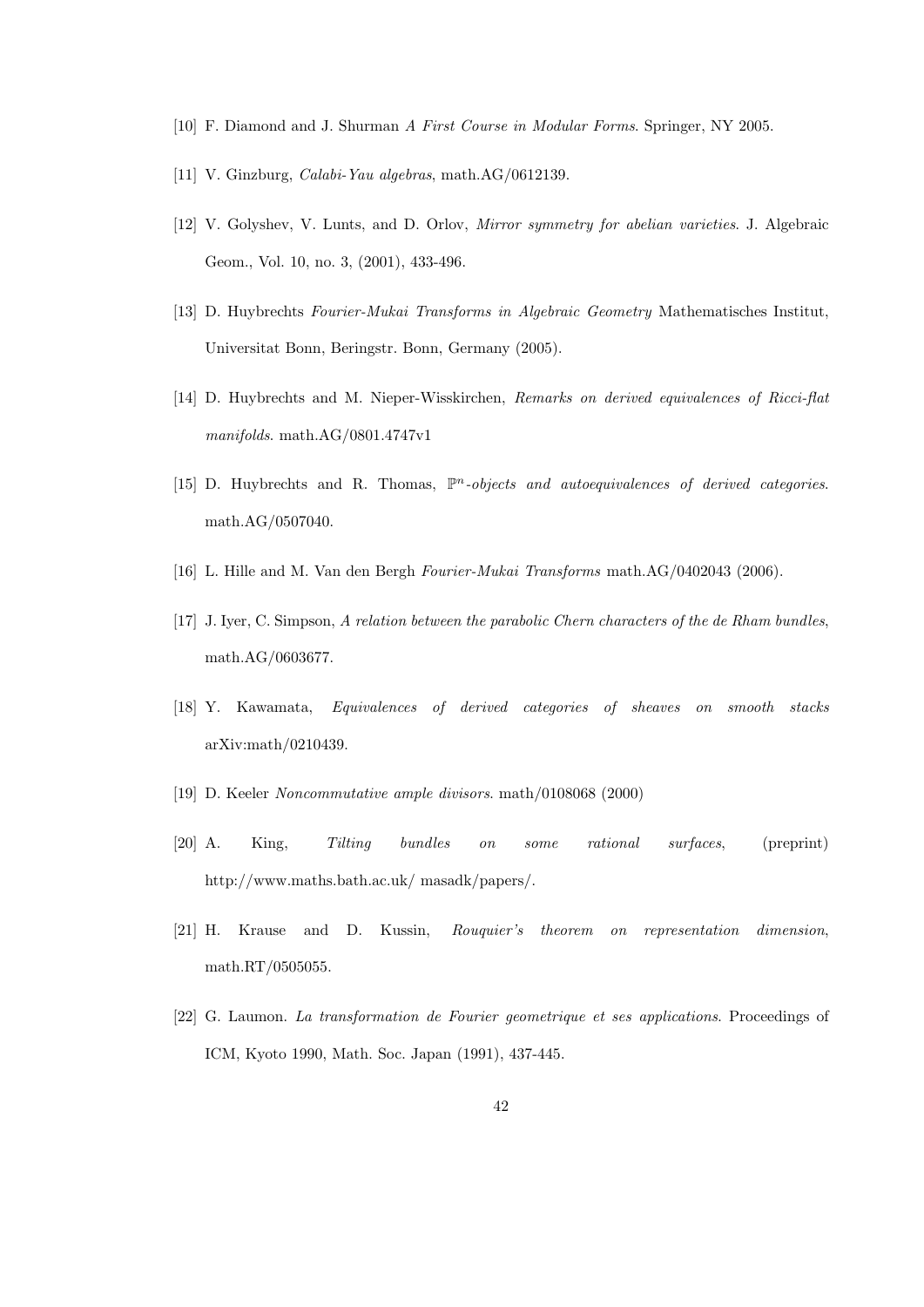- [23] D. Morris *Introduction to Arithmetic Groups* Lecture notes (2003).
- [24] D. Mumford, Towards an enumerative geometry of the moduli space of curves, in Arithmetic and Geometry, M. Artin and J. Tate eds. (Birkhauser, Basel, 1983).
- [25] D. Orlov, Derived categories of coherent sheaves on abelian varieties and equivalences between them. Izv. Ross. Akad. Nauk Ser. Mat., 66, 3, (2002), 131-158 .
- [26] D. Orlov, Equivalences of derived categories and K3 surfaces, J. Math. Sci. 84 (1997), 1361- 1381.
- [27] D. Orlov, Triangulated categories of singularities and D-Branes in Landau-Ginzburg models, Proc. Steklov Inst. Math. 246 (3) (2004), 227-248.
- [28] D. Orlov, Remarks on generators and dimensions of triangulated categories arXiv:0804.1163v2 [math.AG] (2008).
- [29] S. Opperman The dimension of the derived category of elliptic curves and tubular weighted projective lines (preprint) http://www.math.ntnu.no/ opperman/elliptic.pdf
- [30] S. Opperman Lower bounds for Auslander's representation dimension (preprint) http://www.math.ntnu.no/ opperman/repdim.pdf
- [31] A. Polishchuk and M. Rothstein Fourier transform for D-algebras I, Duke Math. J. 109 (2001), no. 1, 123-146.
- [32] M.S. Raghunathan, Discrete subgroups of Lie groups, Springer-Verlag, Berlin and New York, 1972.
- [33] R. Rouquier Categories derivees et geometrie algebrique. Exposes a la semaine 'Geometrie algebrique complex'. Luminy (2003).
- [34] R. Rouquier Dimensions of Triangulated Categories. math/0310134v3 [math.CT] (2003).